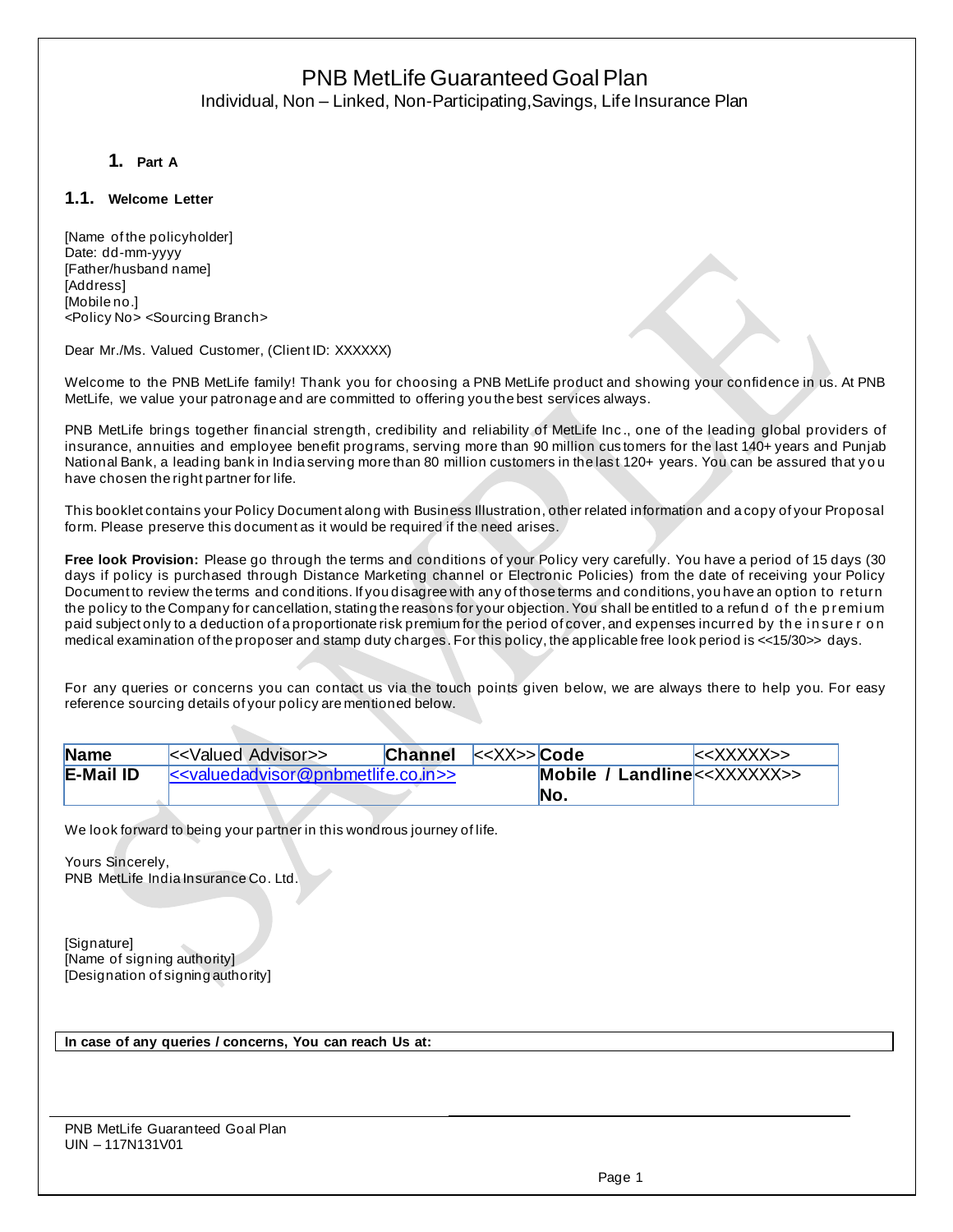# Individual, Non – Linked, Non-Participating,Savings, Life Insurance Plan

| Call us at $1800 - 425 - 6969$ (Toll   Email Us at<br>Free) or 022 - 4179 0300 (8am -   indiaservice@pnbmetlife.c<br>8pm)/ Fax: 022 - 4023 1225 | <u>o.in</u> | Visit www.pnbmetlife.com<br>to manage your policy<br>online. Register online<br>using your Customer ID &<br>Policy No. | Visit your nearest PNB MetLife<br><b>Office.</b> Our address details are<br>available<br>on<br>www.pnbmetlife.com |
|-------------------------------------------------------------------------------------------------------------------------------------------------|-------------|------------------------------------------------------------------------------------------------------------------------|-------------------------------------------------------------------------------------------------------------------|
|-------------------------------------------------------------------------------------------------------------------------------------------------|-------------|------------------------------------------------------------------------------------------------------------------------|-------------------------------------------------------------------------------------------------------------------|

### **1.2. Policy Preamble**

#### **PNB MetLife Guaranteed Goal Plan An Individual, Non-linked, Non-Participating, Savings, Life Insurance Plan**

This is a contract of insurance between You and PNB MetLife India Insurance Company Limited. This contract of insurance has been issued by us on receipt of the premium and is based on the details in the Proposal form together with the other information, documentation and declarations received from you for effecting a life insurance contract on the life of the perso n named in the Policy Schedule below.

We agree to pay the benefits under this Policy on the occurrence of the insured event described in Part C of this Policy, subject to the terms and conditions of the Policy.

**On examination of the Policy, if you notice any mistake or error, please return the Policy document to us in order that We may rectify it.**

Signed by and on behalf of PNB MetLife India Insurance Company Limited

[Signature] [Name of signing authority] [Designation of signing authority]

### **1.3. Policy Schedule**

| Name of the Plan   | <b>PNB MetLife Guaranteed Goal Plan</b>                                |
|--------------------|------------------------------------------------------------------------|
| Nature of the Plan | Individual, Non-linked, Non-Participating, Savings Life Insurance Plan |
| UIN                | 117N131V01                                                             |
|                    |                                                                        |

| <b>Proposal</b><br>form | <b>Policy</b> | Date of      | <b>Issuing</b> |  |
|-------------------------|---------------|--------------|----------------|--|
| number                  | number        | <b>issue</b> | office         |  |

### **1. Details of the Policyholder and Life Assured**

| Name of Policyholder                |                                                             | Gender | Date of Birth |  |  |
|-------------------------------------|-------------------------------------------------------------|--------|---------------|--|--|
| Name of Life Assured                |                                                             | Gender | Date of Birth |  |  |
| Address of Policyholder             |                                                             |        |               |  |  |
| Telephone Number                    |                                                             |        |               |  |  |
| <b>Mobile Number</b>                |                                                             |        |               |  |  |
| Address of Life Assured             |                                                             |        |               |  |  |
| Age admitted of the Life<br>Assured | <yes no=""></yes>                                           |        |               |  |  |
|                                     |                                                             |        |               |  |  |
| Is Joint Life Cover<br>chosen?      | << Yes / No >> If 'Yes', the following details to be filled |        |               |  |  |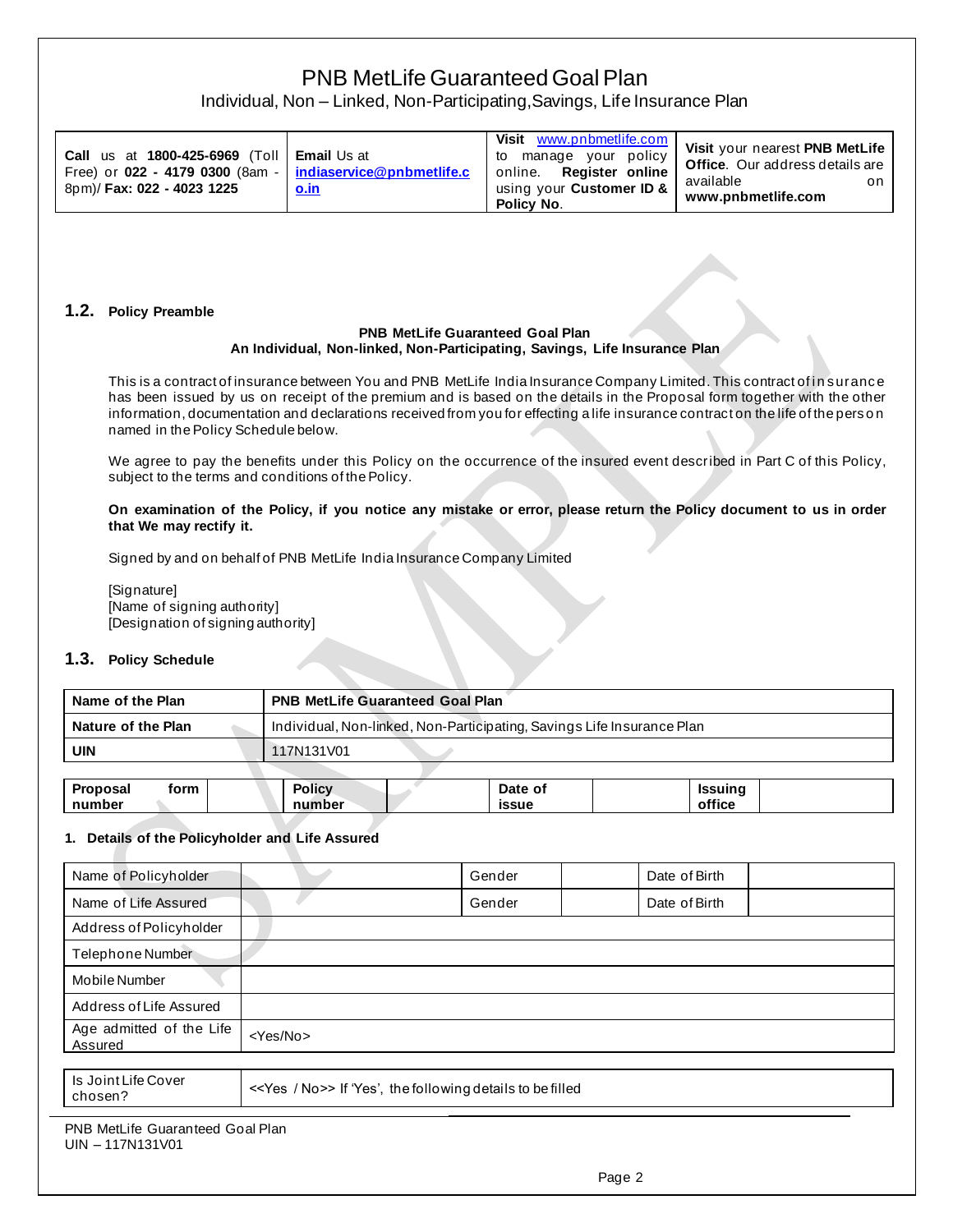Individual, Non – Linked, Non-Participating,Savings, Life Insurance Plan

| Name of the Second<br>Life         |                   | Gender | Date of Birth of<br>Second Life |  |
|------------------------------------|-------------------|--------|---------------------------------|--|
| Age admitted of the<br>Second Life | <yes no=""></yes> |        |                                 |  |

### **2. Policy Details**

| <b>Base Plan</b>                       | PNB MetLife Guaranteed Goal Plan    |                                                                  |                                                        |  |  |
|----------------------------------------|-------------------------------------|------------------------------------------------------------------|--------------------------------------------------------|--|--|
| <b>Plan Option</b>                     | <<"Lumpsum"/"Income +<br>Lumpsum">> | <b>Family Care Benefit</b>                                       | < <yes no="">&gt;</yes>                                |  |  |
| <b>Premium Payment Term</b><br>(Years) |                                     | <b>Health Care Benefit</b>                                       | < <yes no="">&gt;</yes>                                |  |  |
| <b>Policy Term (Years)</b>             |                                     | Date of Guaranteed<br><b>Survival Benefit Payout</b><br>(chosen) | << DD1 MM1>>:<br>< <na 1="" for="" option="">&gt;</na> |  |  |

| Sum assured<br><b>Maturity</b><br>on<br>(Rs.) | <b>Premium</b><br><b>Payment Mode</b> | <b>Installment</b><br>Premium (Rs.) | <b>Goods &amp; Services</b><br>Tax $(Rs.)^*$ | Instalment premium<br>including GST (Rs) | <b>Annualised</b><br>Premium (Rs) |
|-----------------------------------------------|---------------------------------------|-------------------------------------|----------------------------------------------|------------------------------------------|-----------------------------------|
|                                               |                                       |                                     |                                              |                                          |                                   |

**\* Goods and Services Tax** at prevailing rates. You will be responsible to pay any new or additional tax/levy or any changed amount of tax/ cess being made applicable/ imposed on the premium(s) by any competent authority.

### **3. Rider Details**

| <b>Rider Name</b>                  | Rider Sum<br><b>Assured</b><br>(Rs.) | <b>Policy</b><br>Term<br>'years) | <b>Premium</b><br><b>Paying</b><br>Term<br>(vears) | Installment<br>Premium<br>(Rs.) | Goods &<br><b>Services</b><br>Tax $(Rs.)^*$ | <b>Instalment</b><br>premium<br>includina<br>GST (Rs) | Annualised<br><b>Premium</b><br>(Rs) |
|------------------------------------|--------------------------------------|----------------------------------|----------------------------------------------------|---------------------------------|---------------------------------------------|-------------------------------------------------------|--------------------------------------|
| < <rider 1="" name="">&gt;</rider> |                                      |                                  |                                                    |                                 |                                             |                                                       |                                      |
| < <rider 2="" name="">&gt;</rider> |                                      |                                  |                                                    |                                 |                                             |                                                       |                                      |

### **4. Contract Details**

| $<<$ DD MM $YY$ $>>$                                     | Premium Due Date                                                                             | $<<$ DD MM YY $>>$                       |  |  |  |
|----------------------------------------------------------|----------------------------------------------------------------------------------------------|------------------------------------------|--|--|--|
| $<<$ DD MM YY $>>$                                       | Premium Payment Type                                                                         | << Single Premium / Limited<br>Premium>> |  |  |  |
|                                                          | Joint Life (if Policy is paying<br>single premium)                                           | $<<$ Yes / No $>>$                       |  |  |  |
| < <dd mm="" yy="">&gt;</dd>                              | Last Premium Due Date                                                                        | $<<$ DD MM YY $>>$                       |  |  |  |
| <b>INR</b>                                               | Total Installment Premium (incl.<br>of rider(s) premium, any extra<br>premium, taxes & cess) | $Rs. < \gg$                              |  |  |  |
| If Lumpsum Option is opted, refer this section:          |                                                                                              |                                          |  |  |  |
| < <dd mm="" yy="">&gt;</dd>                              | <b>Guaranteed Maturity Benefit</b>                                                           | $Rs. \ll \gg$                            |  |  |  |
| If Income + Lumpsum Option is opted, refer this section: |                                                                                              |                                          |  |  |  |
| << DD1 MM1 YYY>>                                         | Benefit<br>Survival<br>Guaranteed<br>End Date/ Maturity Date                                 | << DD1 MM1 YYY>>                         |  |  |  |
|                                                          |                                                                                              |                                          |  |  |  |

| PNB MetLife Guaranteed Goal Plan |
|----------------------------------|
| $UIN - 117N131V01$               |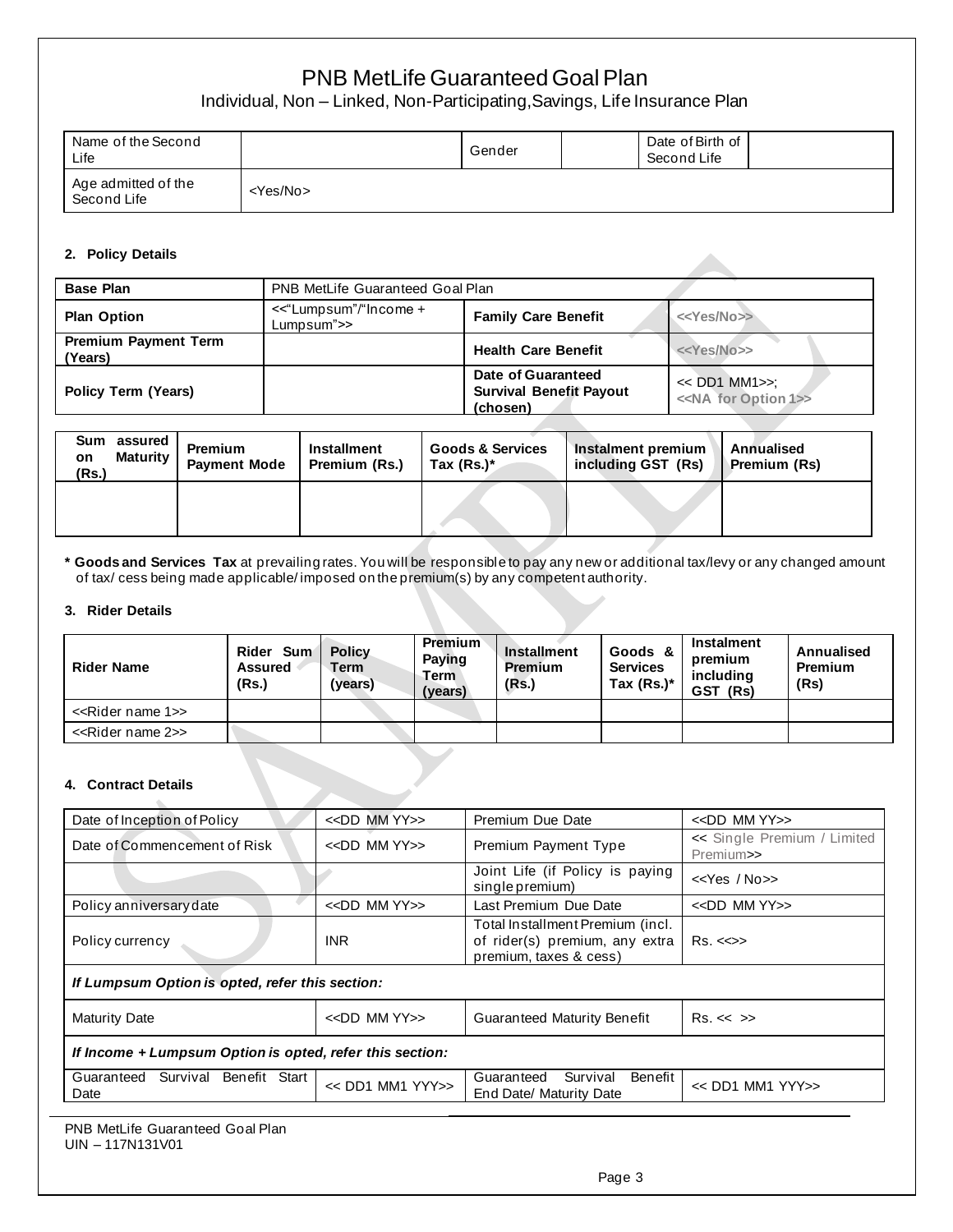Individual, Non – Linked, Non-Participating,Savings, Life Insurance Plan

| Mode of Survival Benefit Payout | Half-<br>< <yearly <br="">Quarterly/<br/>vearly/<br/>Monthly&gt;&gt;</yearly> | Survival<br>Benefit<br>Guaranteed<br>payable every period | $Rs. \ll \gg$ |
|---------------------------------|-------------------------------------------------------------------------------|-----------------------------------------------------------|---------------|
| Maturity Date                   | $<<$ DD MM YY $>>$                                                            | <b>Guaranteed Maturity Benefit</b>                        | $Rs. \ll \gg$ |

### **5. Details of Agent/Intermediary**

| Name                        |  |
|-----------------------------|--|
| License/Registration number |  |
| Phonenumber                 |  |
| Address                     |  |
| Email address               |  |
|                             |  |

# **Special provisions/options (if any)**

#### **6. Nominee details**

| Name(s) of the Nominee                       | <b>Relationship with Life Assured</b> | Age | Gender | Share(s) %                      |
|----------------------------------------------|---------------------------------------|-----|--------|---------------------------------|
| < <name nominee="" off="">&gt;<br/>1)</name> | < <relation>&gt;</relation>           |     |        | < <percentage>&gt;</percentage> |
|                                              |                                       |     |        |                                 |
| 3)                                           |                                       |     |        |                                 |
| $\mathbf{A}$                                 |                                       |     |        |                                 |

### **7. Appointee details (Only in case Nominee is less than 18 years of Age)**

| <b>Relationship with Nominee</b><br>Appointee name |                             | Age               | Gender |
|----------------------------------------------------|-----------------------------|-------------------|--------|
| < <name appointee="" off="">&gt;</name>            | < <relation>&gt;</relation> | < <age>&gt;</age> |        |

### **8. E-Policy document**

Your soft copy of policy document is available in the customer portal. You can access throug[h www.pnbmetlife.com](http://www.pnbmetlife.com/) > Customer **login** > **Provide user ID and password** (for existing customer), else click **New User** (for new customer)

### **Key Feature Document**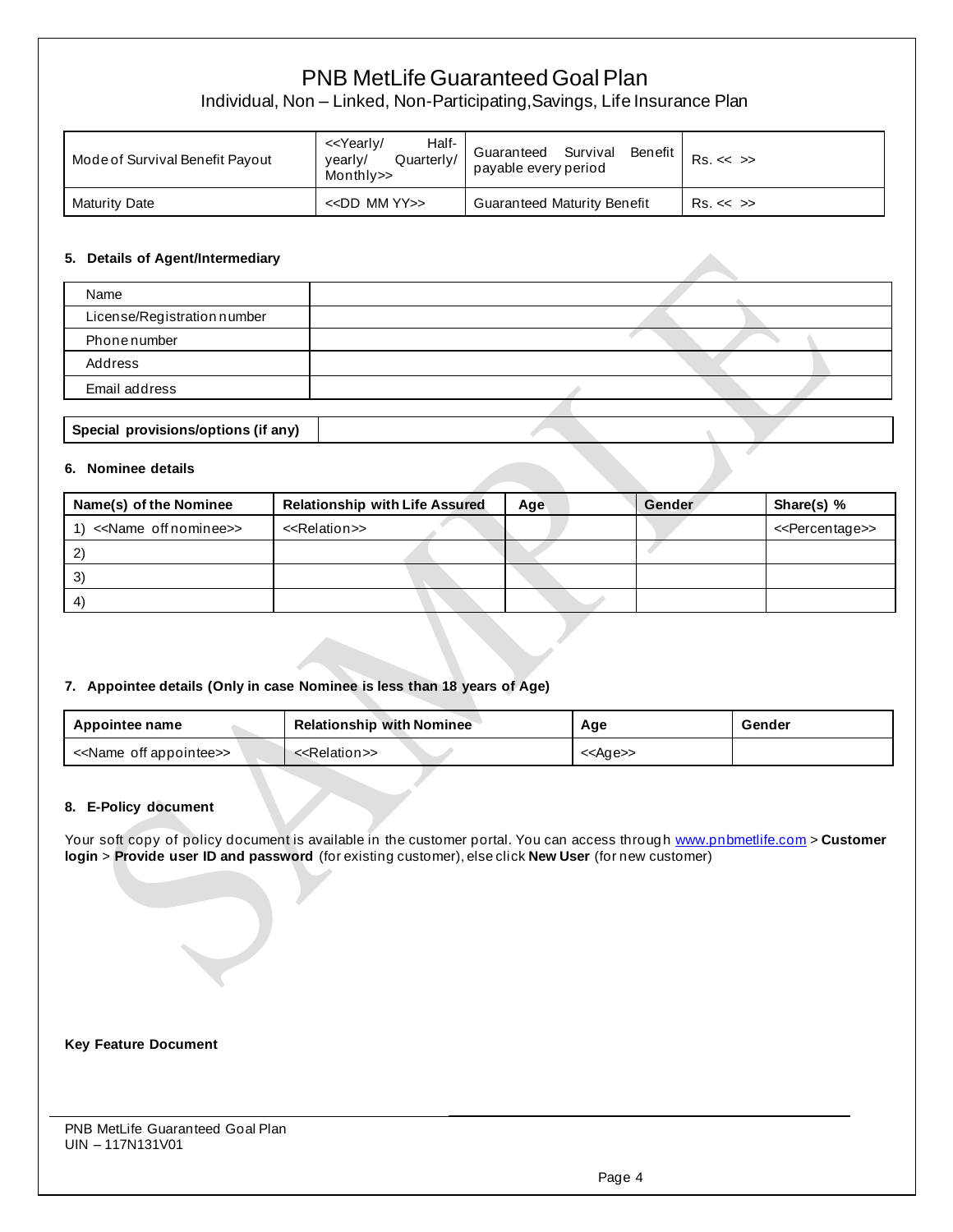# PNB MetLife Guaranteed Goal Plan Individual, Non – Linked, Non-Participating,Savings, Life Insurance Plan

| <b>Plan Options</b>                                                              | Option 1: Lumpsum Option: If this option is in-force, You will receive the Guaranteed Maturity Benefit as<br>Lumpsum at the end of Policy Term.<br>Option 2: Income+ Lumpsum Option: If this option is in-force, You will receive the Guaranteed Income<br>Payout during the Income Payout Period, along with Guaranteed Maturity Benefit as lumpsum at the end of<br>Policy Term                                                                                                                                                                                                                                                                                                                                                          |
|----------------------------------------------------------------------------------|--------------------------------------------------------------------------------------------------------------------------------------------------------------------------------------------------------------------------------------------------------------------------------------------------------------------------------------------------------------------------------------------------------------------------------------------------------------------------------------------------------------------------------------------------------------------------------------------------------------------------------------------------------------------------------------------------------------------------------------------|
| <b>Death Benefit</b>                                                             | In the event of the unfortunate death of the Life Assured during the Policy Term provided that the Policy is<br>still In-force status on the date of death, the Nominee shall receive Death Benefit and the Policy shall<br>terminate subject to Family Care Benefit being opted.                                                                                                                                                                                                                                                                                                                                                                                                                                                          |
| <b>Survival Benefit</b>                                                          | Where Income +Lumpsum option is chosen, on survival of the Life Assured, provided that the Policy is in<br>In-force Status, Guaranteed Survival Benefit as per the terms and conditions of the Policy shall be payable.                                                                                                                                                                                                                                                                                                                                                                                                                                                                                                                    |
| <b>Maturity Benefit</b>                                                          | On survival of the Life Assured till the Maturity Date, provided that the Policy is in In-force Status, the<br>Guaranteed Maturity Benefit will be payable at Maturity as per the terms and conditions of the Policy.                                                                                                                                                                                                                                                                                                                                                                                                                                                                                                                      |
| <b>Family Care</b><br><b>Benefit</b>                                             | Where Family Care Benefit is chosen, then on death of Life Assured during the Policy Term, all future<br>Installment Premiums payable (if any) shall be waived off, and the Nominee shall receive the Sum Assured<br>on Death as lumpsum. The policy will continue to accrue benefits and all Survival and Maturity Benefit as<br>per terms and conditions of this policy will be payable to the Nominee.                                                                                                                                                                                                                                                                                                                                  |
| <b>Health Care</b><br><b>Benefit</b>                                             | Where Health Care Benefit option is in force, then all future Installment Premiums payable (if any) shall be<br>waived off on Life Assured being diagnosed with any of 35 listed Critical Illness. The policy will continue to<br>accrue benefits and all Survival, Maturity, Death and Surrender Benefit will be applicable as per terms and<br>conditions of this policy.                                                                                                                                                                                                                                                                                                                                                                |
| <b>Flexibility to</b><br>choose the Date<br>of Survival<br><b>Benefit payout</b> | Benefits will be paid on Policy Anniversaries by default. Alternatively, the Policyholder can choose to<br>receive the Guaranteed Survival Benefits on any one date, succeeding the date of issuance, as per their<br>choice.<br>The date of Guaranteed Survival Benefit Payout specified in the Schedule can be changed before the<br>commencement of payment of Guaranteed Survival Benefit by giving the Company a written notice at least<br>30 days before the Guaranteed Survival Benefit Payout Start Date. This flexibility is available only if annual<br>mode of Income payout is chosen at inception. This flexibility is not available with Lumpsum option.                                                                    |
| <b>Flexibility</b><br>to<br>accumulate<br><b>Survival Benefit</b><br>payout      | There is an option with Policyholder to defer Guaranteed Survival Benefit Payouts and accrue them instead<br>by giving the Company a written notice at least 30 days before the next Guaranteed Survival Benefit<br>Payout.<br>The Policyholder can withdraw the accrued Guaranteed Survival Benefit payouts partly/fully at any point<br>during the Policy Term. If the unpaid Survival Benefits are not taken by the Policyholder during the Policy<br>Term, the same shall be payable along with benefits payable at the time of termination of the Policy on<br>death of the Life Assured, Maturity Date or Surrender of the Policy. This option can be availed when the<br>Policy is in In-force Status or in Reduced Paid-up Status. |

### **Key Service Features**

| <b>Nomination</b> | Nomination shallbe allowed as per the provisions of Section 39 of the Insurance Act, 1938 as amended ' |
|-------------------|--------------------------------------------------------------------------------------------------------|
|                   | from time to time.                                                                                     |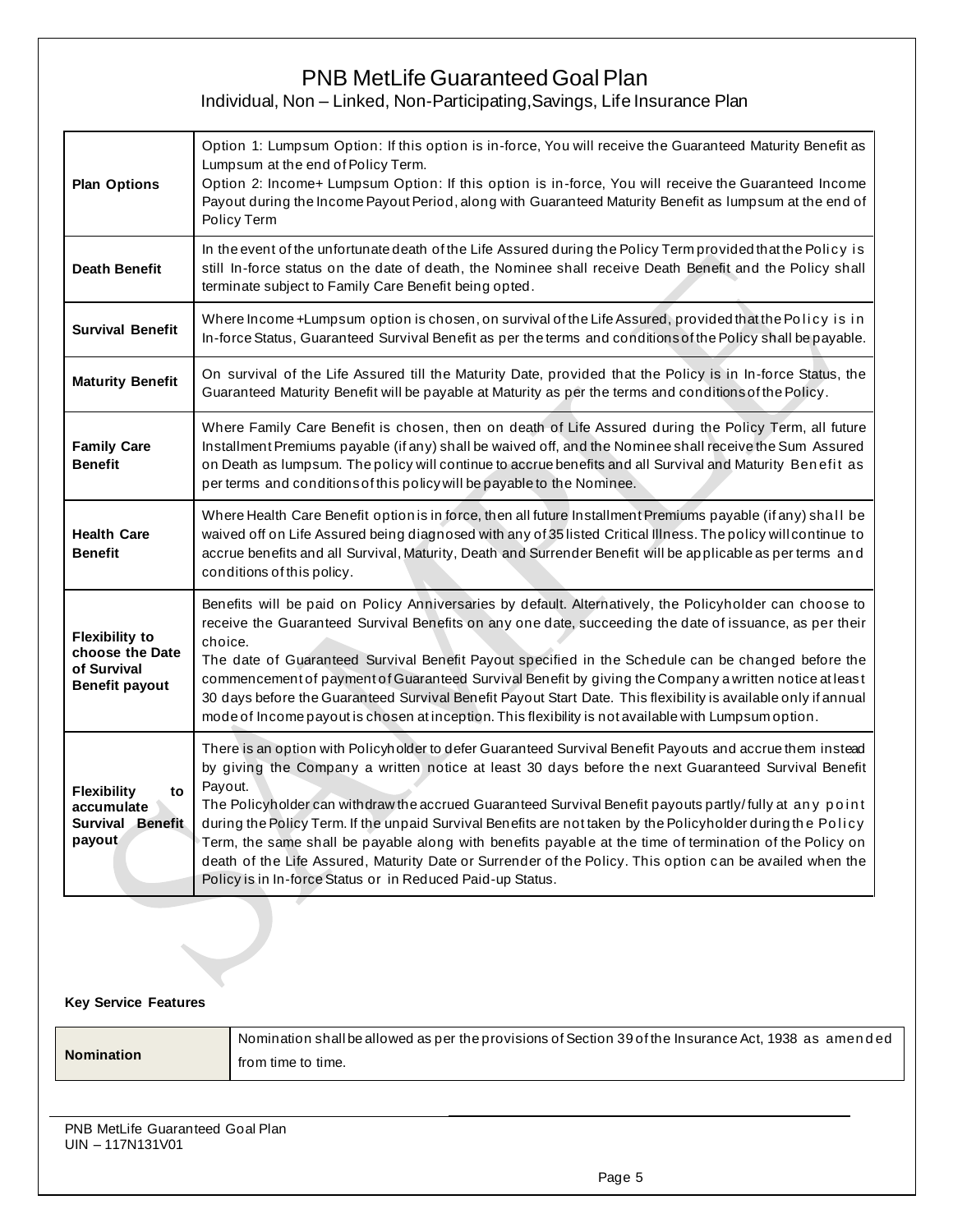# PNB MetLife Guaranteed Goal Plan Individual, Non – Linked, Non-Participating,Savings, Life Insurance Plan

**Assignment** Assignment shall be allowed under this policy as per the provisions of Section 38 of th e In suran ce Act, 1938 as amended from time to time. **Policy Loan** The maximum amount of policy loan that You can avail will be limited to 80% of the Surrender Value of Your Policy at the end of the relevant Policy Year less any unpaid premiums for that year and loan interest accrued. **Riders** You may opt for any of the following Riders at inception or at any Policy Anniversary during Premium Payment Term. Each Rider shall be subject to the terms and conditions of that Rider: a) **PNB MetLife Accidental Death Benefit Rider Plus (UIN: 117B020V03)** – This rider provides additional protection over and above the Death Benefit under this Policy in the event of the death of the life assured in an Accident. b) **PNB MetLife Serious Illness Rider (UIN: 117B021V03) -** This rider provides additional protection over and above the Death Benefit under this Policy in the event of the life assured being diagnosed with any of the 10 critical illnesses listed in the rider**. Premium Payment** Premium payment can be made by cash, cheque, credit card, ECS, online payment, demand draft, and direct debit or any other permissible mode as prescribed by the IRDAI. **Customer Service No.** 1800 425 6969 (Toll-free) or 022-4179 0300(8am-8pm) **Grievance Redressal Mechanism** Visit us [www.pnbmetlife.com](http://www.pnbmetlife.com/) Email us: [indiaservice@pnbmetlife.co.in](mailto:indiaservice@pnbmetlife.co.in) Write to us: **PNB MetLife India Insurance Co. Ltd**, Unit No. 101, First Floor, Techniplex I, Techniplex Complex, Off Veer Savarkar Flyover, S.V. Road, Goregaon (West), Mumbai – 400 062, Maharashtra. 022 - 4179 0300 (8am -8pm)/ Fax: 022 - 4023 1225

**For detailed benefits, please refer to policy terms and conditions**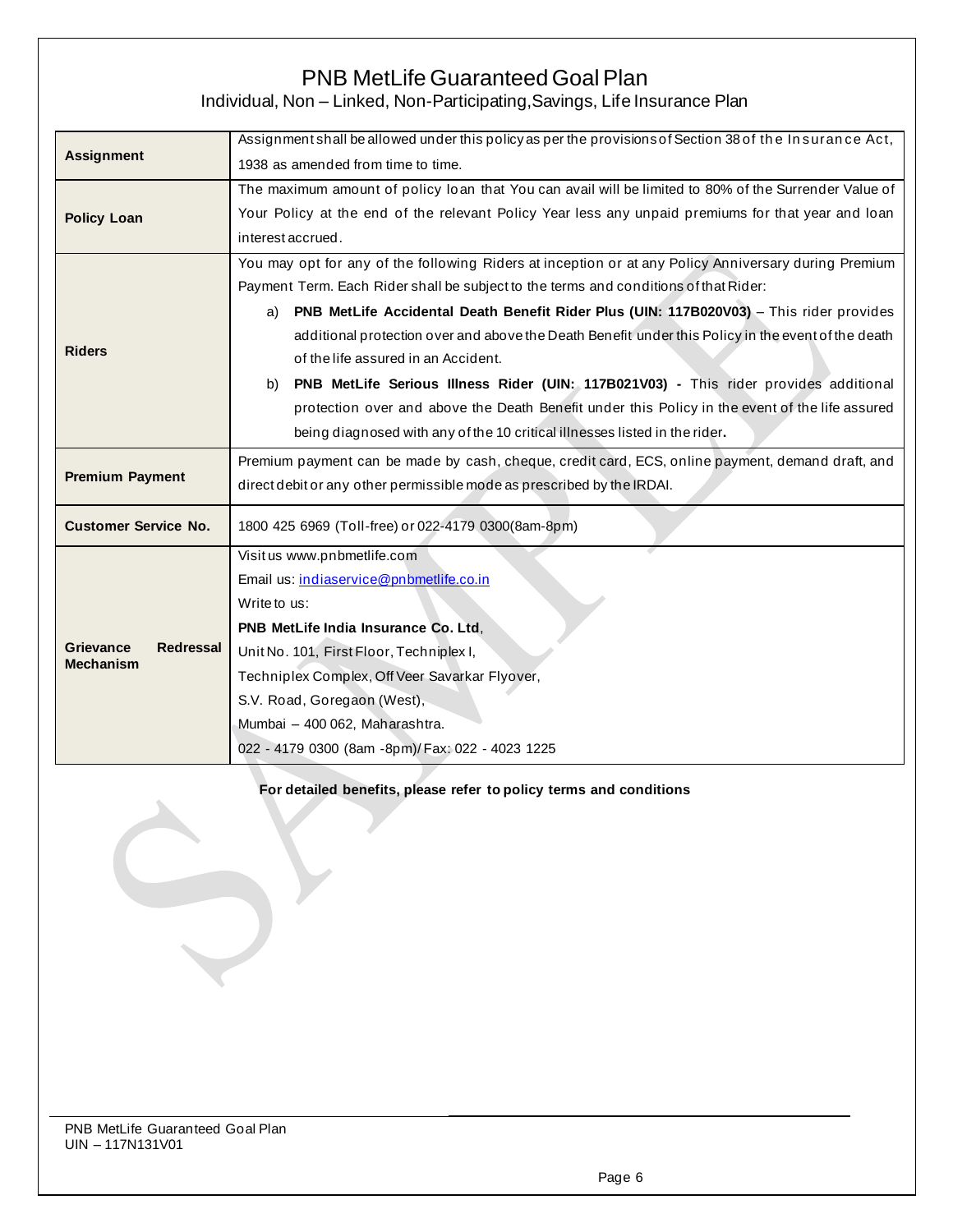Individual, Non – Linked, Non-Participating,Savings, Life Insurance Plan

## **2. Part B**

### **2.1. Definitions applicable to your policy**

The words or terms below that appear in this **Policy** in initial capitals and **bold** type will have the specific meaning given to them below. These defined words or terms will, where appro priate to the context, be read so that the singular includes the plural, and th e masculine includes the feminine.

- **1. "Age"** means age as on the last birthday; i.e. the age of the Life Assured in completed years as on the Date of Inception of the Policy and is as specified in the Schedule**.**
- **2. "Annualised Premium"** means the premium amount payable in a Policy Year chosen by the Policyholder, excluding the taxes, Rider premiums, underwriting extra premiums and loadings for modal premiums, if any.
- **3. "Appointee"** means the person named in the Schedule to receive payment under this Policy, if the Nominee is a minor at the time payment becomes due under this Policy.
- **4. "Assignee"** means the person to whom the rights, Benefits and liabilities under this Policy are transferred by virtue of an assignment under Section 38 of the Insurance Act, 1938, as amended from time to time.
- **5. "Assignment"** means the process of transferring the rights, Benefits and liabilities to an "assignee". Assignment should be in accordance with the provisions of Section 38 of insurance act, 1938 as amended from time to time.
- **6. "Benefit Illustration"** means an Annexure along with the Schedule that illustrates the premiums, guarantees, returns, benefits and values of the proposed policy. This Benefit Illustration co mplies with IRDAI Regulations and contains clear disclosure of both guaranteed and non-guaranteed benefits, if any, of the Policy
- **7. "Benefits"** means the Death Benefit, Guaranteed Maturity Benefit, Guaranteed Survival Benefit, Surrender Benefit or any other benefit, as the case may be, applicable in the terms and conditions of this Policy
- **8. "Company/Us/We/Our"** means PNB MetLife India Insurance Co. Ltd
- **9. "Date of Commencement of Risk"** means the date on which the risk under the Policy and Riders, if opted, comes into effect and is as specified in the **Schedule**. The commencement of risk cover on the Life Assured shall depend on the age of the Life Assured on commencement of the Policy.
- **10. "Date of Inception of the Policy**" means the date on which this Policy is issued after We have accepted the risk under the Proposal form. The Date of Inception of the Policy is specified in the Schedule.
- **11. "Grace Period"** means the time granted by Us from the due date for the payment of Installment Premium, without any penalty or late fee, during which time the Policy is considered to be in In-force Status with the risk cover without any interruption, as per the terms & conditions of the Policy. The Grace Period for payment of the Installment Premium is 15 days, where the Policyholder pays the premium on a monthly basis and 30 days in all other modes.
- **12. "Guaranteed Maturity Benefit"** means the Benefit payable on maturity i.e. at the end of the Policy Term, as specified in the Schedule at the inception of the Policy.
- **13.** "**Guaranteed Income**" means 25% of the Sum Assured on Maturity in case the Schedule specified Income + Lumpsum as the Plan Option.
- **14. "In-force Status"** means a condition during the term of the Policy, wherein the Policyholder has paid all the due p remiums under the Policy contract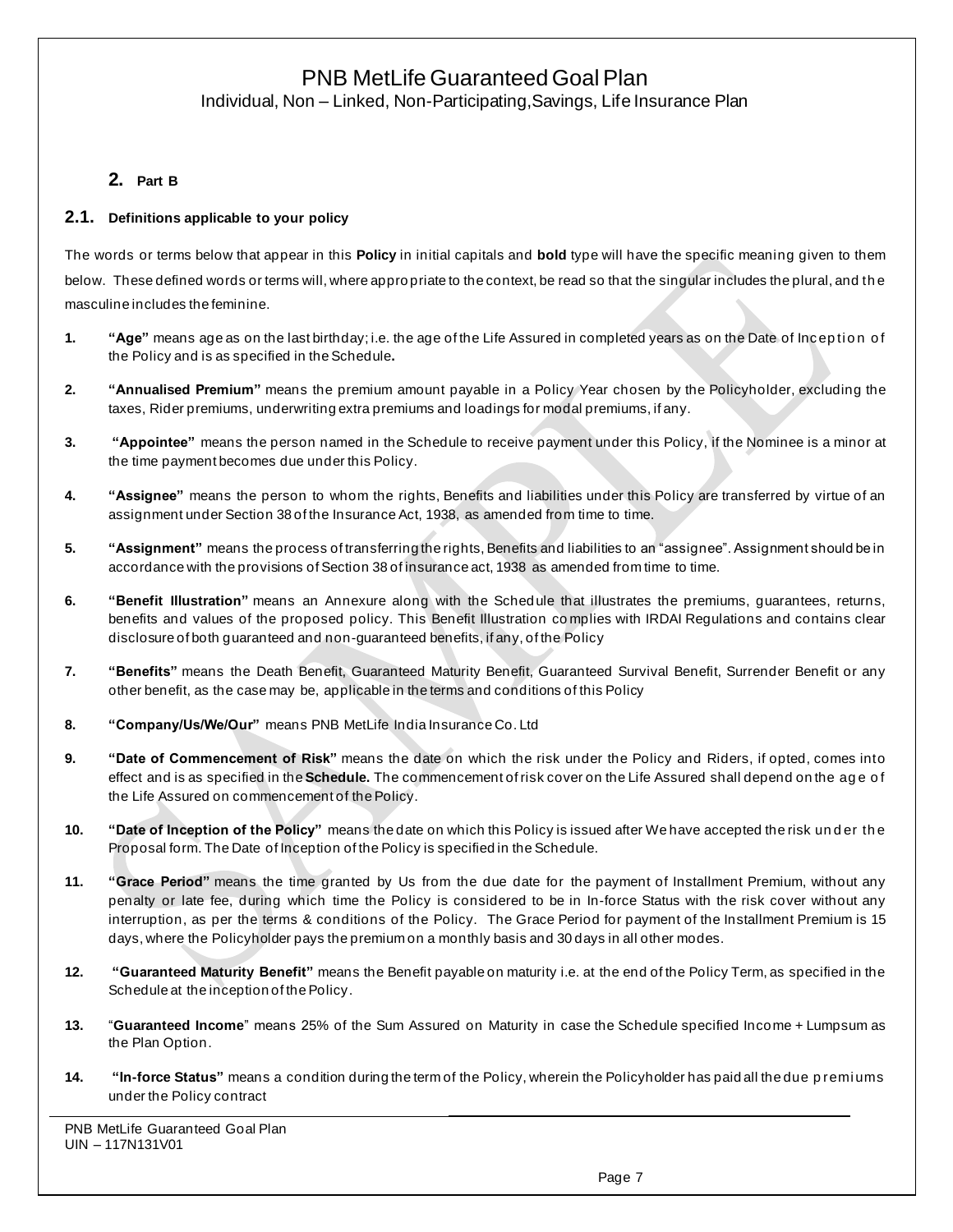# PNB MetLife Guaranteed Goal Plan Individual, Non – Linked, Non-Participating,Savings, Life Insurance Plan

- **15. "Income Payout Period"** means the period following the completion of the Premium Payment Term till the Maturity Date chosen at inception of the Policy, over which the Guaranteed Survival Benefit is paid.
- **16. "Installment Premium"** means the amount stipulated in the Schedule and paid at regular intervals (yearly/half yearly/quarterly or monthly mode as shall be applicable) by the Policyholder as consideration for acceptance of risk and Benefits specified as such in the Policy Document
- **17. "IRDAI"** means the Insurance Regulatory and Development Authority of India
- **18. "Lapse"** means a condition wherein the Policy has not acquired Surrender Value and the due Installment Premiums have not been paid for at least the first two consecutive Policy Years in full at the end of the applicable Grace Period, as req ui red under the Policy, thereby rendering this Policy unenforceable. No Benefits will be payable when the Policy is in Lapse status . A Policy where premium payment type is single premium as specified in the Schedule will never lapse.
- **19. "Life/Lives Assured"** means the person(s), named as such in the Schedule, on whose life, the insurance cover is effected in the terms of this Policy.
- **20. "Maturity Date"** means the date specified in the Schedule on which the Maturity Benefit is paid to the Policyholder.
- **21. "Nomination"** means the process of nominating a person(s) in accordance with provisions of Section 39 of the Insurance Act, 1938 as amended from time to time.
- **22. "Nominee"** means the person or persons nominated under Section 39 of the Insurance Act, 1938, as amended from time to time, by the Policyholder, to receive the admissible benefits, in the event of death of the Life Assured
- **23. "Non-Participating"** means the Policy does not participate in the profits of the participating fund of the Compan y
- **24. "Reduced Paid-up/Paid-up status"** means a condition during the term of the Policy, wherein the premiums have been p ai d in full for at least the first 2 consecutive Policy Years, and the remaining due premiums have not been paid, rendering the Policy to continue at a reduced level of benefits, as specified under the Policy.
- **25. "Policy"** means this PNB MetLife Guaranteed Goal Plan Policy, which is the evidence of the contract between PNB MetLife India Insurance Co. Ltd and You.
- **26. "Policy Anniversary"** means the start date of every subsequent Policy Year.
- **27. "Policy Document"** means this document, which is the evidence of the contract between PNB MetLife India Insurance Co. Ltd and the Policyholder
- **28. "Policy Term"** means the entire term of the Policy as specified in the Schedule
- **29. "Policy Year"** means a period of 12 consecutive months starting from the Date of Inception of the Policy as specified in the Schedule and ending on the day immediately preceding the following anniversary date and each subsequent period of 12 consecutive months thereafter.
- **30. "Policyholder/ Proposer/You"** means the person specified as such in the Schedule or such other person, who may become the holder of this Policy in respect of the terms and conditions of this Policy or by virtue of operation of law. In th e even t th e Proposer is different from the Life Assured, then the Proposer shall be the Policyholder.
- **31. "Premium Payment Term"** means the period or the term of the Policy contract during which the Policyholder is required to pay the Installment Premiums with respect to the Policy, to Us
- **32. "Prevailing rate of interest"** means the applicable rate of interest as declared by the Company from time to time that sh al l be charged to the Policyholder on specified transactions related to the Policy, as specified under the Policy, subject to approval of the IRDAI.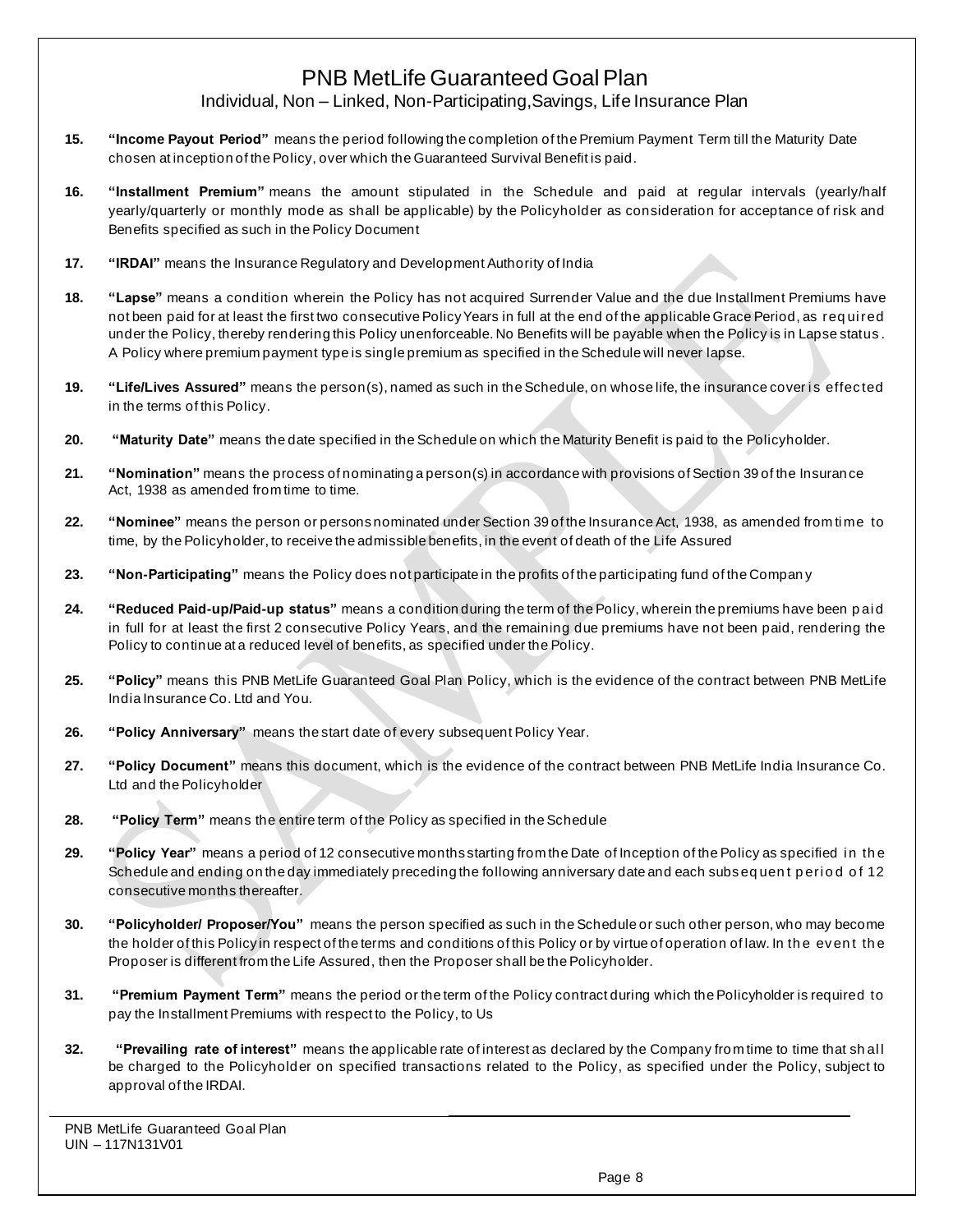# PNB MetLife Guaranteed Goal Plan Individual, Non – Linked, Non-Participating,Savings, Life Insurance Plan

**33. "Proposal Form"** means a form to be filled in by the prospect in written or electronic or any other format as approved by th e Authority, for furnishing all Material Information as required by the insurer in respect of a risk, in order to enable the insurer to take informed decision in the context of underwriting the risk, and in the event of acceptance of the risk, to determine the rates, advantages, terms and conditions of the cover to be granted.

Explanation: **Material Information** for the purpose of these regulations shall mean all important, essential and relevant information sought by insurer in the proposal form and other connected documen ts to enable him to take informed decision in the context of underwriting the risk.

- **34. "Regulation"** means rules and guidelines issued by the IRDAI from time to time
- **35. "Revival "** means restoration of the Policy, which was discontinued due to the non-payment of Installment Premium, with al l the benefits mentioned in the Policy Document, with or without Rider benefits if any, upon the receipt of all the Install ment Premiums due and other charges/late fee if any, as per the terms and conditions of the Policy, upon being satisfied as to th e continued insurability of the Life Assured/Policyholder on the basis of the information, documents and reports furn i shed by the Policyholder, in accordance with the Board approved underwriting guidelines.
- **36. "Revival Period"** means a period of 5 consecutive years from the date of first unpaid Installment Premium, during which period the Policyholder is entitled to revive the Policy which was discontinued due to the non-payment of such premium.
- **37. "Rider"** means the rider terms and conditions that are attached to and form a part of the Policy. The Schedule will specify if any Riders are additionally opted and in force under the Policy.
- **38. "Schedule"** means the attached Schedule that provides your Policy Benefits, the terms of the contract and details pro vid ed by you, along with all its annexes, issued by us for this Policy. The Schedule also includes any amendments to the attach ed Schedule which may be issued from time to time.
- **39.** "**Sum Assured on Death**" is the amount of Benefit payable by Us on death of the Life Assured in accordance with Section 3.2.3 of Part C and depends on the options chosen.
- **40. "Sum Assured on Maturity**" means the amount payable on maturity of the Policy as specified in the Schedule, in accordance with Section 3.2.2 of Part C and is defined as percentage of the Annualised Premium. The Sum Assured on Maturity may vary depending on the Age, Premium Payment Term and the Policy Term.
- **41. "Surrender"** means the complete withdrawal/ termination of the Policy in its entirety by the Policyholder.
- **42. "Surrender Value"** means an amount, if any, that becomes payable in case of surrender, in accordance with the terms an d conditions of the policy.
- **43. "Total Premiums Paid"** means the total premiums received by Us excluding any extra premium, the premiums paid towards the Riders, if any, and applicable tax and cess.

| 44. | "You/Your"                       | the<br>means | Policyholder | named | in | the | Schedule. |
|-----|----------------------------------|--------------|--------------|-------|----|-----|-----------|
|     |                                  |              |              |       |    |     |           |
|     |                                  |              |              |       |    |     |           |
|     |                                  |              |              |       |    |     |           |
|     |                                  |              |              |       |    |     |           |
|     |                                  |              |              |       |    |     |           |
|     |                                  |              |              |       |    |     |           |
|     |                                  |              |              |       |    |     |           |
|     |                                  |              |              |       |    |     |           |
|     | PNB MetLife Guaranteed Goal Plan |              |              |       |    |     |           |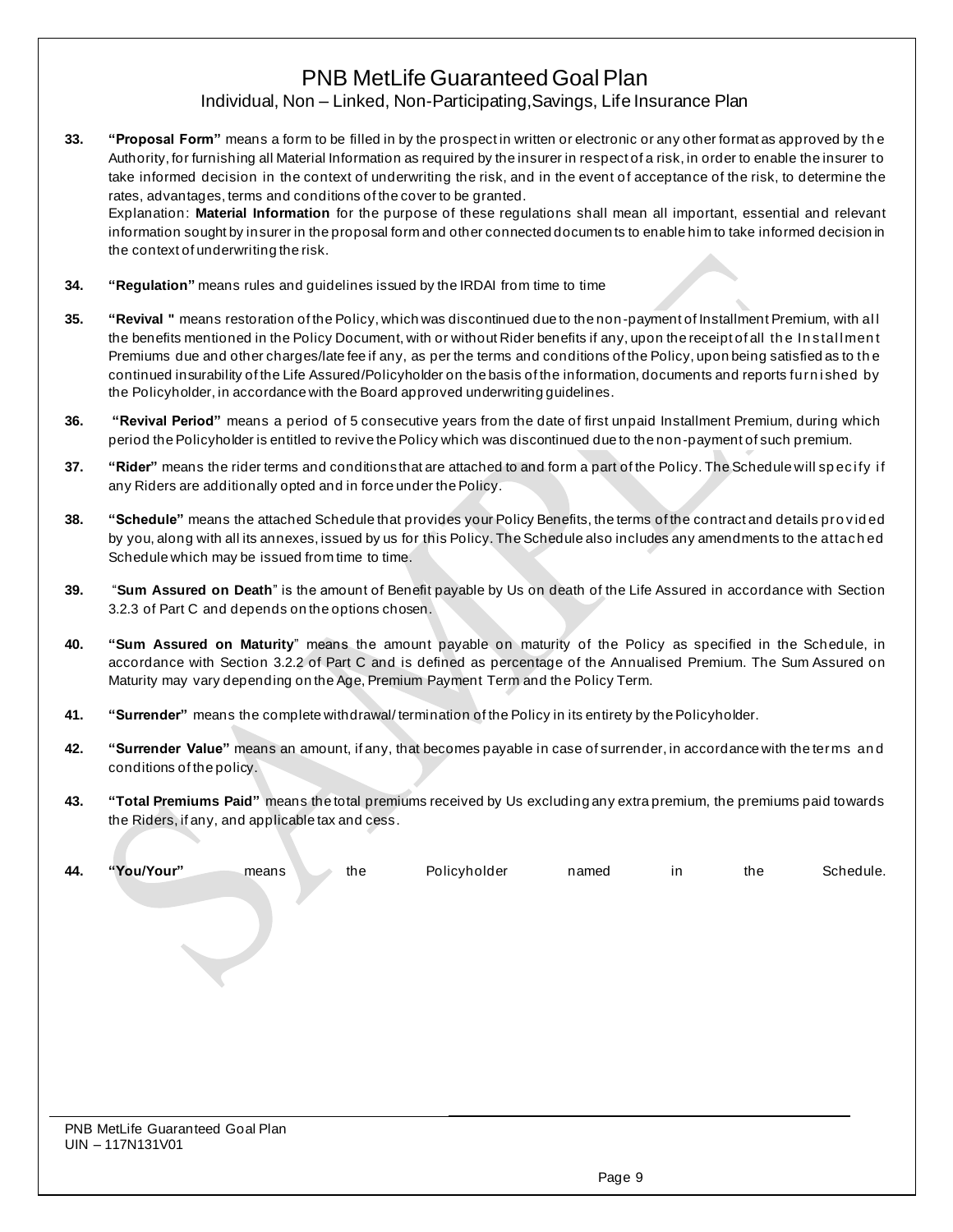Individual, Non – Linked, Non-Participating,Savings, Life Insurance Plan

## **3. Part C**

#### **Policy Features, Benefits & Premium Payment Conditions**

#### **3.1. Policy Features**

PNB MetLife Guaranteed Goal Plan is an Individual, Non-linked, Non-participating, Savings, Life Insurance plan that offers assured Benefits on death, survival and maturity as listed below. The Benefits will be payable subject to the terms and conditions of this Policy, including the Premium Payment Conditions mentioned in this document.

#### **3.2. Policy Benefits**

- **3.2.1. Guaranteed Survival Benefit -** On survival of the Life Assured, provided that the Policy is in In-force Status and all due Installment Premiums have been received in full by Us, the following benefit will be payable in accordance with the Plan Option in force under the Policy as specified in the Schedule:
	- **(i) Lumpsum Option** No survival benefit will be payable during the Policy Term.
	- **(ii) Income + Lumpsum Option** On survival of the Life Assured until the end of the Premium Payment Term, provided that the Policy is in In-force Status and all due Installment Premiums have been received in full by Us, Guaranteed Survival Benefit will be payable on each Policy Anniversary, through the Income Payout Period, provided the Life Assured is ali ve on the due date of each such installment.

Guaranteed Survival benefit payable in each Policy Year will be sum of –

- a. Guaranteed Income
- b. Sum of accrued Guaranteed Additions divided by Income Payout Period (years),
- c. Wealth Additions

Wherein,

- Guaranteed Additions = 5% of Total Annualised Premium paid till date, will accrue to the Policy at each Policy Anniversary during Premium Payment Term, provided the Policy is in In-force Status
- Wealth Additions will accrue to Policy at each Policy Anniversary after the Premium Payment Term provided the Policy is in-force and all due Installment Premiums have been paid. Wealth Addition = Wealth Addition Rate as mentioned in table below multiplied by Total Annualised Premium paid till date.

|  | Addition Rate per 1000 Total Premiums paid |  |
|--|--------------------------------------------|--|
|  |                                            |  |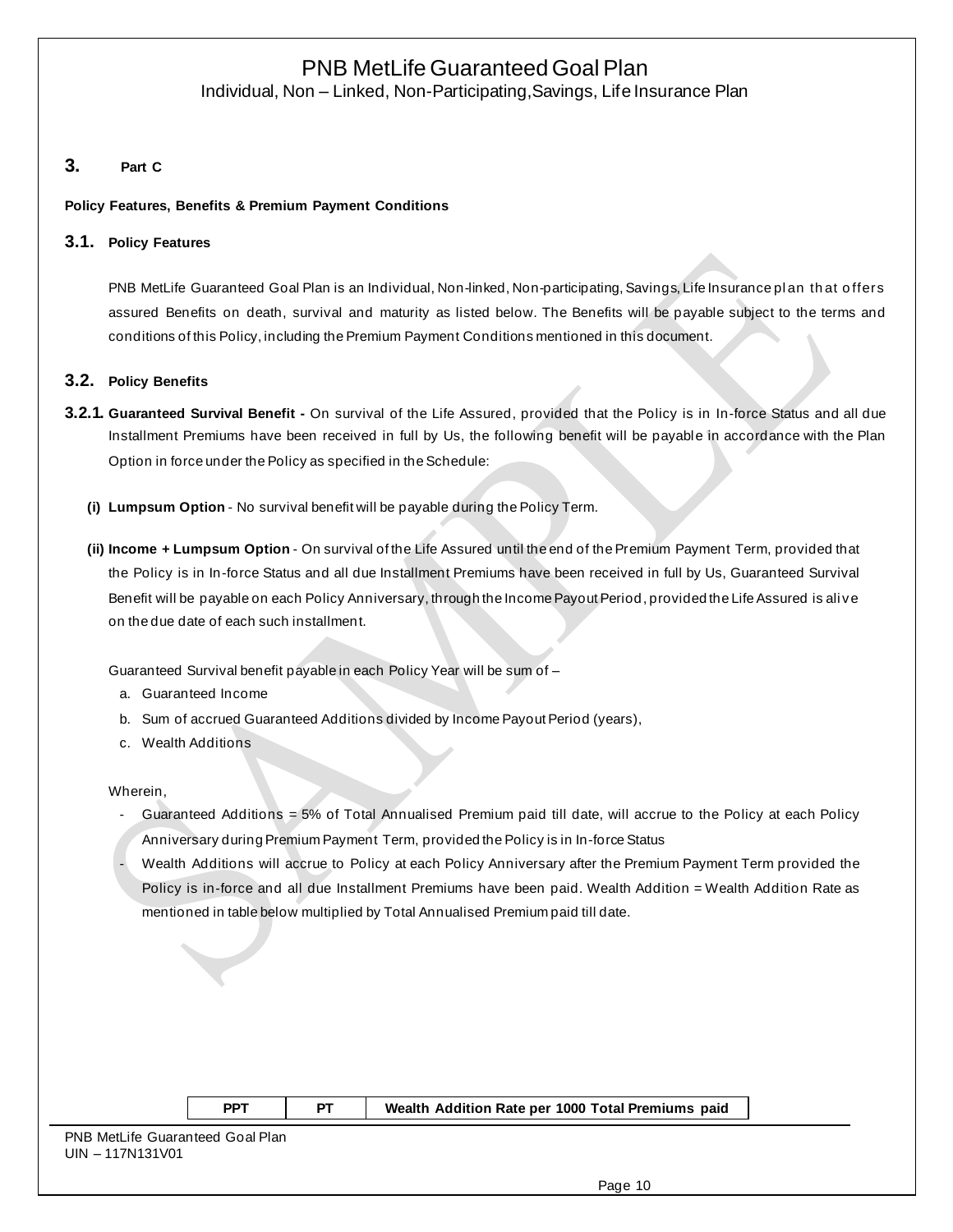Individual, Non – Linked, Non-Participating,Savings, Life Insurance Plan

|                | 5              | 37.50 |
|----------------|----------------|-------|
|                | $\overline{7}$ | 35.00 |
| Single         | 10             | 33.33 |
| Premium        | 12             | 32.73 |
|                | 15             | 32.14 |
|                | 20             | 31.58 |
|                | 10             | 60.00 |
| $\mathbf 5$    | 12             | 51.43 |
|                | 15             | 45.00 |
|                | 12             | 72.00 |
| $\overline{7}$ | 15             | 56.25 |
|                | 20             | 46.15 |
|                | 15             | 90.00 |
| $10$           | 20             | 60.00 |
|                | 25             | 50.00 |
|                | 20             | 75.00 |
| 12             | 25             | 57.69 |
|                | 30             | 50.00 |

### **3.2.1.1. Flexibility to choose mode of Income Payout**

The Policyholder will receive the Guaranteed Survival Benefit under Income + Lumpsum Option as per the mode chosen at Inception of Policy and specified in the Schedule. The amount of Guaranteed Survival Benefit shall be as given below:

| Income Payout Frequency | <b>Income Payout Factor</b> |
|-------------------------|-----------------------------|
| Annual                  | 100% of Annual Income       |
| Half-Yearly             | 97% of Annual Income x 1/2  |
| Quarterly               | 96% of Annual Income x 1/4  |
| Monthly                 | 95% of Annual Income x 1/12 |

The Policyholder may submit request to alter Income Payout Frequency at any time during the policy term. Alteration in the Income Payout Frequency will be applicable only from next policy anniversary.

### **3.2.1.2. Flexibility to choose the date of benefit payout:**

The Guaranteed Survival Benefit under Income +Lumpsum Option by default are payable on the Policy Anniversary. Alternatively, the Policyholder may receive the Benefits on the chosen date Guaranteed Survival Benefit payout as specified in the Schedule.

The date of Guaranteed Survival Benefit Payout specified in the Schedule can be changed before the commencement of payment of Guaranteed Survival Benefit by giving the Company a written notice at least 30 days before the Guaranteed Survival Benefit Payout Start Date. The chosen date of receiving the Guaranteed Survival Benefit payout must be before th e date of immediately succeeding Policy Anniversary.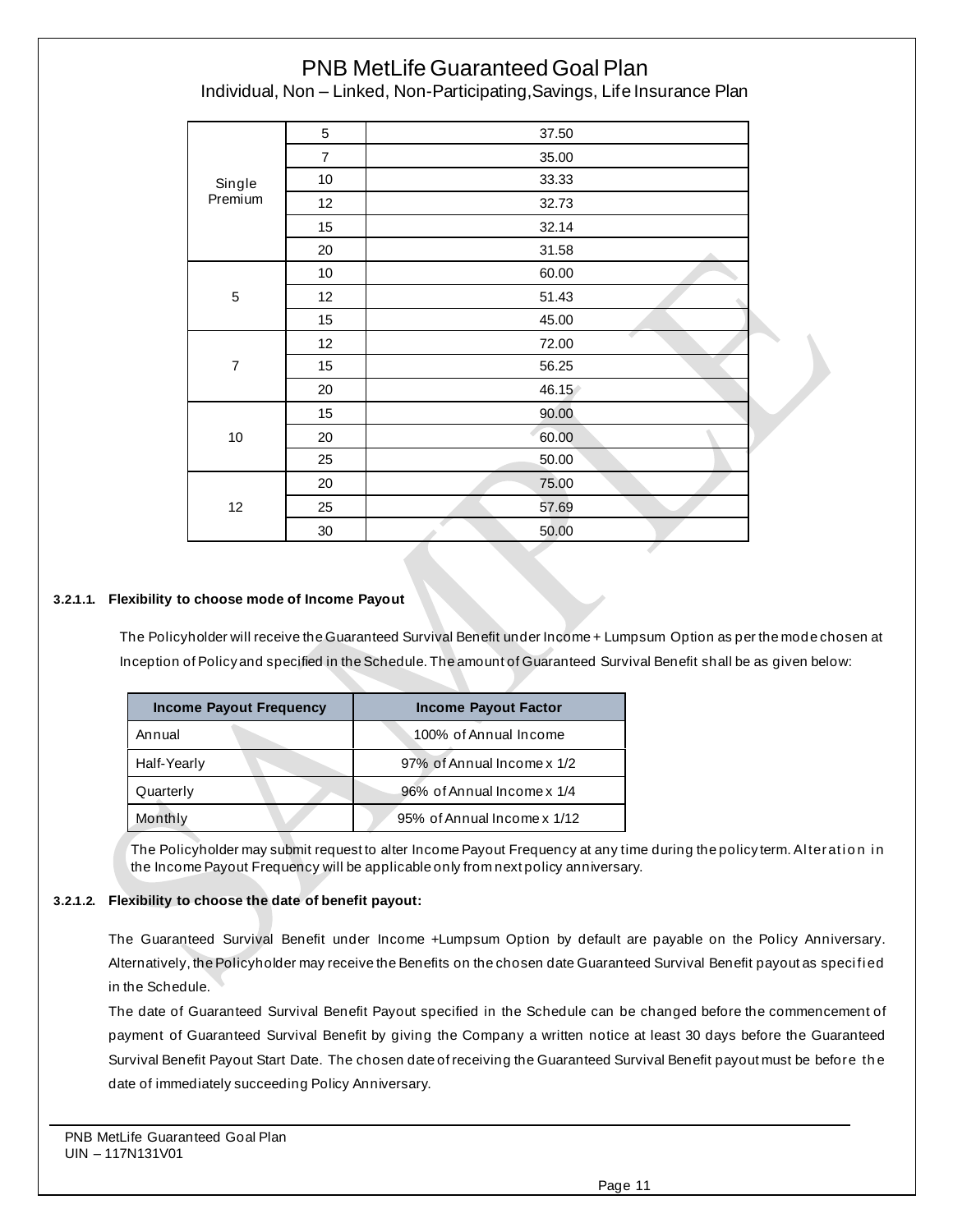# Individual, Non – Linked, Non-Participating,Savings, Life Insurance Plan

The Guaranteed Survival Benefit shall be accumulated monthly at Reverse Repo Rate published by RBI on its website. This rate will be reviewed at the beginning of every month and will be aligned with latest Reverse-Repo Rate publish ed o n RBI's website. Such accumulated Guaranteed Survival Benefit shall be subsequently paid on the chosen date of Guaranteed Survival Benefit payout as accepted by the Company in writing. This flexibility is available only if annual mode of Income payout is chosen at inception. This flexibility is not available with Lumpsum option.

#### **3.2.1.3. Flexibility to accumulate Survival Benefit:**

At any point during the Policy Term, the Policyholder shall have an option to defer the Guaranteed Survival Benefit(s), arising out Guaranteed Income under Income + Lumpsum Option, if applicable, and accumulate them instead by giving the Company a written notice at least 30 days before the subsequent Guaranteed Survival Benefit Payout.

The accrued Guaranteed Survival Benefit will be accumulated monthly at Reverse Repo Rate published by RBI on its website and this rate will be reviewed at the beginning of every month and will be aligned with latest Reverse-Repo Rate published on RBI's website.

The Policyholder can withdraw from the accumulated Guaranteed Survival Benefit, partly/ fully at any point during the Policy Term by giving the Company a written notice. If the unpaid Guaranteed Survival Benefits are not taken by the Policyholder during the Policy Term, the same shall be payable along with benefits payable at the time of termination of the Policy on death of the Life Assured, Maturity Date or Surrender of the Policy. This option can be availed when the Policy is in In -fo rce Status.

The Policyholder can choose to opt in or opt out of this option at any point during the Policy Term by giving the Company a written notice at least 30 days before the next Guaranteed Survival Benefit Payout.

**3.2.2. Guaranteed Maturity Benefit -** On survival of the Life Assured until the end of Policy Term, provided that the Policy is i n In force Status and all due Installment Premiums have been received in full by Us, the following benefit will be payable in accordance with the Plan Option specified in the Schedule:

**Option 1 -Lumpsum:** On survival of the Life Assured till the Maturity Date, provided that the Policy is in In-force Status, th e Guaranteed Maturity Benefit shall be payable.

For Limited Premium policies, Guaranteed Maturity Benefit is defined as sum of –

- a. Sum Assured at Maturity,
- b. Accrued Guaranteed Additions;
- c. Accrued Wealth Additions;

For Single Premium policies, Guaranteed Maturity Benefit is defined as sum of –

- a. Sum Assured at Maturity,
- b. Accrued Wealth Additions;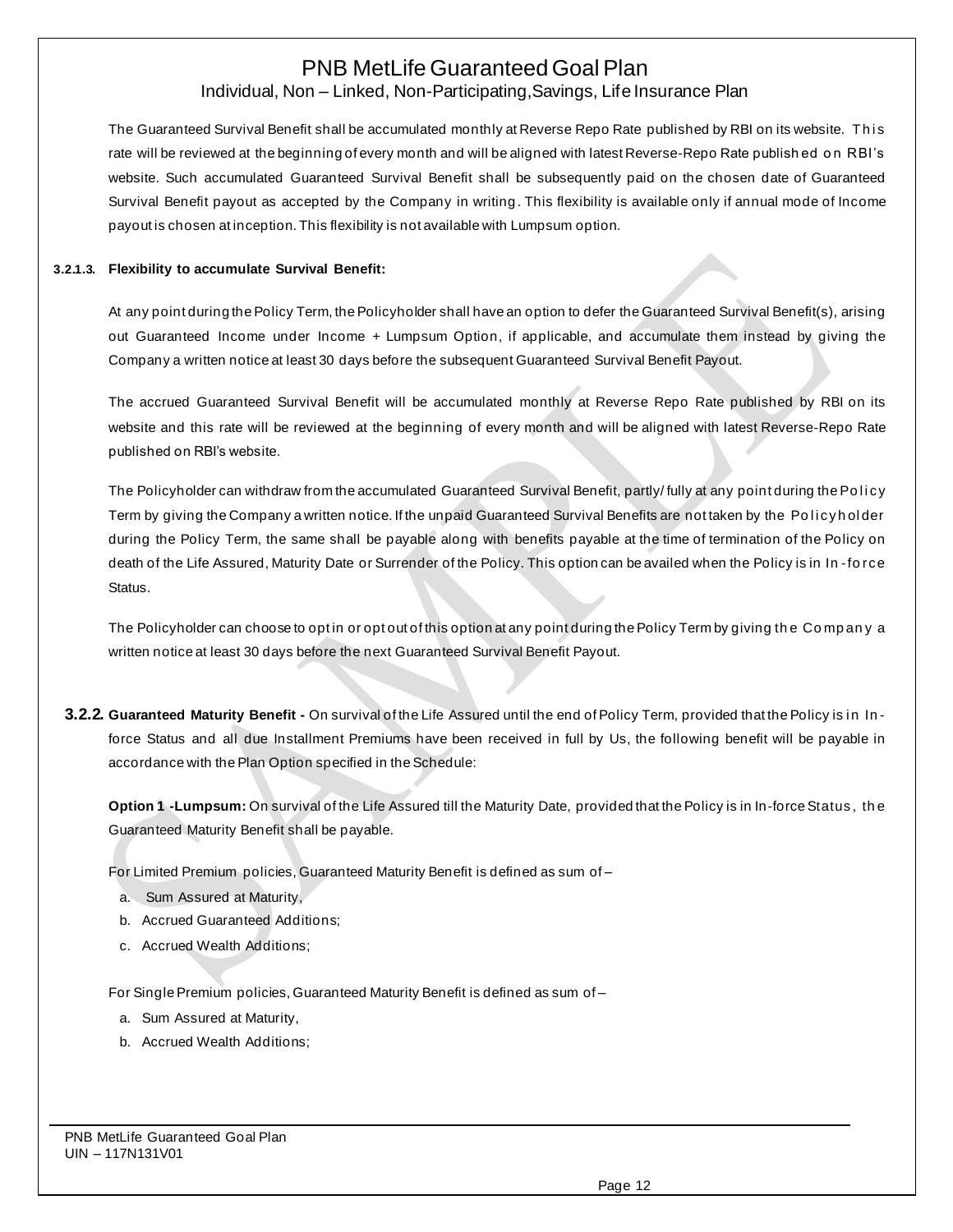Individual, Non – Linked, Non-Participating,Savings, Life Insurance Plan

**Option 2 – Income + Lumpsum Option:** On survival of the Life Assured till the Maturity Date, provided that the Poli cy i s i n In-force Status, the Guaranteed Maturity Benefit shall be paid which is equal to Sum Assured on Maturity.

### **3.2.3. Death Benefit**

In the event of the unfortunate death of the Life Assured (Lives Assured) during the Policy Term provided that the Policy is still In-force Status on the date of death of Life Assured, and all due Installment Premiums are received in full by Us, the Nominee shall receive Death Benefit which is Sum Assured on Death and the Policy shall immediately and automatically terminate.

**For Policies paying Limited premium**, Sum Assured on Death is higher of 10 times of Annualised Premium or 105% of Total Premiums Paid up to the date of death of Life Assured.

**For Policies paying single premium**, Sum Assured on Death:

- a) Where joint life option is chosen as specified in the Schedule:
	- i. In case of first death: 1.25 times of single premium will be payable
	- ii. In case of second death: 10 times of single premium will be payable

The policy will continue after First Death and shall terminate with the payment of Benefit on Second Death.

b) Where single life option is chosen as specified in the Schedule: 1.25 times single premium will be payable. The policy terminates with the payment of Sum Assured on Death.

If at the time of death of Life Assured is a minor, Death Benefit shall be paid to the Proposer of the Policy.

Except for policies where Family Care Benefit is chosen or Joint Life cover is opted, the death benefit shall be higher of the Sum Assured on Death or the Surrender Benefit payable at date of death.

### **3.2.3.1.Family Care Benefit**

Where Family Care Benefit option is in force under the Policy and as specified in the Schedule, then on death of Life Assured during the Policy Term, all future Installment Premiums payable (if any) shall be waived off, and the Nominee shall receive the Sum Assured on Death as lumpsum. The Policy continues to accrue all benefits, and all future Guaranteed Survival Benefits and Guaranteed Maturity Benefit as defined above in 3.2.1. and 3.2.2. respectively, shall also be payable to the Nominee.

The Policy cannot be surrendered once waiver of premium is triggered on death of Life Assured.

Family Care Benefit option shall not be available to Single Premium Policies and Policies. sourced through POSP.

## **3.2.4. Health Care Benefit**

Where Health Care Benefit option is in force and as specified in the Schedule, then in the event of the Life Assured being diagnosed to be suffering from any of the Critical Illnesses listed in Appendix A, while the Policy is in In-force Status, all the future Installment Premiums that would otherwise have been payable under the Policy for the remainder of the Premium Payment Term shall be waived off. Guaranteed Survival Benefits, Guaranteed Maturity Benefit shall continue to be payable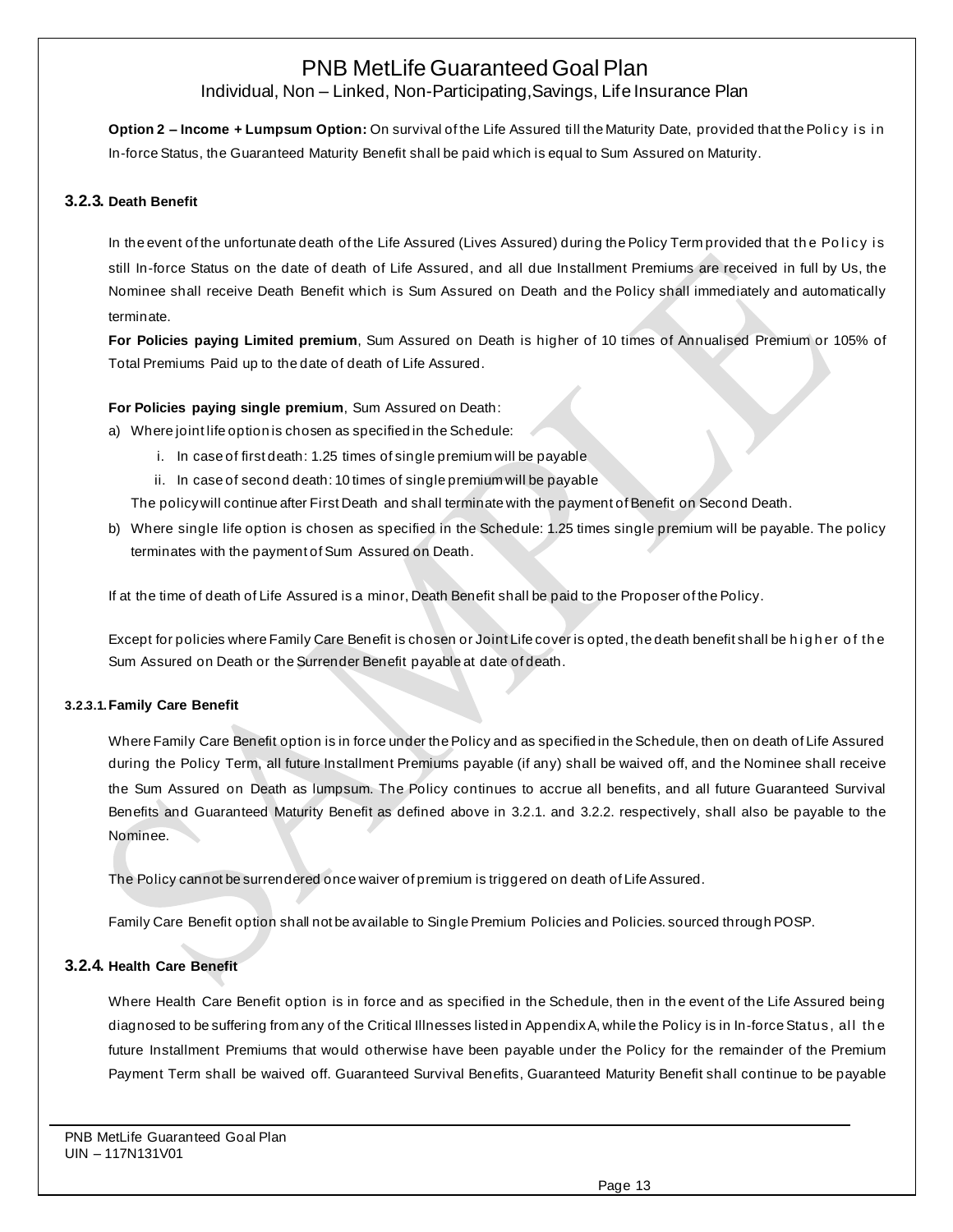Individual, Non – Linked, Non-Participating,Savings, Life Insurance Plan

under the Policy on the scheduled date of payment as specified in the Schedule. The Policy will not terminate with wai ver o f premium being triggered under Health Care Benefit. The Policy will function as a fully Paid-up Policy.

In the event of the death of the Life Assured where Health Care Benefit is in force (as specified in Schedule), provided that the Policy is in In-force Status on the date of death, Sum Assured on Death as defined in section 3.2.3 will be payable to th e Nominee and the Policy shall immediately and automatically terminate.

Health Care Benefit option will not be available to Single Premium policies and Policies sourced through POS**.** 

### **The Health Care Benefit shall be applied subject to the following -**

- The Critical Illness is contracted by the Life Assured after the completion of the Waiting Period of 90 days from the later of the Date of Inception of the Policy or the date of the last Revival of the Policy, as applicable.
- If a Critical Illness is contracted during the Waiting Period, then the total premiums paid shall be refunded and the policy will terminate. We receive written notice of the claim and the specified claim documentation in accordance with Section 6.3 of Part F.

### **3.3. Other features and benefits**

### **3.3.1. Rider Benefits**

You may opt for any of the following Riders at inception of the Policy or at any Policy Anniversary during the Premium Payment Term on written request to Us. Each Rider shall be subject to the terms and conditions of that Rider:

- a. **PNB MetLife Accidental Death Benefit Rider Plus (UIN: 117B020V03)** This Rider provides additional protection over and above the death benefit under this Policy in the event of the death of the Life Assured in an Accident**.**
- b. **PNB MetLife Serious Illness Rider (UIN: 117B021V03)** This Rider provides additional protection over and above the Death Benefit under this Policy in the event of the Life Assured being diagnosed with any of the critical illnesses listed in the Rider.

The Schedule will specify the Rider in force under the Policy, and payments under the Rider(s) shall be subject to the following conditions:

- I. For Policies where Family Care Benefit or Health Care Benefit is in force, no waiver of premium benefit shall be applicable on the premium payable towards the Rider.
- II. The sum assured under the Rider(s) shall be subject to Sum Assured on Death of the Policy.
- III. Total premium for all non-health riders put together shall be subject to maximum of 30% of the premium of the Base Policy.
- IV. Total premium for all health Riders put together shall be subject to a ceiling of 100% of the total premium under the Base Policy.
- V. The Rider premium payment term should be equal to the outstanding Premium Payment Term of the Policy.
- VI. Riders shall not be available under the Policy if the term of Rider exceeds the Policy's outstanding Policy Term.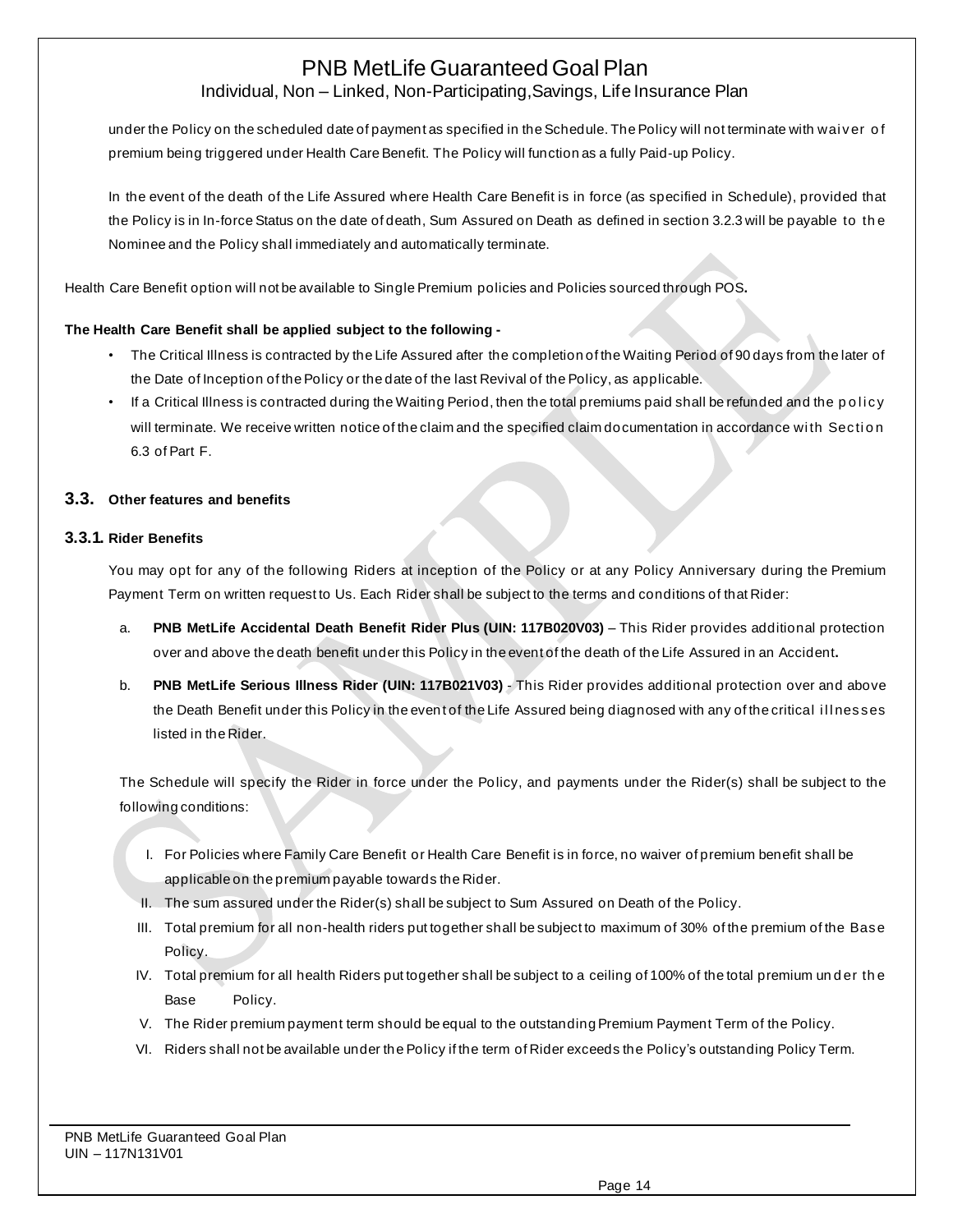Individual, Non – Linked, Non-Participating,Savings, Life Insurance Plan

- VII. When the Policy is in Paid-up Status, Lapsed status, surrendered or forfeited, the Rider attached to the Policy will also automatically and immediately terminate. For more details on the Rider benefits, features, terms and conditions, please refer to the Rider terms and conditions carefully or contact Your insurance advisor.
- VIII. Rider shall not be offered for policies sourced through POSP.

### **3.4. Premium Payment Conditions**

#### **3.4.1. Payment of Premium**

- (a) Premiums are payable for the entire Premium Payment Term for Limited premium policies
- (b) You must pay the Installment Premiums on or before the due date specified in the Schedule.
- (c) For Limited premium policies, the available premium payment modes under the Policy are annual, half yearly, quarterly and monthly
- (d) All taxes, cesses, surcharge and other levies, whether existing now or introduced in the future, will be levied, as and when applicable, on the Installment Premiums to be paid by you
- (e) Collection of advance premium shall be allowed in this Policy provided due Installment Premiums are collected in the same financial year. However, where the premium due in one financial year is being collected in advance in earlier financial year, we will accept the same for a maximum period of 3 months in advance of the due date of that Installment Premium.

#### **3.4.2. Alteration of the Premium payment mode**

You may change the premium payment mode provided You give Us a written request. The change in frequency will be applied only from the Policy Anniversary following the date of Your request. Future Installment Premiums payable shall be revised such that Benefits under the Policy remain unchanged. Change in frequency will not be applicable for Single premium policies.

### **3.4.3. Grace Period**

Installment Premium that is not received in full by Us by its due date may be paid in full during the Grace Period. Up on the Life Assured's death during the Grace Period, the Death Benefit shall be payable in accordance with clause 3.2.3 after deduction of due premium. During the Grace Period, the risk on the life of the Life Assured will continue to be covered.

### **3.4.4. Rider Premium**

Riders will be available, on payment of additional premium over and above the Base Premium provided conditions on riders (entry age, Policy Term, Premium Payment Term, Sum Assured) are satisfied. Rider premium should be paid on the due date or within the grace period. The mode of rider premium payment shall be same as the mode of premium payment under the Base Plan. The rider premium payment term will be either equal to or lower than the premium payment term of the Base Plan.

#### **3.4.5. Premium mode loading / Modal Factors**

You may opt to pay premiums by Single, Yearly, Half Yearly, Quarterly or Monthly mode subject to the minimum Single Premium/ Annualised Premium under each mode. Modal factors shall be used to derive the Annualised Premium. In case a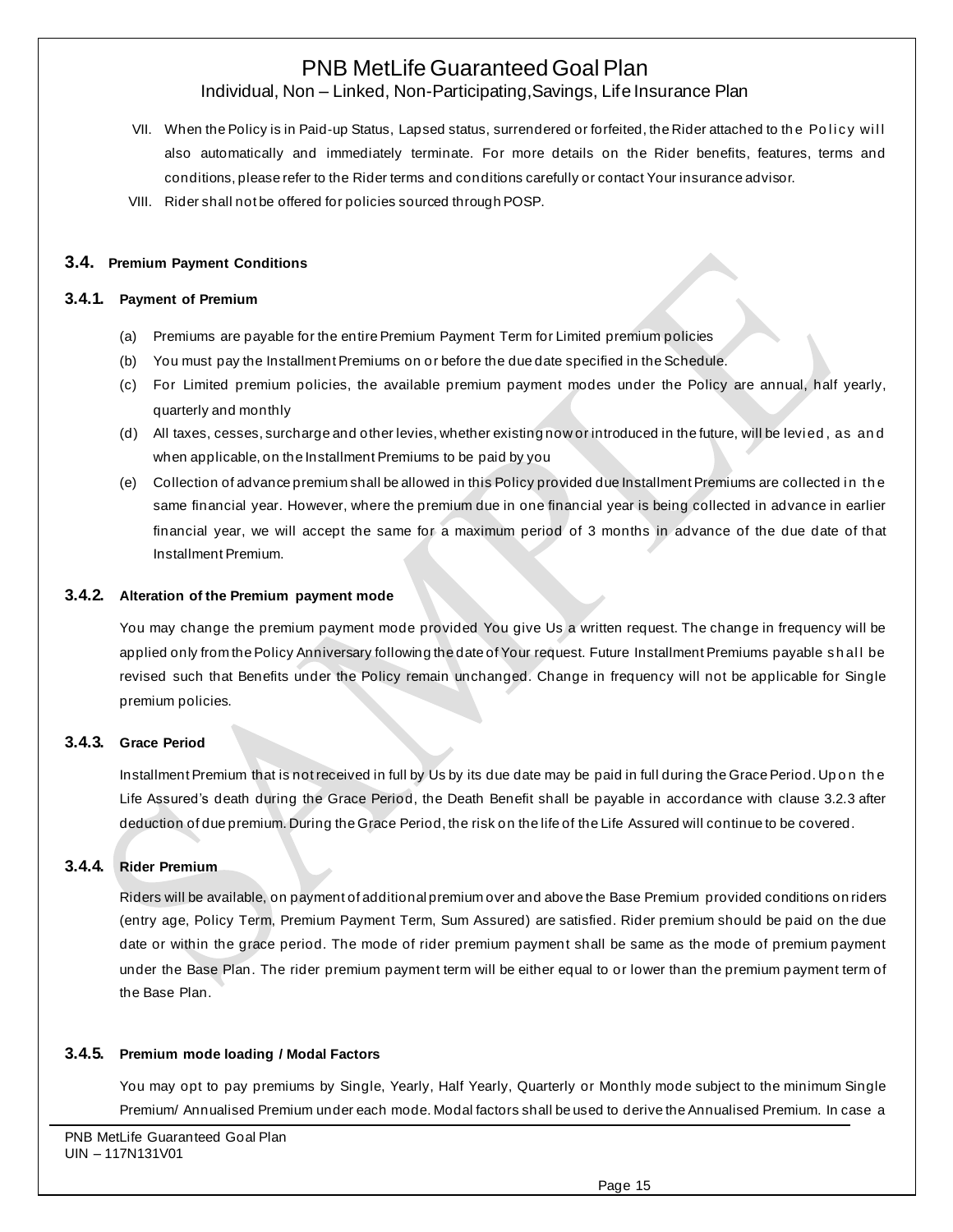Individual, Non – Linked, Non-Participating,Savings, Life Insurance Plan

mode other than annual is chosen then the Annualised premium is equal to (Installment premium / modal factor). Modal Factors on premium will be applicable as per the table below:

| <b>Premium Paying Mode</b> | <b>Modal Factors</b> |
|----------------------------|----------------------|
| Annual                     |                      |
| <b>Half Yearly</b>         | 0.5131               |
| Quarterly                  | 0.2605               |
| Monthly                    | 0.0886               |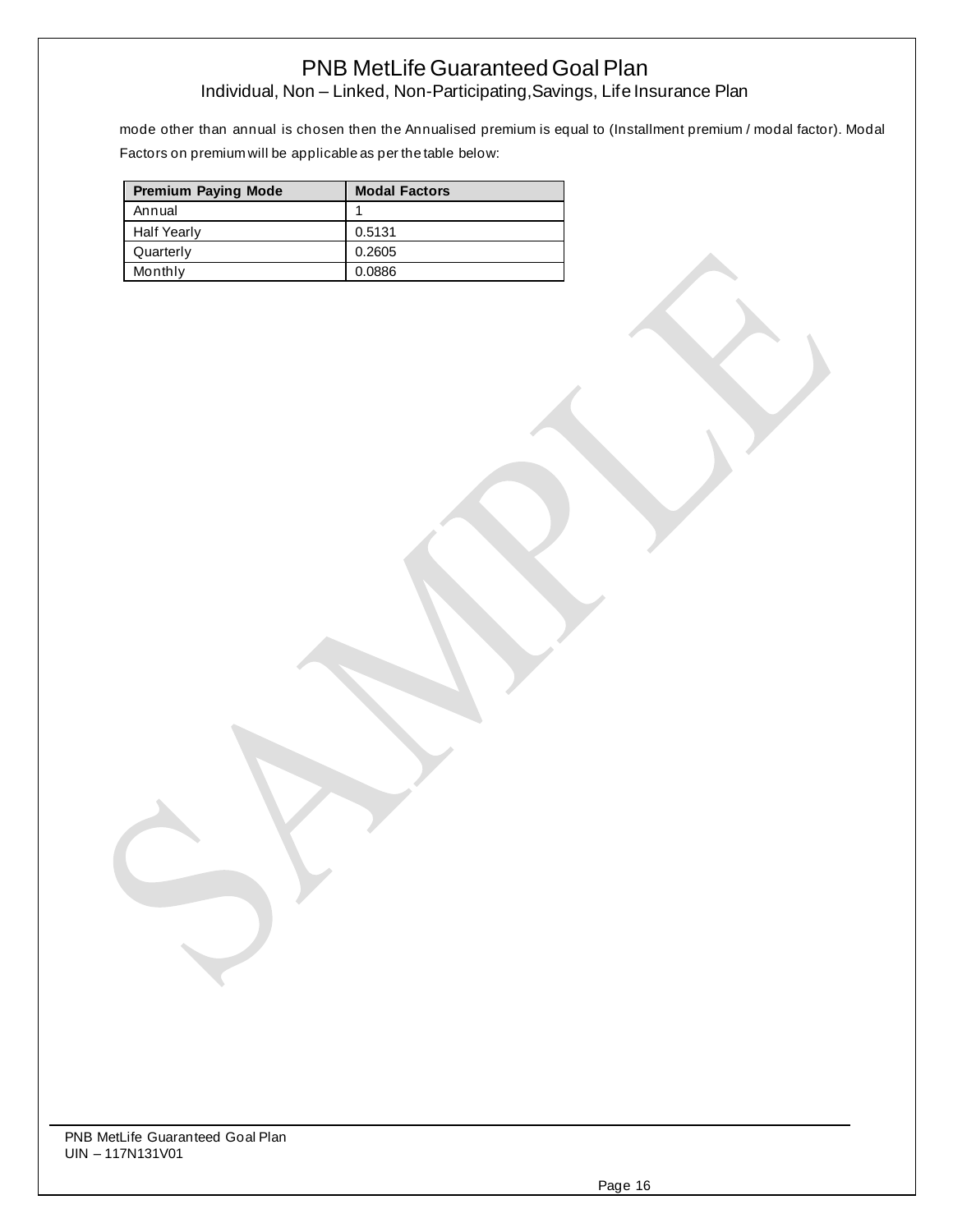Individual, Non – Linked, Non-Participating, Savings, Life Insurance Plan

## **4. Part D**

### **Policy Servicing Conditions**

You are requested to refer to the Policy Servicing Conditions described below before making a request for Policy servici ng to Us.

## **4.1. Free Look Period**

The Policyholder has a free look period of 15 days from date of receipt of the Policy Document and period of 30 days in case of electronic policies and policies obtained through distance mode, to review terms and conditions of the policy and where the Policyholder disagrees to any of those terms or conditions, (s)he has the option to return the Policy to Us for cancellation, stating the reason for his objection, then (s)he shall be entitled to a refund of the premium paid subject only to a deduction of a proportionate risk premium for the period of cover and expenses incurred by Us on medical examination of the proposer and stamp duty charges.

### **4.2. Policy loan**

After a Surrender Value has been acquired under the Policy and if the Policy is in In-force Status, then We may permit Yo u to take a loan under the Policy provided that:

- (a) The proposed loan amount does not exceed 80% of the Surrender Value at the end of the current Policy Year less any unpaid Premiums for that Policy Year and loan interest (if any) accrued to the end of that Policy Year;
- (b) The Policy is assigned to Us absolutely and without any conditions to the extent of the outstanding loan amoun t. It is understood and agreed that, subject to the provisions of Section 38 and 39 of the Insurance Act 1938, as amended from time to time, this assignment will cancel all nominations and other assignments in force at the time, to the extent of the outstanding loan and interest.

## **4.2.1** If a loan is granted to You, then it is agreed and understood that:

- (a) You shall re-pay the loan in the manner and in the amounts specified by Us at the time of disbursement of the loan; The rate of interest to be charged will be reviewed at the beginning of each year. The rate of interest to be charged on loans that will be taken up during the financial year is taken as the 10 Year G-Sec rate as on 1st of April plus 250 basis points. Such interest rate will be rounded up to the nearest 50 basis points and will continue till respective loan amount and interest thereof is received by Us. However, under special circumstances where the prevailing 10 Year G-Sec rate is changing in excess of 200 basis points from the 10 Year G-Sec rate used for determining the existing interest rate; the company shall review the rate of interest based on the prevailing 10 Year G-Sec rate. Currently, the Company charges a rate of interest of 9% p.a. compounded annually on outstanding policy loan. The Company shall review the formula for determining rate of interest to be charged on outstanding loan and reserves the right to change this, subject to prior approval from IRDAI.
- (b) Interest on the loan is due at the end of each Policy Year. If the interest amount is not received in full within 30 days of it becoming due, the interest amount will be added to the loan principal amount. The revised loan principal amount (as on the due date of the interest amount) will bear interest at the same rate as the original loan principal;
- (c) You may take any additional loan under the Policy in accordance with this provision provided that the proposed loan amount and the existing loan principal cumulatively do not exceed 80% of the Surrender Value at the end of the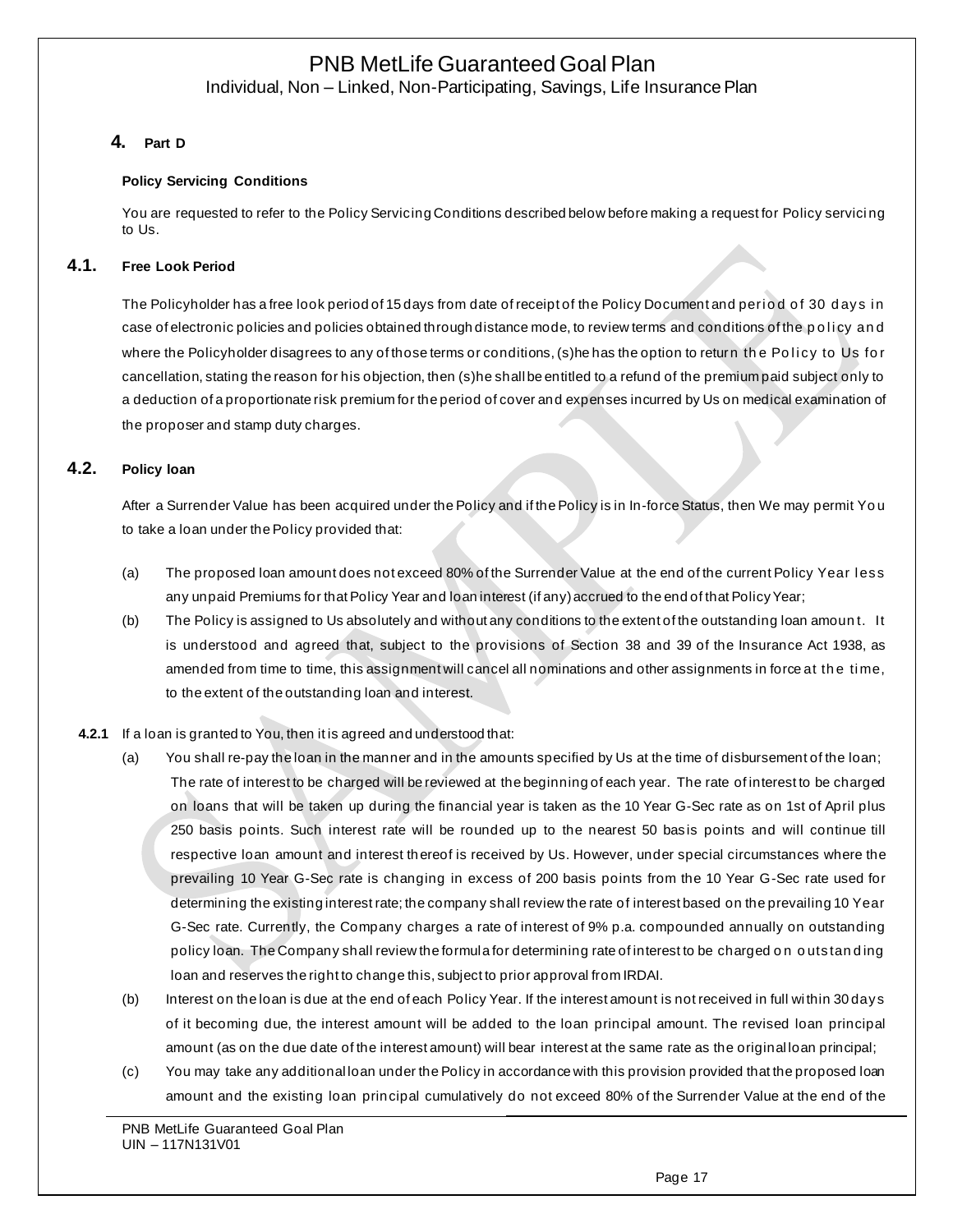# Individual, Non – Linked, Non-Participating, Savings, Life Insurance Plan

current Policy Year less any unpaid Premiums for that Policy Year and loan interest (if any) accrued to the end of that Policy Year.

- (d) If the Life Assured dies before all outstanding loan amounts have been received by Us, then We will deduct an amount equal to the outstanding loan amount plus the interest due thereon from the Death Benefit payable under the Policy.
- (e) If the outstanding loan amounts have not been received by Us by the Surrender Date or Maturity Date, We will deduct an amount equal to the outstanding loan amount plus the interest due th ereon from the Guaranteed Maturi ty Benefit or Surrender Benefit payable under the Policy.
- (f) Where the loan outstanding including interest exceeds 90% of the surrender value for a reduced paid-up policy, then the policy will be foreclosed and the policyholder will be paid the surrender value less loan outstanding including interest. Where the policy is in-force (premium paying) and the outstanding policy loan balance at any time is equal to or exceeds the then prevailing surrender value, then the policy shall not be terminated. In such cases we shall send a notice, 90 days in advance, to policyholder to repay the loan amount along with the interest. If he d o es not repay the loan or fail to respond to the notice within 90 days of the date of issuance of such notice, we shall foreclose the policy.

### **4.3. Premium Discontinuance**

If you discontinue paying Installment Premium, Your Policy will be Lapsed or become Paid-Up.

### **4.3.1 Lapse**

(a) If all due Installment Premiums for at least the first two consecutive Policy Years are not paid in full, except in case of single premium policies, the Policy shall lapse at the end of the Grace Period and the risk cover, and Rider benefits, if any, will cease immediately and automatically.

The Lapsed Policy can be reinstated within the Revival Period. No Benefits will be payable under the Policy if the Policy is not reinstated in accordance with the provisions stated in Part D.

### **4.3.2 Reduced Paid-Up Value**

If all due Installment Premiums for at least the first two consecutive Policy Years have been received and if a Policy has acquired a non-zero Surrender Value and future due Instalment Premiums are not received, the Policyholder shall have the option to either Surrender the Policy or continue it as a Paid-up Policy with reduced Benefits.

A reduced paid-up policy shall accrue Reduced Wealth Addition at each policy anniversary after the end of premium payment term. No Guaranteed Addition shall accrue once a policy converts to reduced paid-up.

Once the Policy becomes Paid-up Rider benefits (if any), shall cease immediately and automatically after payment of Surrender Value with respect to Rider benefits (if applicable). If Health Care Benefit is opted, no waiver of premium ben efi t will be applicable as the policy shall be in reduced paid up status.

If the Policyholder does not Surrender the Policy, the following shall be payable during the Paid-up status:

| <b>Benefits</b> | <b>Payout</b>                                                                                      |
|-----------------|----------------------------------------------------------------------------------------------------|
| Death Benefit   | On death of Life Assured, the Paid-Up Sum Assured on Death shall be payable as a lump sum, and     |
|                 | the risk cover under the Policy shall terminate immediately and automatically, where Paid-Up Death |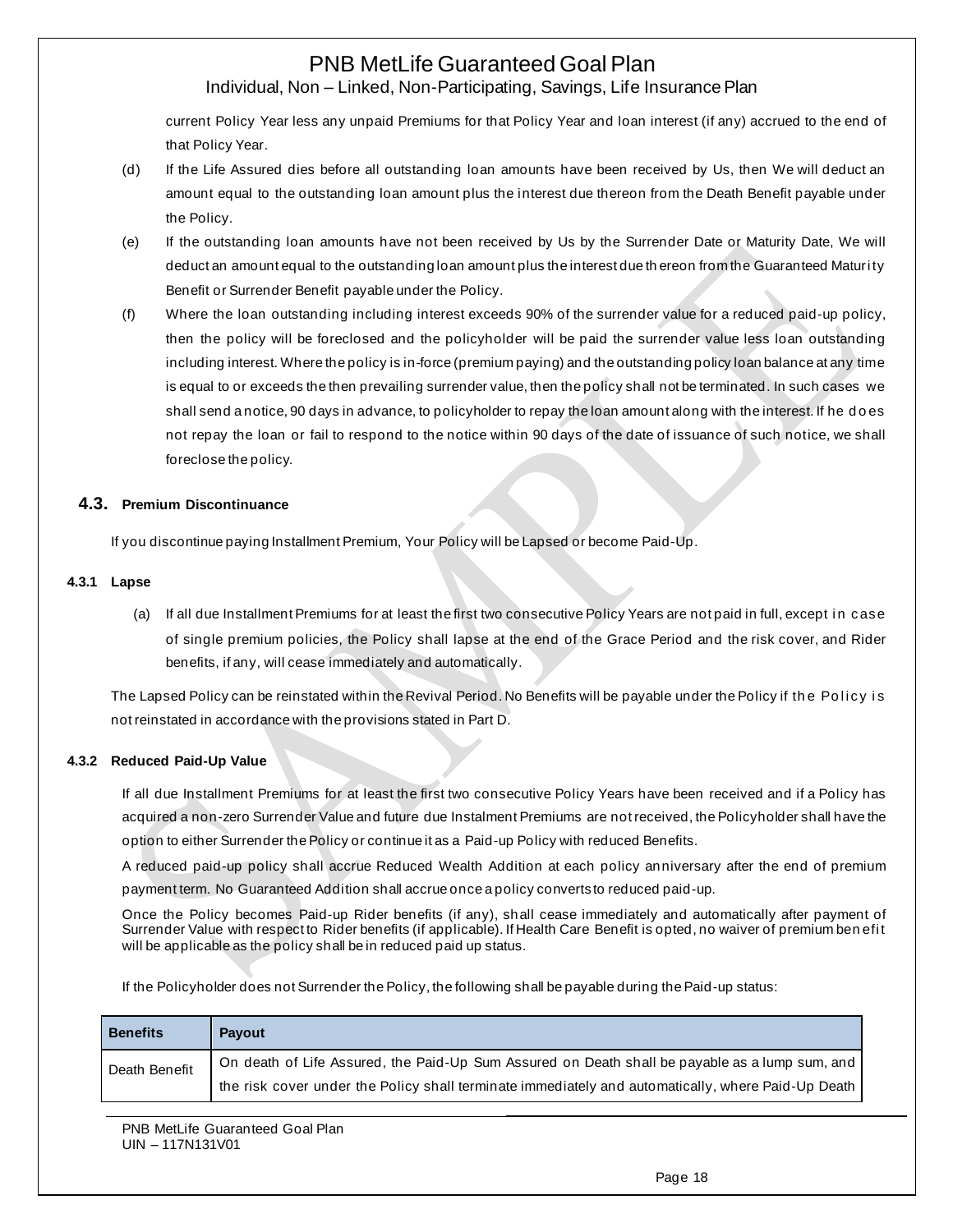Individual, Non – Linked, Non-Participating, Savings, Life Insurance Plan

|                            | Benefit is defined as:                                                                                                                                                                                                                                                                                                                                                                                                                                                                                                                                                                                                                                                                                                                                                                                                                                                                                                                                                                                                                                                                                                                                                                                                                                                                                                                                                                                                                                                                                                                    |  |  |  |  |  |
|----------------------------|-------------------------------------------------------------------------------------------------------------------------------------------------------------------------------------------------------------------------------------------------------------------------------------------------------------------------------------------------------------------------------------------------------------------------------------------------------------------------------------------------------------------------------------------------------------------------------------------------------------------------------------------------------------------------------------------------------------------------------------------------------------------------------------------------------------------------------------------------------------------------------------------------------------------------------------------------------------------------------------------------------------------------------------------------------------------------------------------------------------------------------------------------------------------------------------------------------------------------------------------------------------------------------------------------------------------------------------------------------------------------------------------------------------------------------------------------------------------------------------------------------------------------------------------|--|--|--|--|--|
|                            | Paid-up Sum Assured on Death = Sum Assured on Death $X(t/n)$ ; and                                                                                                                                                                                                                                                                                                                                                                                                                                                                                                                                                                                                                                                                                                                                                                                                                                                                                                                                                                                                                                                                                                                                                                                                                                                                                                                                                                                                                                                                        |  |  |  |  |  |
|                            | "t" refers the Number of Installment Premiums paid and "n" refers the Number of Installment<br>Premiums payable during the PPT.                                                                                                                                                                                                                                                                                                                                                                                                                                                                                                                                                                                                                                                                                                                                                                                                                                                                                                                                                                                                                                                                                                                                                                                                                                                                                                                                                                                                           |  |  |  |  |  |
|                            | Where Family Care Benefit is not chosen, the policy cover terminates with the payment of Paid-up<br>Sum Assured on Death.                                                                                                                                                                                                                                                                                                                                                                                                                                                                                                                                                                                                                                                                                                                                                                                                                                                                                                                                                                                                                                                                                                                                                                                                                                                                                                                                                                                                                 |  |  |  |  |  |
|                            | Where Family Care Benefit is in-force, then Paid-Up Sum Assured on Death shall be payable as<br>lumpsum to the Nominee. Policy will continue to be in Paid-up status and will receive benefits at<br>maturity as mentioned under Maturity Benefit for Reduced Paid-up Policy below.                                                                                                                                                                                                                                                                                                                                                                                                                                                                                                                                                                                                                                                                                                                                                                                                                                                                                                                                                                                                                                                                                                                                                                                                                                                       |  |  |  |  |  |
|                            | Except for policies where Family Care Benefit is chosen or Joint Life cover is opted, the death benefit<br>shall be higher of the Paid- up Sum Assured on Death or the Surrender Benefit payable at date of<br>death.                                                                                                                                                                                                                                                                                                                                                                                                                                                                                                                                                                                                                                                                                                                                                                                                                                                                                                                                                                                                                                                                                                                                                                                                                                                                                                                     |  |  |  |  |  |
| Survival<br>Benefit        | No survival benefit is payable if the Policy is in Paid-Up Status.                                                                                                                                                                                                                                                                                                                                                                                                                                                                                                                                                                                                                                                                                                                                                                                                                                                                                                                                                                                                                                                                                                                                                                                                                                                                                                                                                                                                                                                                        |  |  |  |  |  |
| Maturity<br><b>Benefit</b> | Where Lumpsum Option is in force under the Policy, and on survival of the Life Assured until Maturity<br>Date, the Guaranteed Maturity Benefit shall be payable as lumpsum. The Guaranteed Maturity Benefit<br>is defined as sum of-<br>a. Reduced Paid-up Sum Assured on Maturity* (if applicable),<br>b. Sum of accrued Guaranteed Addition (if any),<br>c. Sum of accrued Reduced Wealth addition<br>Where Income + Lumpsum Option is in force under the Policy, and on survival of the Life Assured till<br>Maturity Date, the Guaranteed Maturity Benefit shall be payable as lumpsum. The Guaranteed<br>Maturity Benefit is defined as sum of-<br>Accumulated value of each Reduced Guaranteed Survival payout at a compound interest rate<br>a.<br>of 4.5% p.a. from the respective due date until Maturity Date,<br>b.<br>Reduced Paid-up Sum Assured on Maturity<br>Where,<br>Reduced Paid-up Sum Assured on Maturity = Sum Assured on Maturity x (t/n);<br>Reduced Paid-up Guaranteed Survival Payout = Guaranteed Income x $(t/n)$ + Sum of all Accrued<br>Guaranteed Additions / Income Payout Period + Reduced Wealth Addition.<br>Reduced Wealth Addition = 75% x Wealth Addition Rate x Total Annualised Premium paid till date<br>And, "t" refers the number of Installment Premiums paid and "n" refers the number of Installment<br>Premiums payable during the Premium Payment Term.<br>The policy cover terminates with the payment of reduced maturity benefit as applicable for Paid-up<br>Policy at maturity date. |  |  |  |  |  |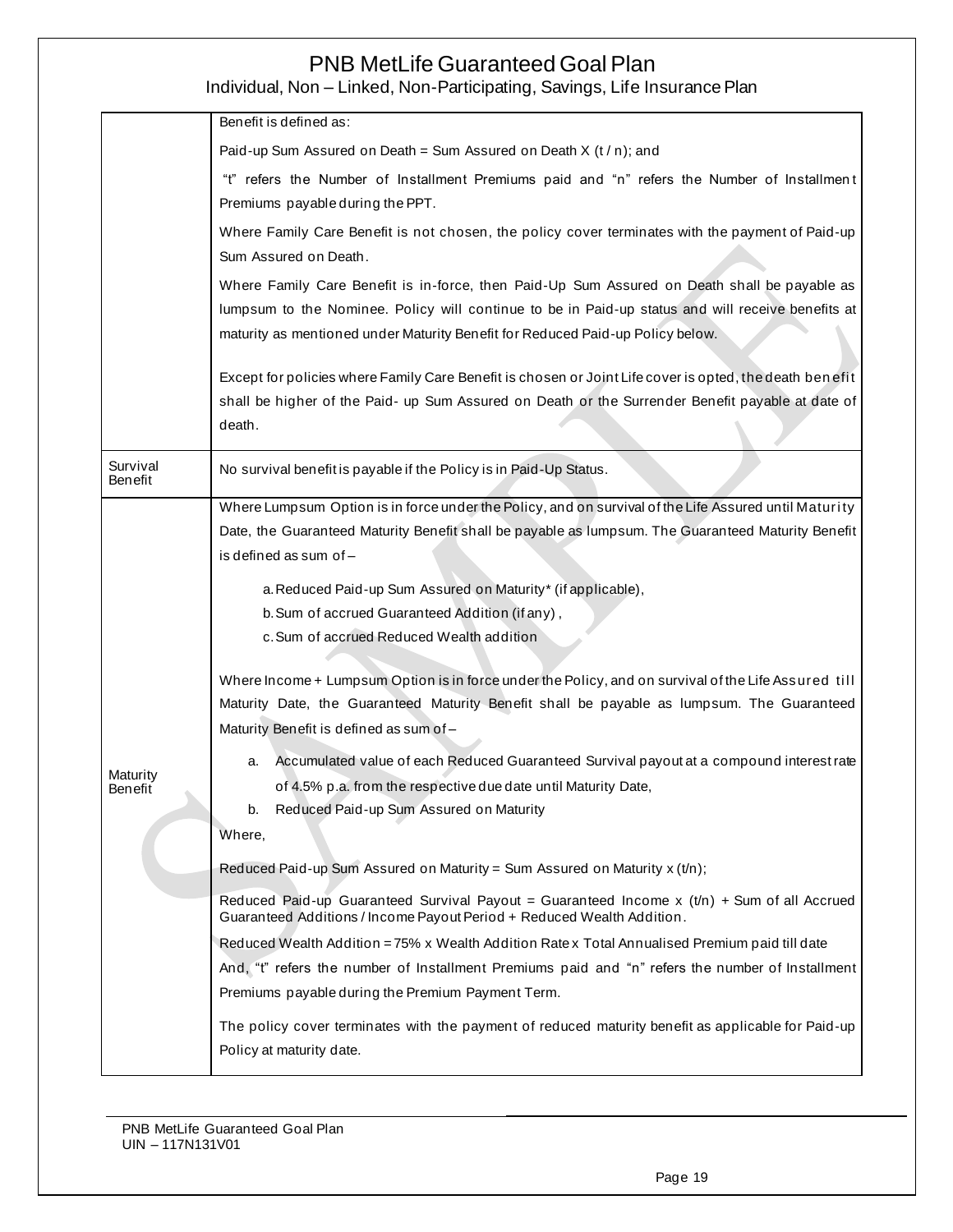Individual, Non – Linked, Non-Participating, Savings, Life Insurance Plan

#### **4.4. Surrender**

For limited premium policies: If all due Installment Premiums have been received for at least two consecutive Policy Years, the Policy shall acquire a Guaranteed Surrender Value.

For Single Premium policies, Surrender Value will be acquired immediately on Date of Commencement of Risk.

The Policy will automatically terminate on payment of Surrender Value. The Surrender Value payable shall be higher of Guaranteed Surrender Value and Special Surrender Value as given below:

#### **Guaranteed Surrender Value:**

GSV = {GSV Factor multiplied by Total Premiums Paid, plus; GSV Factor on Guaranteed Additions and Wealth Additions multiplied by (Sum of accrued Guaranteed Additions and accrued Wealth Additions) less; Survival Benefits (as applicable) already paid till the date of Surrender}; subject to a minimum value of zero.

The GSV Factors are as mentioned below:

#### **For Limited Premium policies:**

| Policy Term→             | 10     | 12     | 15     | 20     | 25     | 30     |
|--------------------------|--------|--------|--------|--------|--------|--------|
| Policy Year of Surrender |        |        |        |        |        |        |
| 1                        | 0.00%  | 0.00%  | 0.00%  | 0.00%  | 0.00%  | 0.00%  |
| $\mathbf{2}$             | 30.00% | 30.00% | 30.00% | 30.00% | 30.00% | 30.00% |
| 3                        | 35.00% | 35.00% | 35.00% | 35.00% | 35.00% | 35.00% |
| $\overline{\mathbf{4}}$  | 50.00% | 50.00% | 50.00% | 50.00% | 50.00% | 50.00% |
| 5                        | 50.00% | 50.00% | 50.00% | 50.00% | 50.00% | 50.00% |
| $6\phantom{1}$           | 50.00% | 50.00% | 50.00% | 50.00% | 50.00% | 50.00% |
| $\overline{7}$           | 50.00% | 50.00% | 50.00% | 50.00% | 50.00% | 50.00% |
| 8                        | 70.00% | 60.00% | 55.71% | 53.33% | 52.35% | 51.82% |
| 9                        | 90.00% | 70.00% | 61.43% | 56.67% | 54.71% | 53.64% |
| 10                       | 90.00% | 80.00% | 67.14% | 60.00% | 57.06% | 55.45% |
| 11                       | 0.00%  | 90.00% | 72.86% | 63.33% | 59.41% | 57.27% |
| 12                       | 0.00%  | 90.00% | 78.57% | 66.67% | 61.76% | 59.09% |
| 13                       | 0.00%  | 0.00%  | 84.29% | 70.00% | 64.12% | 60.91% |
| 14                       | 0.00%  | 0.00%  | 90.00% | 73.33% | 66.47% | 62.73% |
| 15                       | 0.00%  | 0.00%  | 90.00% | 76.67% | 68.82% | 64.55% |
| 16                       | 0.00%  | 0.00%  | 0.00%  | 80.00% | 71.18% | 66.36% |
| 17                       | 0.00%  | 0.00%  | 0.00%  | 83.33% | 73.53% | 68.18% |
| 18                       | 0.00%  | 0.00%  | 0.00%  | 86.67% | 75.88% | 70.00% |
| 19                       | 0.00%  | 0.00%  | 0.00%  | 90.00% | 78.24% | 71.82% |
| 20                       | 0.00%  | 0.00%  | 0.00%  | 90.00% | 80.59% | 73.64% |
| 21                       | 0.00%  | 0.00%  | 0.00%  | 0.00%  | 82.94% | 75.45% |
| 22                       | 0.00%  | 0.00%  | 0.00%  | 0.00%  | 85.29% | 77.27% |
| 23                       | 0.00%  | 0.00%  | 0.00%  | 0.00%  | 87.65% | 79.09% |
| 24                       | 0.00%  | 0.00%  | 0.00%  | 0.00%  | 90.00% | 80.91% |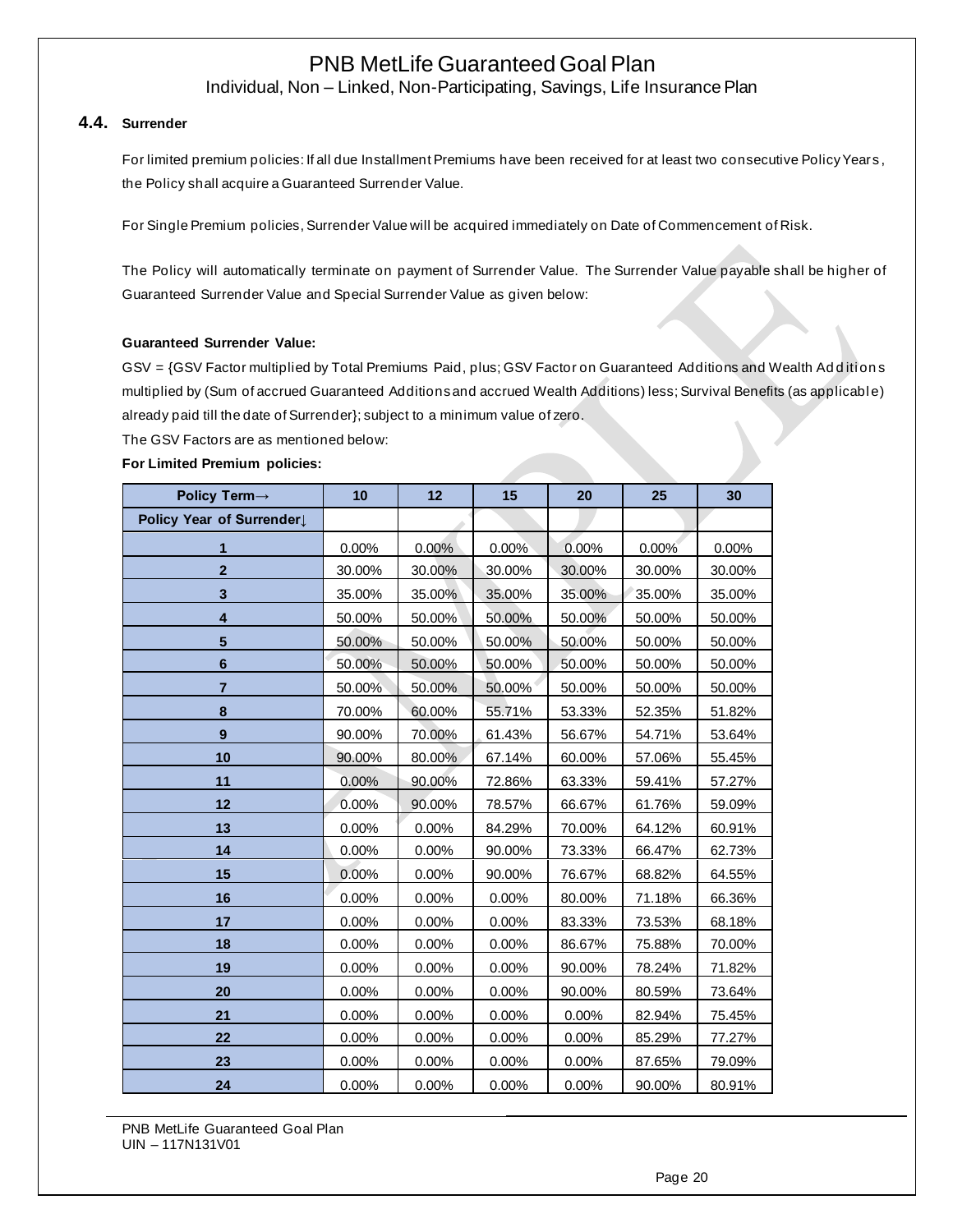| 25 | $0.00\%$ | $0.00\%$ | $0.00\%$ | $0.00\%$ | 90.00%   | 82.73% |
|----|----------|----------|----------|----------|----------|--------|
| 26 | $0.00\%$ | $0.00\%$ | $0.00\%$ | $0.00\%$ | $0.00\%$ | 84.55% |
| 27 | $0.00\%$ | $0.00\%$ | 0.00%    | 0.00%    | $0.00\%$ | 86.36% |
| 28 | $0.00\%$ | $0.00\%$ | $0.00\%$ | $0.00\%$ | $0.00\%$ | 88.18% |
| 29 | $0.00\%$ | $0.00\%$ | $0.00\%$ | $0.00\%$ | $0.00\%$ | 90.00% |
| 30 | $0.00\%$ | $0.00\%$ | $0.00\%$ | $0.00\%$ | $0.00\%$ | 90.00% |

Individual, Non – Linked, Non-Participating, Savings, Life Insurance Plan

#### **For Single Premium policies:**

| <b>Policy Year of Surrender</b> |       |       |       |       | >=5   |
|---------------------------------|-------|-------|-------|-------|-------|
| <b>GSV Rates</b>                | 75.0% | 75.0% | 75.0% | 90.0% | 90.0% |

The details of GSV Premium Factors and GSV Factors for Guaranteed Additions and Wealth Additions can be downloaded from our website www.pnbmetlife.com.

#### **Special Surrender Value (SSV):**

The SSV shall be equal to the GSV for first 5 Policy Years . From the 6th Policy Year onwards, SSV will be computed as described below. Special Surrender Value is the Surrender Value specified by Us on receipt of a written request for Surrender and shall be calculated on the following approach using Special Surrender Value Factors:

SSV = {(Reduced Paid-up Sum Assured on Maturity plus; Reduced Paid-up Total Guaranteed Income, if any plus; Sum o f Accrued Guaranteed Additions and Accrued Wealth Additions less; Survival Benefit (as applicable) till date of Surrender)} x SSV Factors

### Where,

Reduced Paid-up Sum Assured = Sum Assured at Maturity X (Number of Instalment Premiums paid/ Number of Instalment Premiums payable during the Premium Payment Term);

Reduced Paid-up Total Guaranteed Income = Sum of all the Guaranteed Income to be paid during the policy term x (Number of Instalment Premiums paid/ Number of Instalment Premiums payable during the Premium Payment Term)

SSV is not guaranteed and the Company can change the SSV factors at any time during the Policy Term, subject to prior approval from IRDAI.

# **4.5. Policy Revival**

A Policy that has Lapsed or that has been converted to a Paid-up Policy in accordance with Section 4.3 may be revived during the Revival Period by giving Us written notice to revive the Policy, provided that:

- i. The arrears of Instalment Premiums along with interest at prevailing rate of interest, if any, are received by Us in full.
- ii. The Company may change this revival interest rate from time to time. Currently, the Company charges 8.00% compounded annually . interest on revivals.
- iii. The rate of interest is calculated as the 10 Year G-Sec rate as on 1st of April plus 50 basis points, rounded up to the nearest 50 basis points. The Company will review the rate on an annual basis in April based on the prevailing 10 Year G-Sec rate. However, under special circumstances where the prevailing 10 Year G-Sec rate is chan ging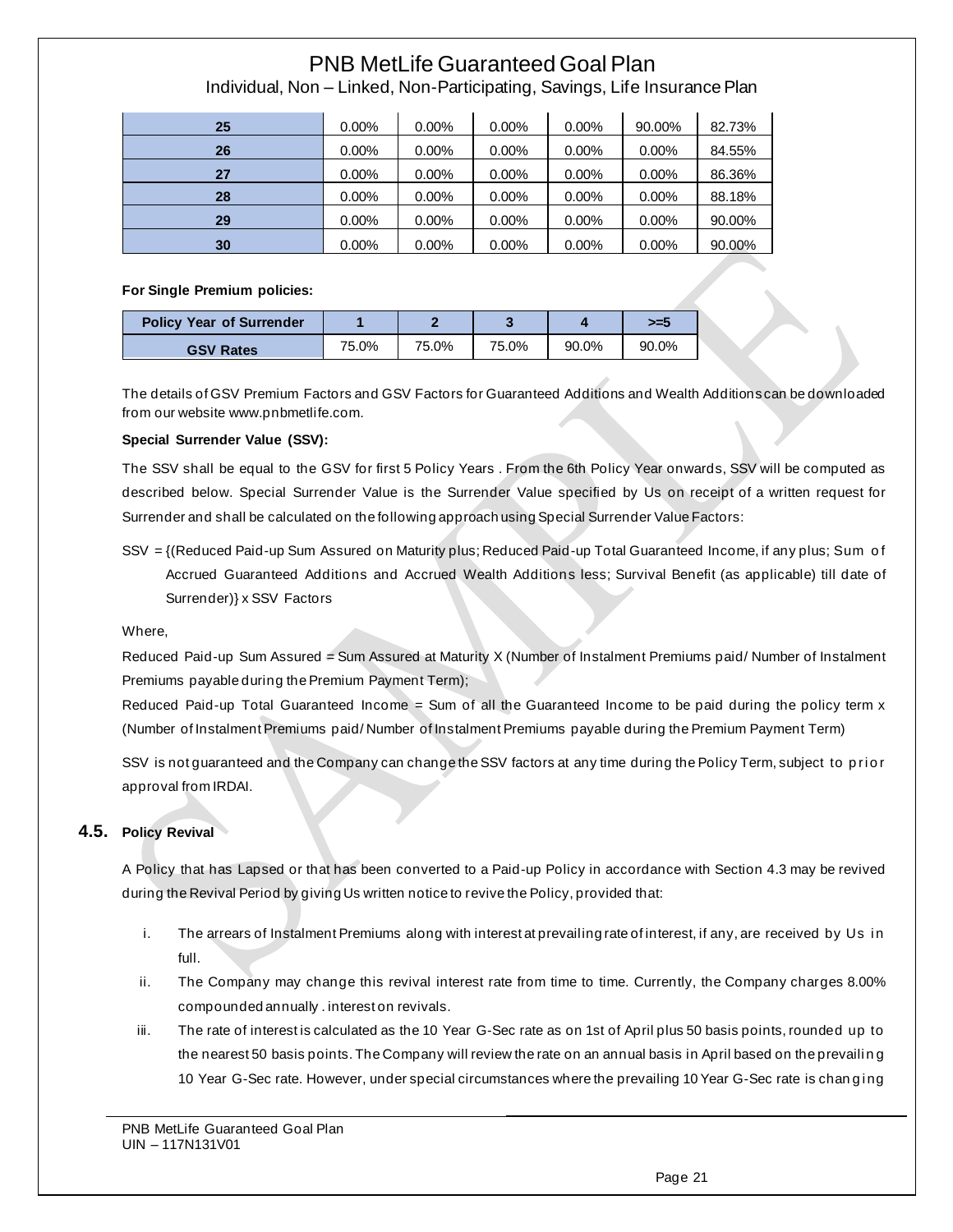# Individual, Non – Linked, Non-Participating, Savings, Life Insurance Plan

in excess of 200 basis points from the G-Sec rate used for calculating the current interest rate, the company shal l review the interest rate based on the prevailing 10 Year G-Sec rate.

- iv. This formula will be reviewed annually and only altered subject to prior approval of IRDAI.
- v. The Revival of the Policy will be subject to Board approved underwriting policy. A surrendered Policy cannot be revived.
- vi. The Company may revive the Lapsed Policy by imposing such extra premium as it deems fit as per the Board approved underwriting policy.
- vii. In the event of Revival of the Policy as per terms and conditions stated above, Guaranteed Additions and Weal th Additions corresponding to all the Installment Premiums received on Revival shall accrue in the Policy as if the Policy had continued without any break.
- viii. Process as stated herein shall be followed with respect to benefit payouts:

**Revival during PPT**: All Benefit payouts shall be made when due as if the Policy had continued without any break.

**Revival after PPT**: The Sum of all due Guaranteed Survival Benefit Payouts (if applicable) till the date of revival will be paid as lumpsum upon Revival of the Policy. The other benefits which fall due subsequently in the Policy Term shall be paid as and when due.

## **4.6. Termination of the Policy**

The Policy will be terminated on the earliest of the following:

- a. On payment of Freelook cancellation amount.
- b. The date of payment of Surrender Value.
- c. At the expiry of the Revival Period, if the Policy has not been revived and provided the said Policy has not been converted into a Reduced Paid-Up Policy in accordance with clause 4.3.2
- d. On payment of the Death Benefit (except where Family Care Benefit is in force) or Guaranteed Maturity Benefit, as applicable.
- e. On return of eligible premium/Surrender Value under suicide clause.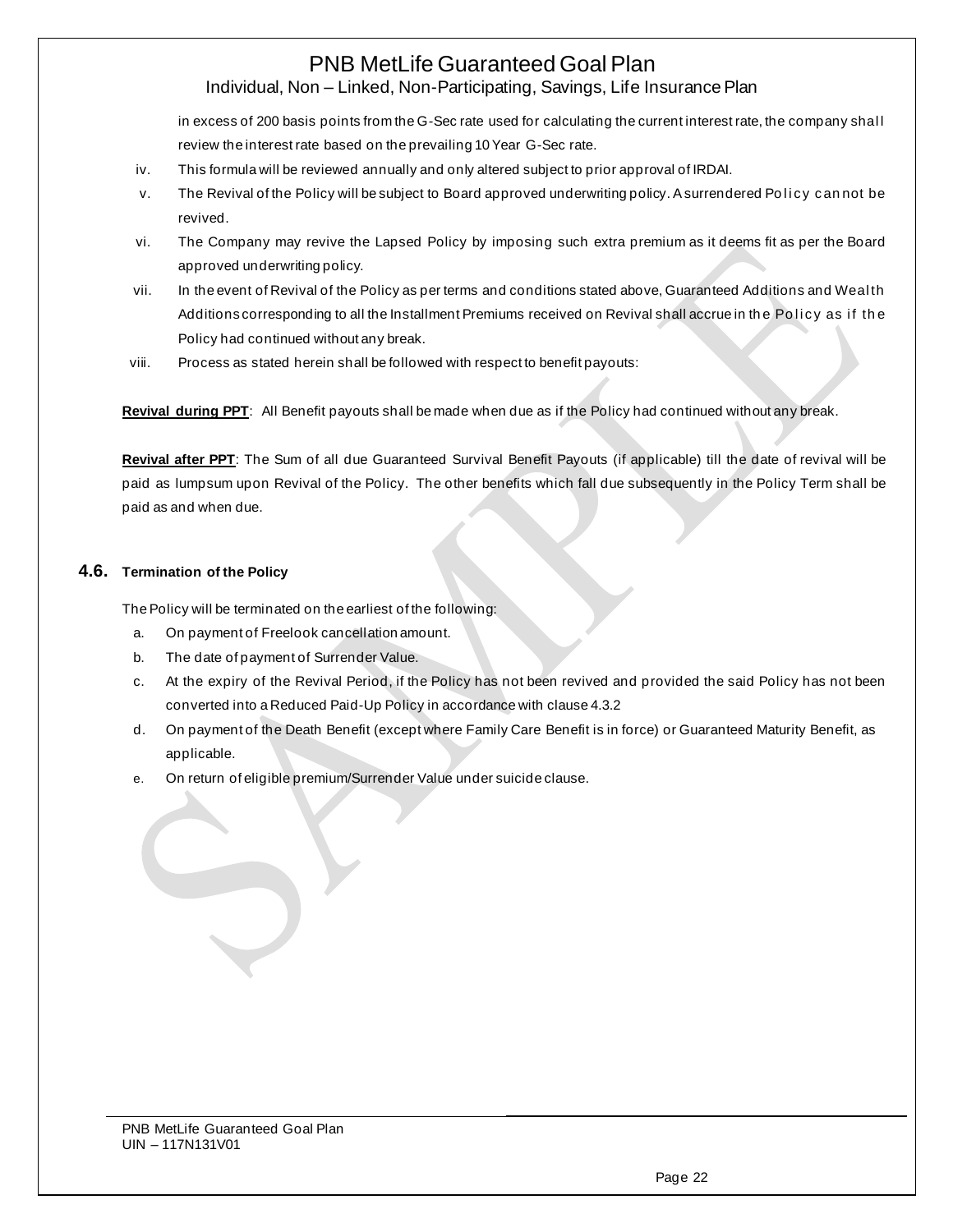Individual, Non – Linked, Non-Participating ,Savings, Life Insurance Plan

**5. Part E**

**Not applicable**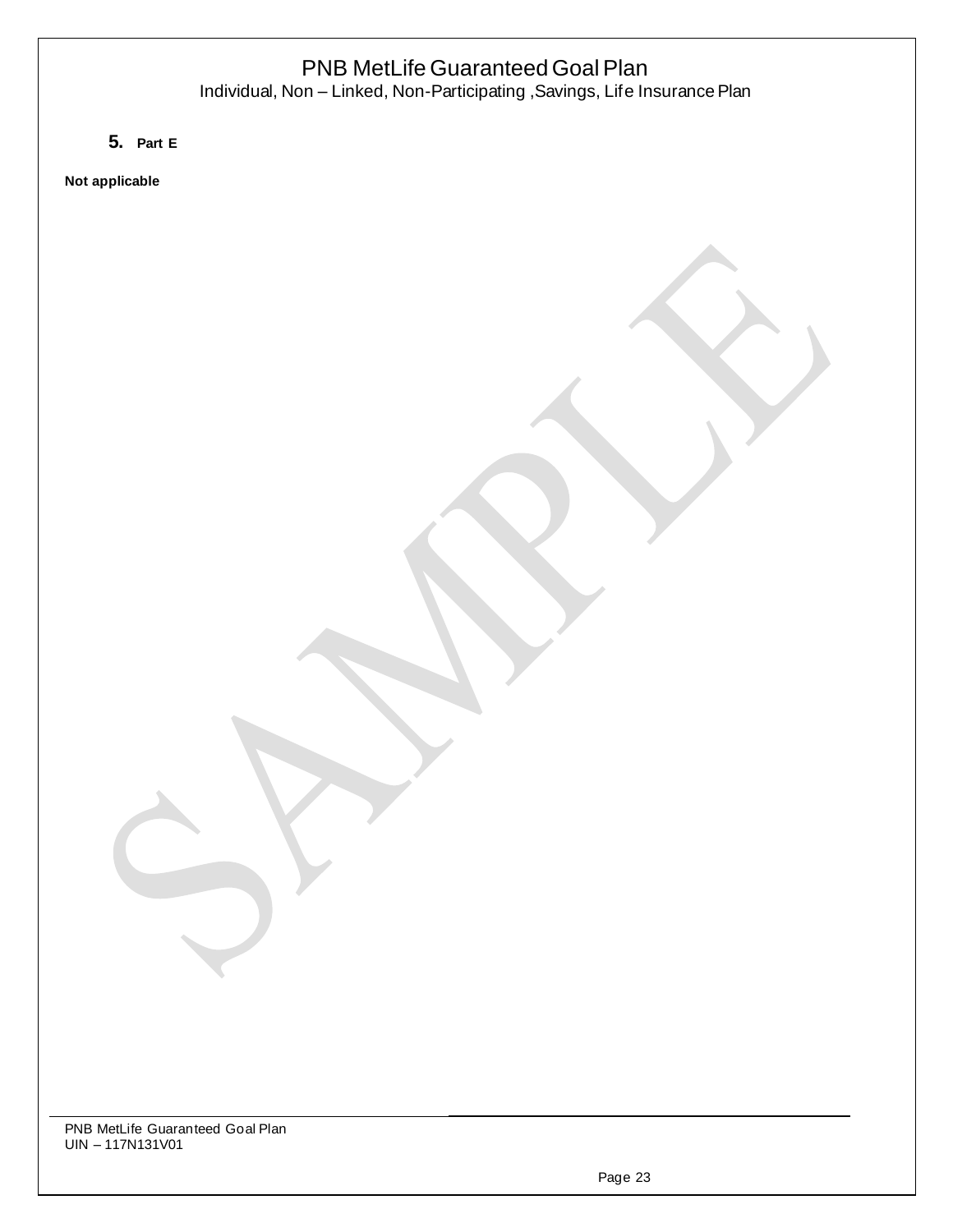Individual, Non – Linked, Non-Participating,Savings, Life Insurance Plan

## **6. Part F**

### **General Terms & Conditions**

The following general terms and conditions are applicable to Your Policy. If You wish to change the nomination or assign the Policy or update Your/Nominee's address or other contact details in Our records, You should do so only through the forms p rescribed by Us for these purposes. These forms are available at Our offices or may be obtained from Your financial advisor or can be downloaded from Our websit[e www.pnbmetlife.com](http://www.pnbmetlife.com/)

### **6.1. Nomination**

Nomination should be in accordance with provisions of Section 39 of the Insurance Act 1938 as amended from time to ti me. A Leaflet containing the simplified version of the provisions of Section 39 is enclosed as Annexure A to this Policy for Your reference. Nomination of this Policy is not applicable if the Policy has been executed under Section 6 of the Married Women's Property Act 1874

### **6.2. Assignment**

Assignment should be in accordance with provisions of Section 38 of the Insurance Act 1938 as amended from time to ti me. A Leaflet containing the simplified version of the provisions of Section 38 is enclosed as Annexure A to this Policy for Your reference. Assignment of this Policy is not applicable if the Policy has been executed under Section 6 of the Married Women's Property Act 1874.

### **6.3. Claims Procedure - Death Benefit**

### **Option 1 & Option 2 with & without Family Care option, where Health Care option is not chosen:**

In order to make a claim for the Death Benefit under this Policy, it is mandatory that the Claimant furnishes Us with all of the information and documentation We request, including but not limited to:

- a. The original Policy Document;
- b. The claim form prescribed by Us, duly completed;
- c. The official death certificate issued by a competent governmental authority
- d. First Information Report or police inquest report and a post-mortem report where the Life Assured's d eath i s d ue to an unnatural cause;
- e. Proof of title to the Policy where applicable;
- f. Nominee/Appointee/legal heir identification and address proof as per regulatory requirements;

### **Option 1 & Option 2, where Health Care option is chosen:**

In order to make a claim for the Death Benefit under this Policy, it is mandatory that the Claimant furnishes Us with all of the information and documentation We request, including but not limited to:

- (a) The original Policy Document;
- (b) The claim form prescribed by Us, duly completed;
- (c) Evidence of date of birth if We have not admitted age;
- (d) Proof of title to the Policy where applicable;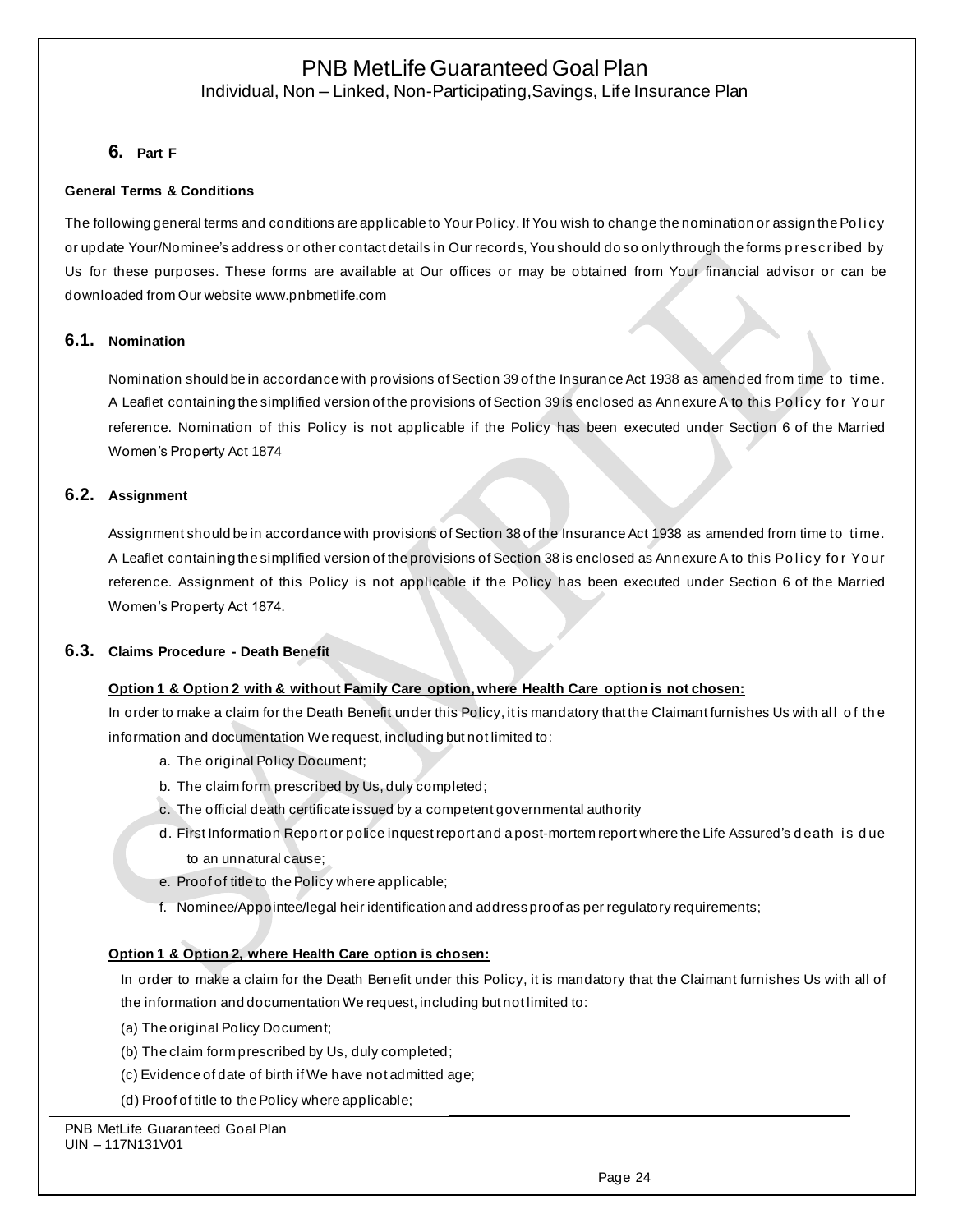Individual, Non – Linked, Non-Participating,Savings, Life Insurance Plan

(e) Medical report confirming the occurrence of Critical Illness which is acceptable to Us;

(f) All past and present medical records (such as discharge summary, daily records and investigation test reports), if available;

(g) FIR, police inquest, final police report, if applicable;

(h) Original or a certified copy of the death certificate showing the circumstances and cause and the date of death, if applicable;

(i) A copy of the claimant's photo identification proof, address proof and bank account details, if not provided earlier;

(j) Nominee / Appointee/legal heir identification and address proof, if applicable;

(k) Attending consultant's statement confirming occurrence of the Critical Illness;

(l) Any other necessary documentation or information, We request.

Furnishing of the above information and documentation is a condition precedent for Us to pay a claim under this Policy. We request the claimant shall submit all the above documents within 45 days of the occurrence of the claim incidence. We shall consider submission of the above documents beyond 45 days but not later than 90 days from the occurrence of the claim incidence if there are valid reasons for such a delay on the Claimant's part.

### **6.4. Maturity Benefit Payout Procedure**

We will not be obliged to make any payment of the Guaranteed Maturity Benefit unless and until we have received all of the information and documentation we request, including but not limited to, the original Policy document.

### **6.5. Taxation**

The tax benefits on the Policy shall be as per the prevailing tax laws in India and amendments thereto from time to time. In respect of any payment made or to be made under or in relation to this Policy, We will deduct or charge or recover taxes including goods and service tax and other levies as applicable at such rates as notified by the government or such other body authorized by the government from time to time. Tax laws are subject to change.

### **6.6. Currency & Place of Payment**

All amounts payable either to or by Us will be paid in the currency shown in the Schedule.

### **6.7. Fraud and Misstatement**

Fraud and Misstatement would be dealt with in accordance with provisions of Section 45 of the Insurance Act 1938 as amended from time to time. A Leaflet containing the simplified version of the provisions of Section 45 is enclosed as a part o f Annexure A for Your reference.

### **6.8. Exclusion**

**6.8.1. Suicide exclusion**: If the Life Assured's death is due to suicide within twelve months from the Date of Commencement of Risk or from the Date of Revival of the Policy as applicable, the Nominee of the Policyholder shall be entitled to receive at least 80% of the Total Premium Paid and received by Us till the date of death of the Life Assured or Surrender Value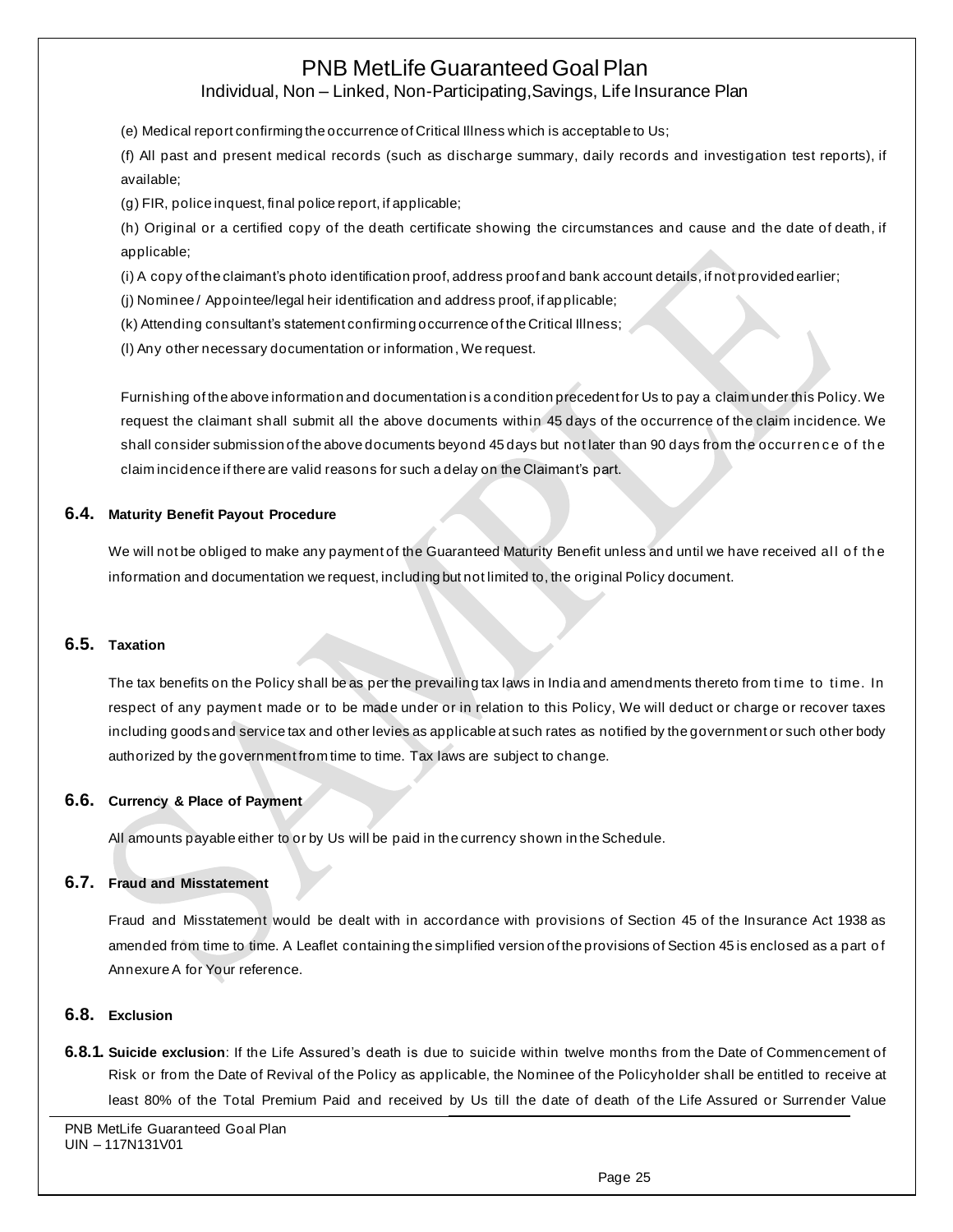Individual, Non – Linked, Non-Participating,Savings, Life Insurance Plan

available as on the date of death of the Life Assured, whichever is higher, provided the Policy is in In-force Status. We shall not be liable to pay any interest on this amount.

- **6.8.2. Waiting Period for policies sourced through POSP:** For policies sourced through Point of Sales Persons (POSP), a Waiting Period of 90 days will be applicable from the Date of Inception of the Policy as specified in the Schedule.. In the event of death of the Life Assured during the Waiting Period, 100% of Total Premiums Paid shall be payable to the No mi n ee and the Policy will immediately and automatically terminate. The Waiting Period will not be applicable in case of death due to accident.
- **6.8.3. Exclusions applicable for Health Care Benefit:** All the applicable exclusions have been mentioned in **Appendix 1 – Definitions of 35 Critical Illnesses applicable for Health Care Benefit** under 'Exclusion of Critical Illness (35 conditions).

## **6.9. Proof of Age**

Subject to Section 45 of the Insurance Act 1938, as amended from time to time if the actual age of the Life Assured differs from the Age stated in the Proposal form then:

- a. If the actual age of Life Assured proves to be higher than what is stated in the Proposal form, the Sum Assured on Death will be adjusted to that which would have been purchased by the amoun t of premium paid, had the Age been correctly stated. The Policy will continue to be in In-force Status;
- b. If the actual age proves to be lower than what is stated in the Proposal form, the premium paid in excess will be refunded to you without interest or may be adjusted towards future Installment Premium. The Policy will co n tin ue to be in In-force Status.
- c. If the Life Assured's actual age is such that it would have made him/her ineligible for the insurance cover stated in the Policy, We reserve the right to take such action as may be deemed appropriate including cancell ation of the Policy upon payment of the Surrender Value.

## **6.10. Vesting on attaining Age of majority**

If the Policy has been issued on the life of a minor, the Policy will automatically vest in him/her on his/her attaining majority (eighteen years) and thereafter the Life Assured would be the Policyholder and the Company shall enter into all correspondence directly with him/her. Any assignment or nomination of the Policy contrary to this provision would be null and void against Us.

### **6.11. Loss of the Policy Document**

If the original Policy Document is lost or destroyed, a duplicate policy document shall be issued upon receipt of a written request from the policyholder subject to submission of affidavit-cum-indemnity in the format prescribed by th e Co mp an y o n stamp paper of value of Rs. 200. Upon the issue of a duplicate Policy, the original will cease to have any legal force or effect.

### **6.12. Policyholder's Rights**

To exercise Your rights or options, under this Policy, You should follow the procedures stated in this Poli cy. If Yo u wan t to change Your Nominee, change an address or exercise any other options under the Policy, You shall do so only using the forms prescribed for each purpose which are available with Your financial advisor, from Our local office or can be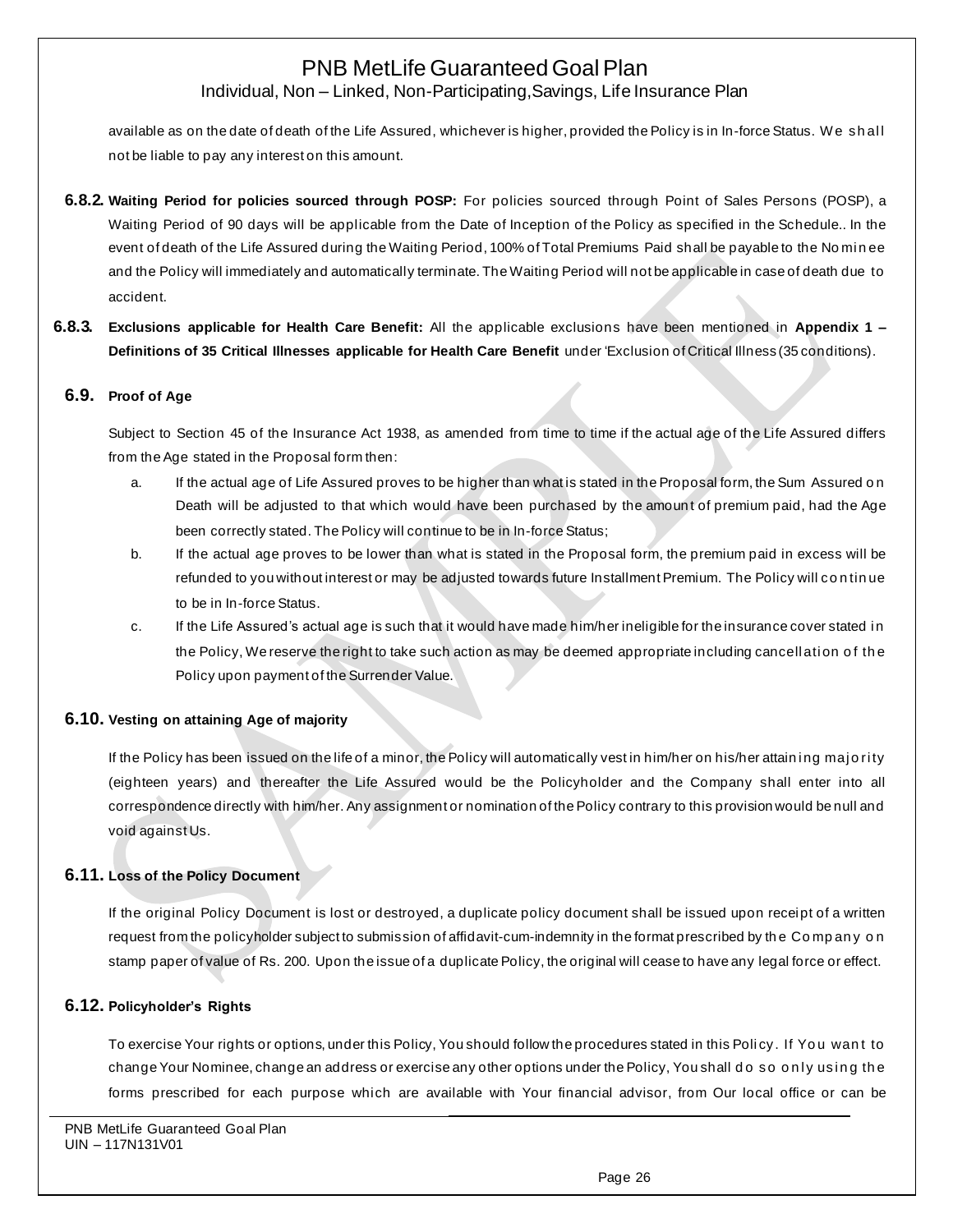Individual, Non – Linked, Non-Participating,Savings, Life Insurance Plan

downloaded from Our website [www.pnbmetlife.com.](http://www.pnbmetlife.com/)

### **6.13. Travel, Residence & Occupation**

This Policy does not impose any restrictions as to travel and residence. This Policy does not impose any restrictions as to occupation.

### **6.14. Governing Law & Jurisdiction**

The terms and conditions of the Policy shall be governed by and be interpreted in accordance with Indian law and all disputes and differences arising under or in relation to the Policy shall be subject to the sole and exclusive jurisdiction o f th e jurisdictional courts in India.

### **6.15. Our Address for Communication**

All notices and communications in respect of this Policy shall be addressed to us at the following address: **PNB MetLife India Insurance Co. Ltd, Unit No. 101, First Floor, Techniplex I, Techniplex Complex, Off Veer Savarkar Flyover, S.V. Road, Goregaon (West), Mumbai – 400 062, Maharashtra**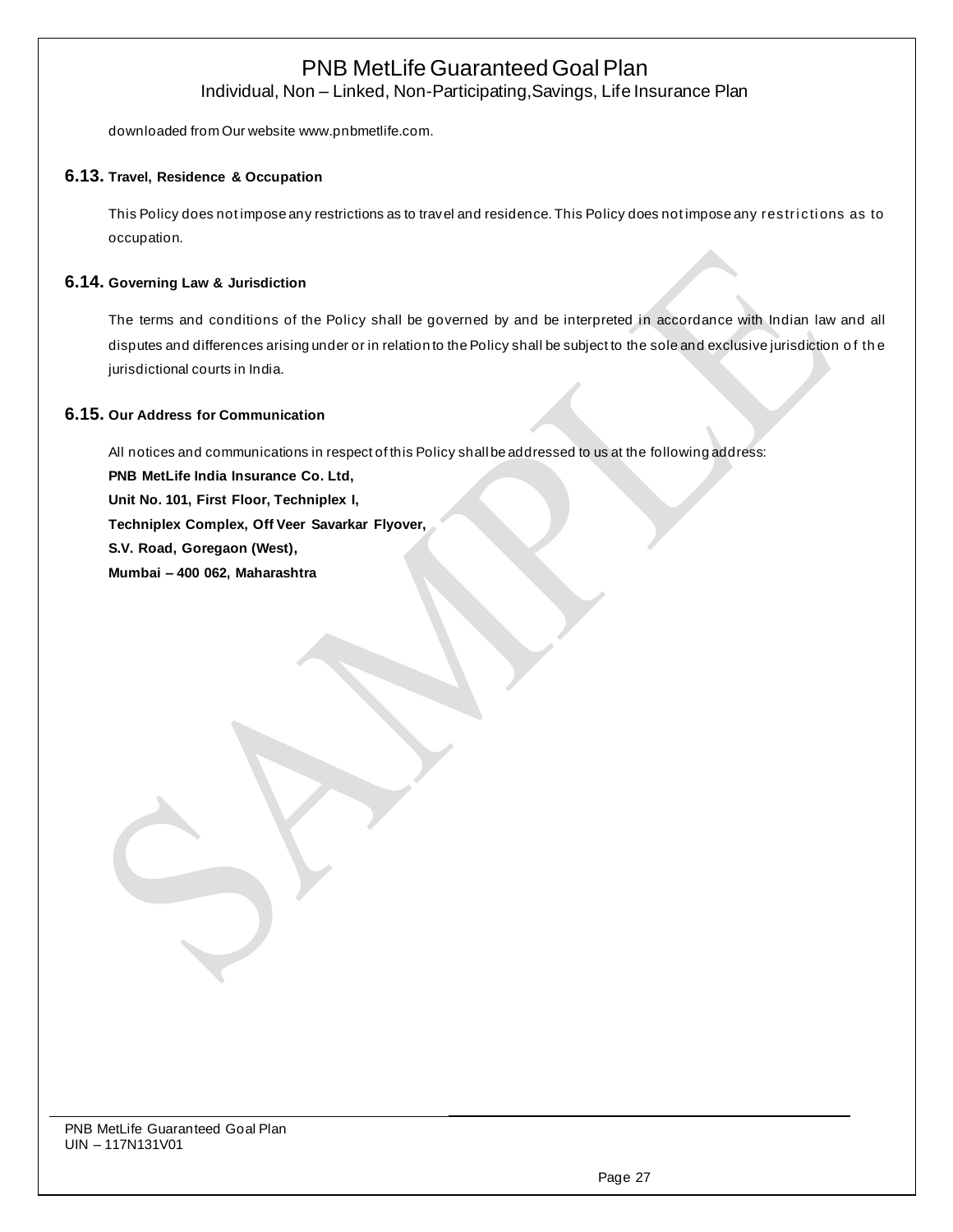Individual, Non – Linked, Non-Participating,Savings, Life Insurance Plan

## **7. Part G**

### **GRIEVANCE REDRESSAL MECHANISM & OMBUDSMAN DETAILS**

### **7.1. Grievance Redressal Mechanism**

In case You have any query or complaint or grievance, You may approach Our office at the following address:

### **Level 1**

For any complaint/grievance, approach any of Our following touch points:

- Call 1800-425-69-69 (Toll free) or 080-26502244
- **Email at [india\\_grievancecell@pnbmetlife.co.in](mailto:india_grievancecell@pnbmetlife.co.in)**
- Write to

#### **Customer Service Department,**

**1st Floor, Techniplex -1, Techniplex Complex, Off Veer Savarkar Flyover, Goregaon (West), Mumbai – 400062. Phone: +91-22-41790000, Fax: +91-22-41790203**

- **Online through Our websit[e www.pnbmetlife.com](http://www.pnbmetlife.com/)**
- **Our nearest PNB MetLife branch across the country**

### **Level 2:**

In case not satisfied with the resolution provided by the above touch points, or have not received any response within 10 days, You may

- Write to Our Grievance Redressal Officer a[t gro@pnbmetlife.co.in](mailto:gro@pnbmetlife.co.in) or
- Send a letter to

**PNB MetLife India Insurance Co. Ltd,**

**Platinum Towers, 4th Floor, Sohna Road,** 

**Sector - 47, Gurgaon – 122002**

Please address Your queries or complaints to our customer services department, and Your grievances to our grievance redressal officer on the address referred above, who are authorized to review Your queries or complaints or grievances an d address the same. Please note that only an officer duly authorized by Us has the authority to resolve Your queries or complaints or grievances. We shall in no way be responsible, or liable, or bound by, any replies or communications or undertakings, given by or received from, any financial advisor or any employee who was involved in selling You this Policy.

### **Level 3:**

If You are not satisfied with the response or do not receive a response from Us within fifteen (15) days, You may ap p ro ach the Integrated Grievance Management System (IGMS) on the following contact details:

- Online : You can register Your complaint online a[t http://www.igms.irda.gov.in](http://www.igms.irda.gov.in/)
- By Post: You can write or fax Your complaints to

**Consumer Affairs Department Insurance Regulatory and Development Authority of India Sy No. 115/1, Financial District, Nanakramguda, Gachibowli, Hyderabad – 500032, Telangana** • By E-mail : E-mail ID: complaints@irdai.gov.in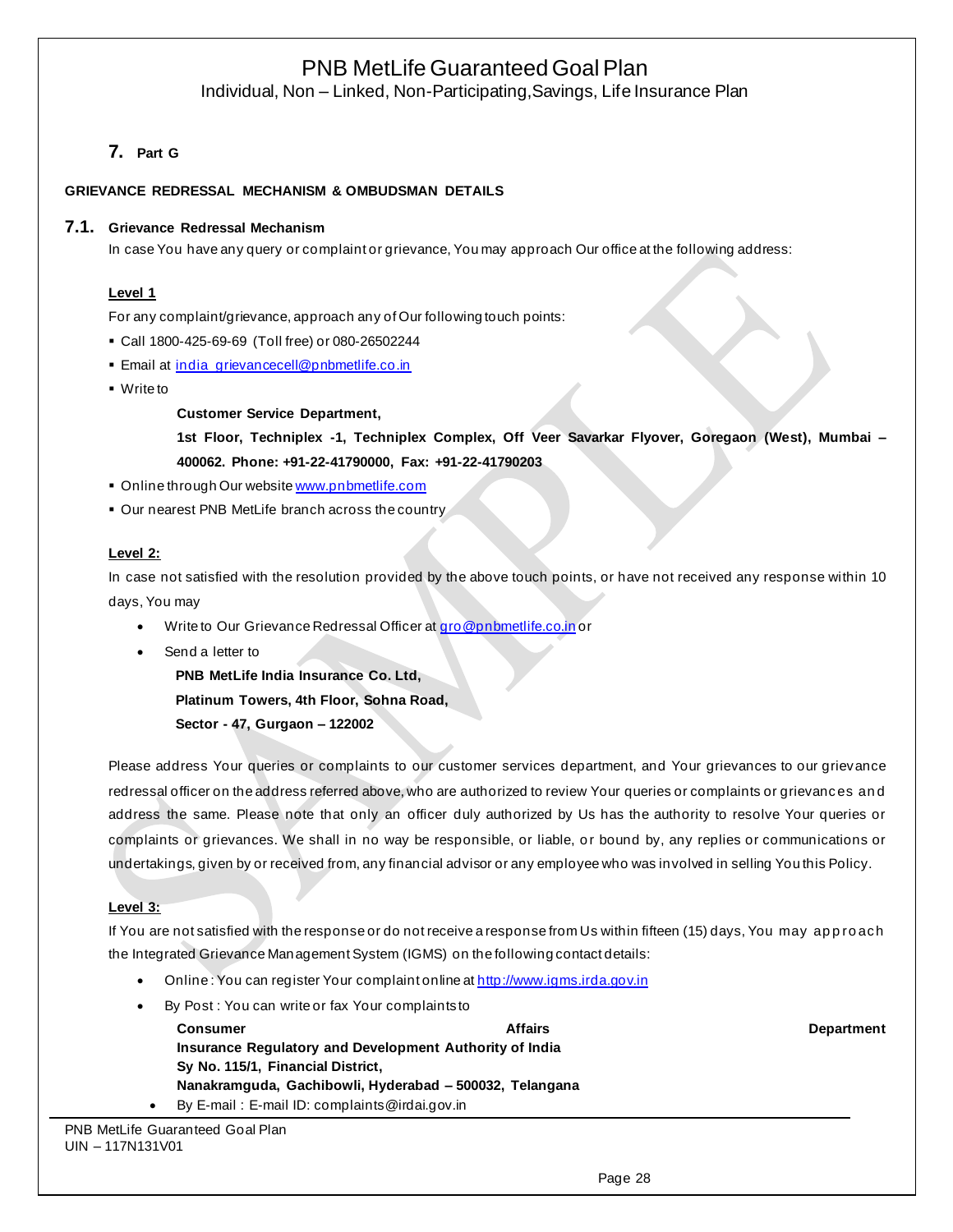Individual, Non – Linked, Non-Participating,Savings, Life Insurance Plan

• By Phone : 1800 4254 732 (or) 155255

In case You are not satisfied with the decision/resolution, You may approach the Insurance Ombudsman at the add ress in the list of Ombudsman below, if Your grievance pertains to:

- Insurance claim that has been rejected or dispute of a claim on legal construction of the Policy;
- Delay in settlement of claim;
- any partial or total repudiation of claims by Us;
- Dispute with regard to premium; or
- Misrepresentation of terms and conditions of the Policy;
- Policy servicing related grievances against Us or Our agent/intermediary;
- Issuance of Policy in non-conformity with the proposal form;
- Non-issuance of the Policy after receipt of premium;or
- Any other matter resulting from the violation of provisions of the Insurance Act, 1938 as amended from time to time or the Regulations, circulars, guidelines or instructions issued by the IRDAI from time to time or the terms and conditions of the Policy, in so far as they relate to issues mentioned above.
- 1) The complaint should be made in writing duly signed by You, Nominee, Assignee or by Your legal heirs with ful l n ame, address and contact information of the complainant, the details of our branch or office against whom the complaint is made, the facts giving rise to the complaint, supported by documents, the nature and extent of the loss caused to the complainant and the relief sought from the Insurance Ombudsman. Per Rule 14(3) of the Insurance Ombudsman Rul es, 2017 (Rules), a complaint to the Insurance Ombudsman can be made if the complainant makes a written representatio n to the Insurer and either the Insurer rejected the complaint or the complainant did not receive any reply within one month after the Insurer received the complaint, or the complainant is not satisfied with the reply given to him by the Insurer. Further, such a complaint to the Insurance Ombudsman can be made and filed, within one year
	- after the order of the Insurer rejecting the representation is received; or
	- after receipt of decision of the Insurer which is not to the satisfaction of the complainant;
	- after expiry of a period of one month from the date of sending the written representation to the Insurer if the Insurer fails to furnish reply to the complainant.
- 2) The Insurance Ombudsman shall be empowered to condone the delay in such cases as he may consider necessary, after calling for objections of the Insurer against the proposed condonation and after recording reasons for condoning the delay and in case the delay is condoned, the date of condonation of delay shall be deemed to be the date of filing of th e complaint, for further proceedings under these Rules.
- 3) No complaint before the Insurance Ombudsman shall be maintainable on the same subject matter on which proceedings are pending before or disposed of by any court or consumer forum or arbitrator.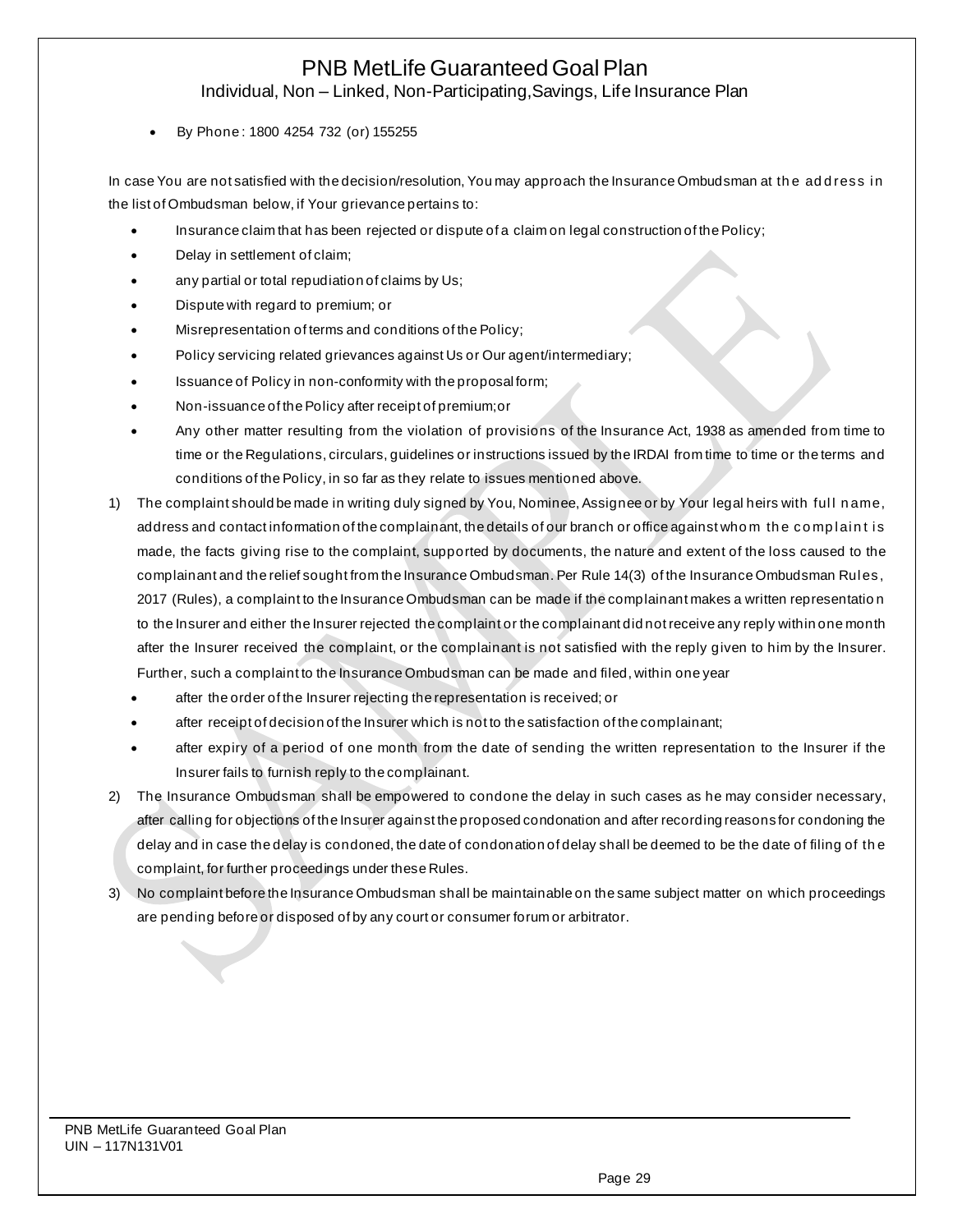Individual, Non – Linked, Non-Participating,Savings, Life Insurance Plan

| <b>Office Details</b>                                                                                                                                                                                                                                                       | <b>Jurisdiction of Office</b><br><b>Union Territory, District)</b>                                                                                                   | Date Of<br>Taking<br>Charge |
|-----------------------------------------------------------------------------------------------------------------------------------------------------------------------------------------------------------------------------------------------------------------------------|----------------------------------------------------------------------------------------------------------------------------------------------------------------------|-----------------------------|
| <b>AHMEDABAD - Shri Kuldip Singh</b><br>Office of the Insurance Ombudsman,<br>Jeevan Prakash Building, 6th floor,<br>Tilak Marg, Relief Road,<br>Ahmedabad - 380 001.<br>Tel.: 079 - 25501201/02/05/06<br>Email: bimalokpal.ahmedabad@cioins.co.in                          | Gujarat,<br>Dadra & Nagar Haveli,<br>Daman and Diu.                                                                                                                  | 03/10/2019                  |
| <b>BENGALURU -</b><br>Office of the Insurance Ombudsman,<br>Jeevan Soudha Building, PID No. 57-27-N-19<br>Ground Floor, 19/19, 24th Main Road,<br>JP Nagar, Ist Phase,<br>Bengaluru - 560 078.<br>Tel.: 080 - 26652048/26652049<br>Email: bimalokpal.bengaluru@cioins.co.in | Karnataka.                                                                                                                                                           |                             |
| <b>BHOPAL-</b><br>Office of the Insurance Ombudsman,<br>Janak Vihar Complex, 2nd Floor,<br>6, Malviya Nagar, Opp. Airtel Office,<br>Near New Market,<br>Bhopal-462003.<br>Tel.: 0755 - 2769201 / 2769202<br>Fax: 0755 - 2769203<br>Email. bimalokpal.bhopal@cioins.co.in    | Madhya Pradesh<br>Chattisgarh.                                                                                                                                       |                             |
| <b>BHUBANESHWAR - Shri Suresh Chandra Panda</b><br>Office of the Insurance Ombudsman,<br>62. Forest park.<br>Bhubneshwar-751009.<br>Tel.: 0674 - 2596461 / 2596455<br>Fax: 0674 - 2596429<br>Email: bimalokpal.bhubaneswar@cioins.co.in                                     | Orissa.                                                                                                                                                              | 11/09/2019                  |
| <b>CHANDIGARH -</b><br>Office of the Insurance Ombudsman.<br>S.C.O. No. 101, 102 & 103, 2nd Floor,<br>Batra Building, Sector 17 - D,<br>Chandigarh - 160 017.<br>Tel.: 0172 - 2706196 / 2706468<br>Fax: 0172 - 2708274<br>Email: bimalokpal.chandigarh@cioins.co.in         | Punjab,<br>Haryana (excluding Gurugram, Faridabad, Sonepat<br>and Bahadurgarh)<br>Himachal Pradesh, Union Territories of Jammu &<br>Kashmir,<br>Ladakh & Chandigarh. |                             |
| <b>CHENNAI-</b><br>Office of the Insurance Ombudsman,<br>Fatima Akhtar Court, 4th Floor, 453,<br>Anna Salai, Teynampet,<br>CHENNAI - 600 018.<br>Tel.: 044 - 24333668/24335284                                                                                              | Tamil Nadu,<br><b>Tamil Nadu</b><br>PuducherryTown and<br>Karaikal (which are part of Puducherry).                                                                   |                             |
| PNB MetLife Guaranteed Goal Plan                                                                                                                                                                                                                                            |                                                                                                                                                                      |                             |

UIN – 117N131V01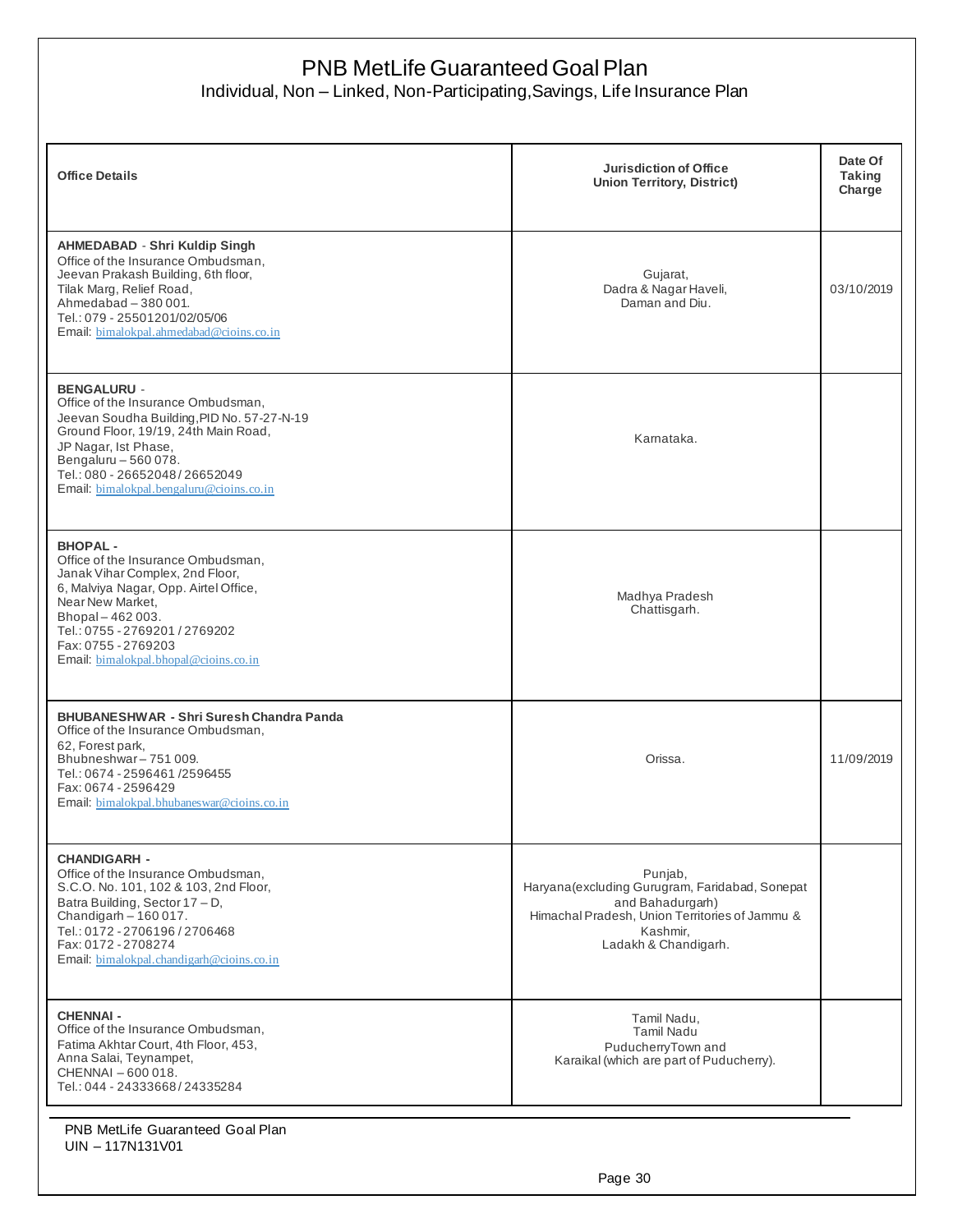Individual, Non – Linked, Non-Participating,Savings, Life Insurance Plan

| <b>Office Details</b>                                                                                                                                                                                                                                                                | <b>Jurisdiction of Office</b><br><b>Union Territory, District)</b>                          | Date Of<br><b>Taking</b><br>Charge |
|--------------------------------------------------------------------------------------------------------------------------------------------------------------------------------------------------------------------------------------------------------------------------------------|---------------------------------------------------------------------------------------------|------------------------------------|
| Fax: 044 - 24333664<br>Email. bimalokpal.chennai@cioins.co.in                                                                                                                                                                                                                        |                                                                                             |                                    |
| <b>DELHI - Shri Sudhir Krishna</b><br>Office of the Insurance Ombudsman,<br>2/2 A, Universal Insurance Building,<br>Asaf Ali Road,<br>New Delhi - 110 002.<br>Tel.: 011 - 23232481/23213504<br>Email: bimalokpal.delhi@cioins.co.in                                                  | Delhi &<br>Following Districts of Haryana - Gurugram,<br>Faridabad, Sonepat & Bahadurgarh.  | 12/09/2019                         |
| <b>GUWAHATI -</b><br>Office of the Insurance Ombudsman.<br>Jeevan Nivesh, 5th Floor,<br>Nr. Panbazar over bridge, S.S. Road,<br>Guwahati-781001(ASSAM).<br>Tel.: 0361 - 2632204 / 2602205<br>Email: bimalokpal.guwahati@cioins.co.in                                                 | Assam,<br>Meghalaya,<br>Manipur,<br>Mizoram,<br>Arunachal Pradesh,<br>Nagaland and Tripura. |                                    |
| <b>HYDERABAD -</b><br>Office of the Insurance Ombudsman,<br>6-2-46, 1st floor, "Moin Court",<br>Lane Opp. Saleem Function Palace,<br>A. C. Guards, Lakdi-Ka-Pool,<br>Hyderabad - 500 004.<br>Tel.: 040 - 23312122<br>Fax: 040 - 23376599<br>Email: bimalokpal.hyderabad@cioins.co.in | Andhra Pradesh,<br>Telangana,<br>Yanamand<br>part of Union Territory of Puducherry.         |                                    |
| <b>JAIPUR-</b><br>Office of the Insurance Ombudsman,<br>Jeevan Nidhi - Il Bldg., Gr. Floor,<br>Bhawani Singh Marg,<br>Jaipur - 302 005.<br>Tel.: 0141 - 2740363<br>Email. bimalokpal.jaipur@cioins.co.in                                                                             | Rajasthan.                                                                                  |                                    |
| <b>ERNAKULAM - Ms. Poonam Bodra</b><br>Office of the Insurance Ombudsman,<br>2nd Floor, Pulinat Bldg.,<br>Opp. Cochin Shipyard, M. G. Road,<br>Ernakulam - 682 015.<br>Tel.: 0484 - 2358759 / 2359338<br>Fax: 0484 - 2359336<br>Email: bimalokpal.ernakulam@cioins.co.in             | Kerala,<br>Lakshadweep,<br>Mahe-a part of Union Territory of Puducherry.                    | 07/11/2018                         |
| KOLKATA - Shri P. K. Rath<br>Office of the Insurance Ombudsman,<br>Hindustan Bldg. Annexe, 4th Floor,<br>4, C.R. Avenue,                                                                                                                                                             | West Bengal,<br>Sikkim,                                                                     | 30/09/2019                         |
| PNB MetLife Guaranteed Goal Plan<br>UIN - 117N131V01                                                                                                                                                                                                                                 |                                                                                             |                                    |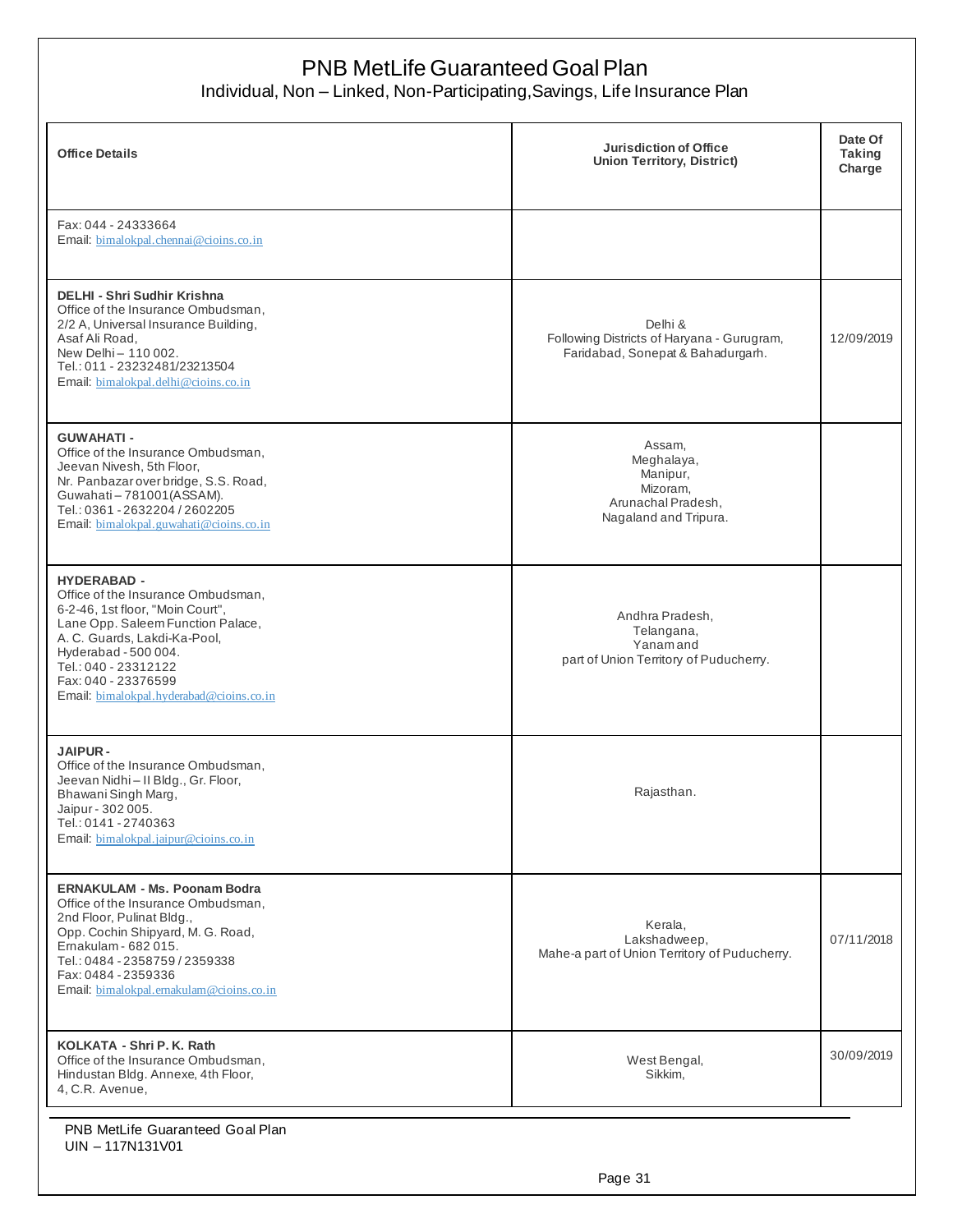Individual, Non – Linked, Non-Participating,Savings, Life Insurance Plan

| <b>Office Details</b>                                                                                                                                                                                                                                                                | Jurisdiction of Office<br><b>Union Territory, District)</b>                                                                                                                                                                                                                                                                                                                                                                                                                                              | Date Of<br><b>Taking</b><br>Charge |
|--------------------------------------------------------------------------------------------------------------------------------------------------------------------------------------------------------------------------------------------------------------------------------------|----------------------------------------------------------------------------------------------------------------------------------------------------------------------------------------------------------------------------------------------------------------------------------------------------------------------------------------------------------------------------------------------------------------------------------------------------------------------------------------------------------|------------------------------------|
| KOLKATA - 700 072.<br>Tel.: 033 - 22124339/22124340<br>Fax: 033 - 22124341<br>Email. bimalokpal.kolkata@cioins.co.in                                                                                                                                                                 | Andaman & Nicobar Islands.                                                                                                                                                                                                                                                                                                                                                                                                                                                                               |                                    |
| LUCKNOW -Shri Justice Anil Kumar Srivastava<br>Office of the Insurance Ombudsman,<br>6th Floor, Jeevan Bhawan, Phase-II,<br>Nawal Kishore Road, Hazratganj,<br>Lucknow - 226 001.<br>Tel.: 0522 - 2231330 / 2231331<br>Fax: 0522 - 2231310<br>Email: bimalokpal.lucknow@cioins.co.in | Districts of Uttar Pradesh:<br>Lalitpur, Jhansi, Mahoba, Hamirpur, Banda,<br>Chitrakoot, Allahabad, Mirzapur, Sonbhabdra,<br>Fatehpur, Pratapgarh, Jaunpur, Varanasi, Gazipur,<br>Jalaun, Kanpur, Lucknow, Unnao, Sitapur,<br>Lakhimpur, Bahraich, Barabanki, Raebareli,<br>Sravasti, Gonda, Faizabad, Amethi, Kaushambi,<br>Balrampur, Basti, Ambedkarnagar, Sultanpur,<br>Maharajgang, Santkabirnagar, Azamgarh,<br>Kushinagar, Gorkhpur, Deoria, Mau, Ghazipur,<br>Chandauli, Ballia, Sidharathnagar. | 11/09/2019                         |
| <b>MUMBAI -</b><br>Office of the Insurance Ombudsman,<br>3rd Floor, Jeevan Seva Annexe,<br>S. V. Road, Santacruz (W),<br>Mumbai - 400 054.<br>Tel.: 69038821/23/24/25/26/27/28/28/29/30/31<br>Fax: 022 - 26106052<br>Email: bimalokpal.mumbai@cioins.co.in                           | Goa,<br>Mumbai Metropolitan Region<br>excluding Navi Mumbai & Thane.                                                                                                                                                                                                                                                                                                                                                                                                                                     |                                    |
| NOIDA - Shri Chandra Shekhar Prasad<br>Office of the Insurance Ombudsman,<br>Bhagwan Sahai Palace<br>4th Floor, Main Road,<br>Naya Bans, Sector 15,<br>Distt: Gautam Buddh Nagar,<br>U.P-201301.<br>Tel.: 0120-2514252 / 2514253<br>Email. bimalokpal.noida@cioins.co.in             | State of Uttaranchal and the following Districts of<br>Uttar Pradesh:<br>Agra, Aligarh, Bagpat, Bareilly, Bijnor, Budaun,<br>Bulandshehar, Etah, Kanooj, Mainpuri, Mathura,<br>Meerut, Moradabad, Muzaffarnagar, Oraiyya,<br>Pilibhit, Etawah, Farrukhabad, Firozbad,<br>Gautambodhanagar, Ghaziabad, Hardoi,<br>Shahjahanpur, Hapur, Shamli, Rampur, Kashganj,<br>Sambhal, Amroha, Hathras, Kanshiramnagar,<br>Saharanpur.                                                                              | 17/09/2019                         |
| PATNA - Shri N. K. Singh<br>Office of the Insurance Ombudsman,<br>1st Floor, Kalpana Arcade Building,,<br>Bazar Samiti Road,<br>Bahadurpur,<br>Patna 800 006.<br>Tel.: 0612-2680952<br>Email: bimalokpal.patna@cioins.co.in                                                          | Bihar,<br>Jharkhand.                                                                                                                                                                                                                                                                                                                                                                                                                                                                                     | 09/10/2019                         |
| <b>PUNE - Shri Vinay Sah</b><br>Office of the Insurance Ombudsman,<br>Jeevan Darshan Bldg., 3rd Floor,<br>C.T.S. No.s. 195 to 198,<br>N.C. Kelkar Road, Narayan Peth,                                                                                                                | Maharashtra,<br>Area of Navi Mumbai and Thane<br>excluding Mumbai Metropolitan Region.                                                                                                                                                                                                                                                                                                                                                                                                                   | 03/12/2019                         |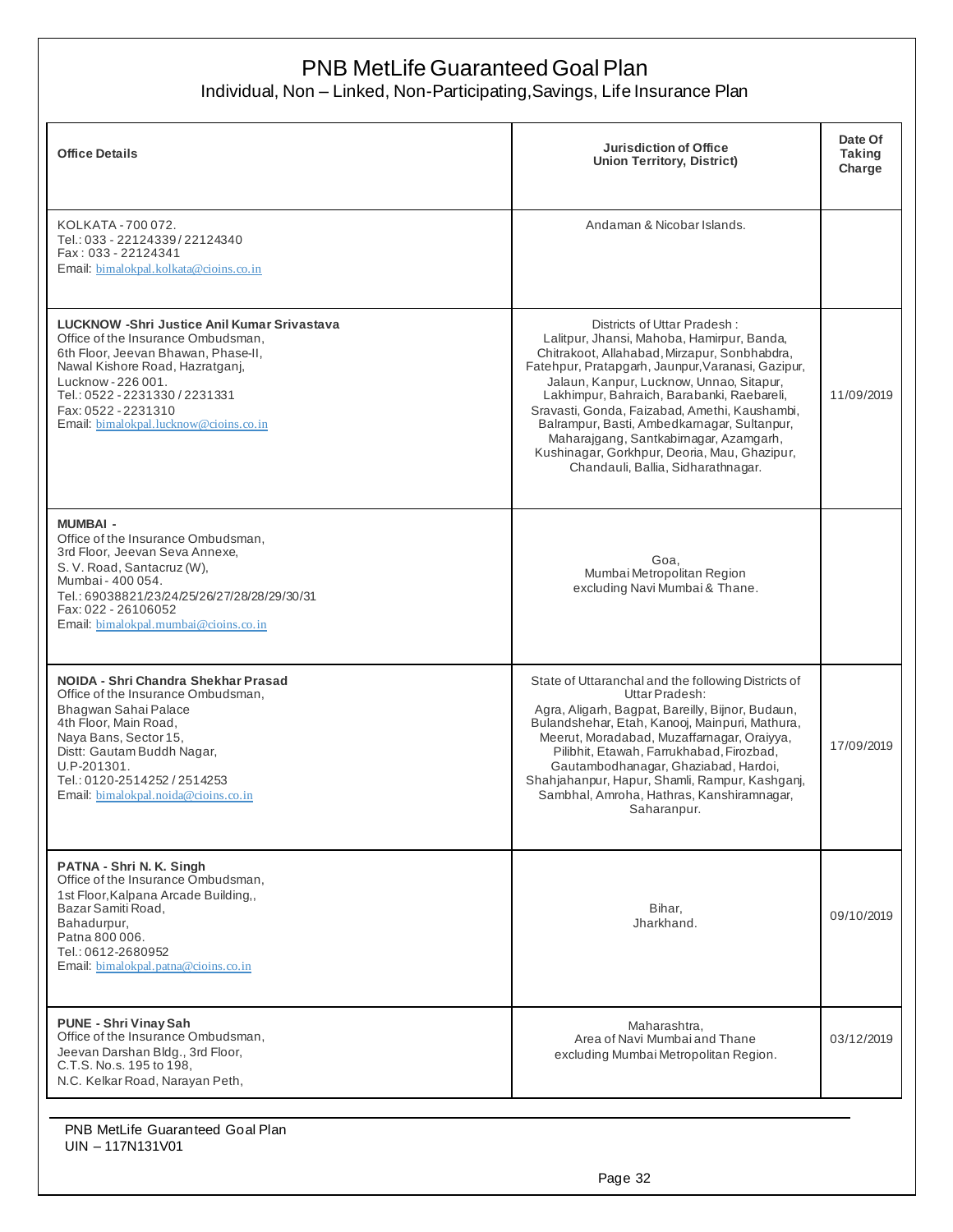Individual, Non – Linked, Non-Participating,Savings, Life Insurance Plan

| <b>Office Details</b>                                                         | Jurisdiction of Office<br><b>Union Territory, District)</b> | Date Of<br><b>Taking</b><br>Charge |
|-------------------------------------------------------------------------------|-------------------------------------------------------------|------------------------------------|
| Pune $-411030$ .<br>Tel.: 020-41312555<br>Email: bimalokpal.pune@cioins.co.in |                                                             |                                    |

#### **Annexure A**

#### **Section 39, Nomination by policyholder**

- 1. Nomination of a life insurance Policy is as below in accordance with Section 39 of the Insurance Act, 1938 as amended by Insurance Laws (Amendment) Ordinance dtd 26.12.2014. The extant provisions in this regard are as follows:
- 2. The policyholder of a life insurance on his own life may nominate a person or persons to whom money secured by the policy shall be paid in the event of his death.
- 3. Where the nominee is a minor, the policyholder may appoint any person to receive the money secured by the policy in the event of policyholder's death during the minority of the nominee. The manner of appointment is to be laid down by the company.
- 4. Nomination can be made at any time before the maturity of the policy.
- 5. Nomination may be incorporated in the text of the p olicy itself or may be endorsed on the policy communicated to the company and can be registered by the company in the records relating to the policy.
- 6. Nomination can be cancelled or changed at any time before policy matures, by an endorsement or a further endorsemen t o r a will as the case may be.
- 7. A notice in writing of Change or Cancellation of nomination must be delivered to the company for the company to be liabl e to such nominee. Otherwise, company will not be liable if a bonafide payment is made to the person named in the text of the policy or in the registered recordsof the company.
- 8. Fee to be paid to the company for registering change or cancellation of a nomination can be specified by the Authority through Regulations.
- 9. On receipt of notice with fee, the company should grant a written acknowledgement to the policyholder of having registered a nomination or cancellation or change thereof.
- 10. A transfer or assignment made in accordance with Section 38 shall automatically cancel the nomination except in case of assignment to the company or other transferee or assignee for purpose of loan or against security or its reassi g nmen t after repayment. In such case, the nomination will not get cancelled to the extent of company's or transferee's or assignee's interest in the policy. The nomination will get revived on repayment of the loan.
- 11. The right of any creditor to be paid out of the proceeds of any policy of life insurance shall not be affected by the nomination.
- 12. In case of nomination by policyholder whose life is insured, if the nominees die before the policyhol der, th e p ro ceed s are payable to policyholder or his heirs or legal representatives or holder of succession certificate.
- 13. In case nominee(s) survive the person whose life is insured, the amount secured by the policy shall be paid to such survivor(s).
- 14. Where the policyholder whose life is insured nominates his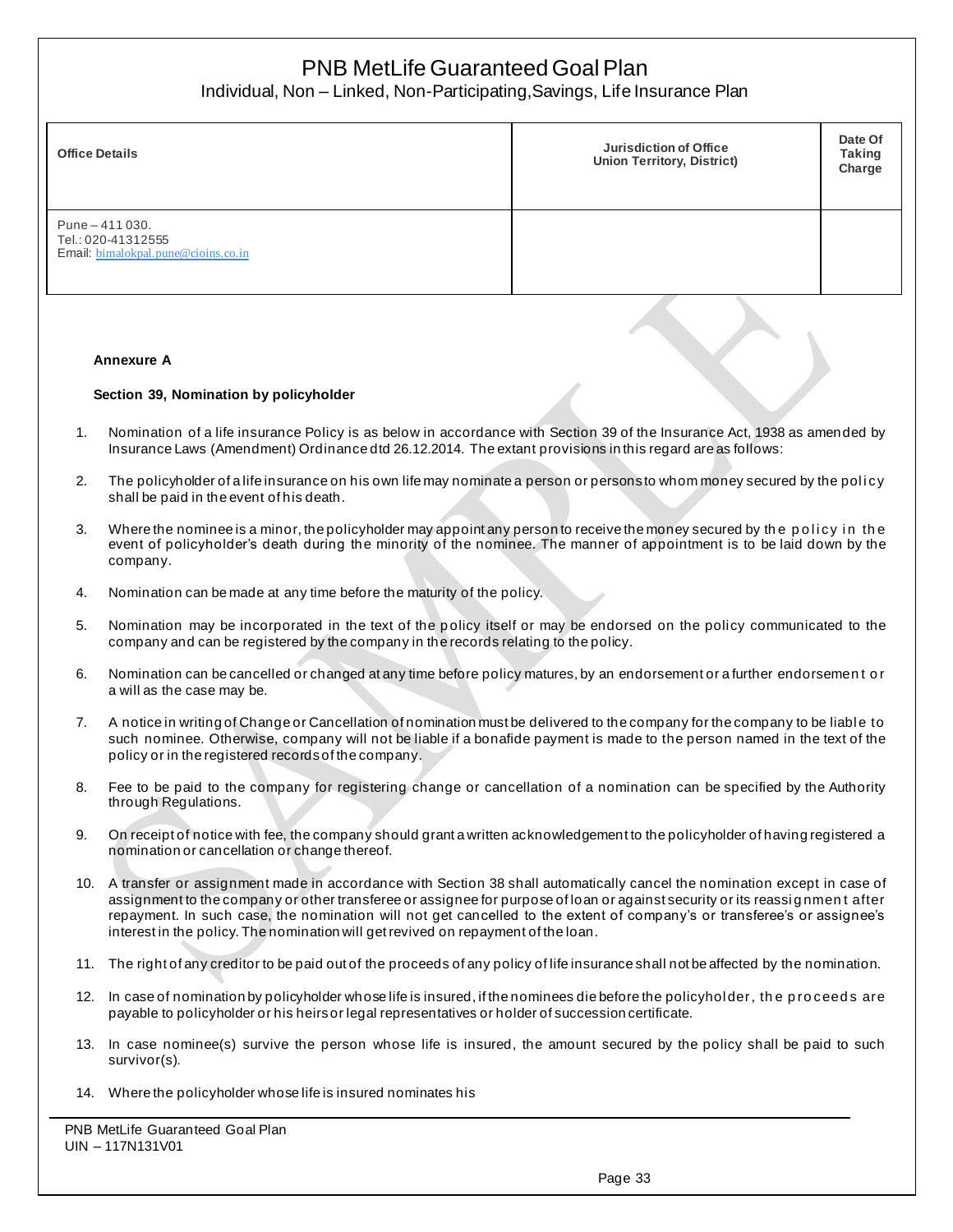# PNB MetLife Guaranteed Goal Plan Individual, Non – Linked, Non-Participating,Savings, Life Insurance Plan

- parents or
- spouse or
- children or
- spouse and children
- or any of them

the nominees are beneficially entitled to the amount payable by the company to the policyholder unless it is proved that policyholder could not have conferred such beneficial title on the nominee having regard to the nature of his title.

If nominee(s) die after the policyholder but before his share of the amount secured under the policy is paid, the sh are o f th e expired nominee(s) shall be payable to the heirs or legal representative of the nominee or holder of succession certifi cate o f such nominee(s).

- 15. The provisions of sub-section 7 and 8 (13 and 14 above) shall apply to all life insurance policies maturing for p aymen t after the commencement of Insurance Laws (Amendment) Ordinance, 2014 (i.e 26.12.2014).
- 16. If policyholder dies after maturity but the proceeds and benefit of the policy has not been paid to him becaus e of his death, his nominee(s) shall be entitled to the proceeds and benefit of the policy.
- 17. The provisions of Section 39 are not applicable to any life insurance policy to which Section 6 of Married Women's Pro p erty Act, 1874 applies or has at any time applied except where before or after Insurance Laws (Ordinance) 2014, a nomination is made in favour of spouse or children or spouse and children whether or not on the face of the policy it is mentioned that it is made under Section 39. Where nomination is intended to be made to spouse or children or spouse and children under Section 6 of MWP Act, it should be specifically mentioned on the policy. In such a case only, the provisions of Section 39 will not apply.

[Disclaimer: This is not a comprehensive list of amendments of Insurance Act, 1938, as amended from time to time and only a simplified version prepared for general information. Policy Holders are advised to refer the Insurance Laws (Amendment) Act 2015 notified in the Official Gazette on 23rd March 2015 for complete and accurate details.]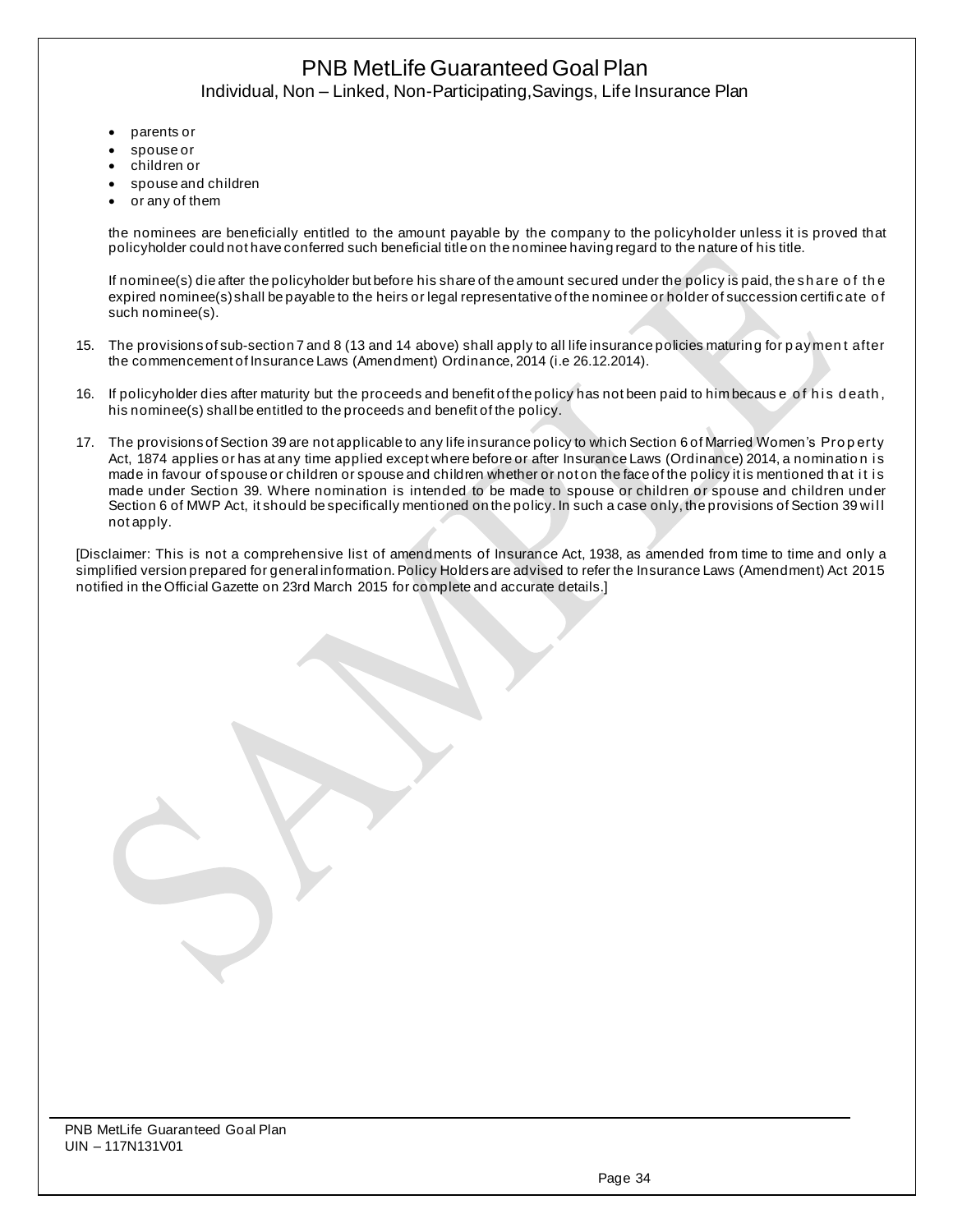Individual, Non – Linked, Non-Participating,Savings, Life Insurance Plan

#### **Section 38, Assignment and Transfer of Insurance Policies**

- 1. Assignment or transfer of a policy should be in accordance with Section 38 of the Insurance Act, 1938 as amended by Insurance Laws (Amendment) Ordinance dated 26.12.2014. The extant provisions in this regard are as follows:
- 2. This policy may be transferred/assigned, wholly or in part, with or without consideration.
- 3. An Assignment may be effected in a policy by an endorsement upon the policy itself or by a separate instrument under notice to the Company.
- 4. The instrument of assignment should indicate the fact of transfer or assignment and the reasons for the assignment or transfer, antecedents of the assignee and terms on which assignment is made.
- 5. The assignment must be signed by the transferor or assignor or duly authorized agent and attested by at least one witness.
- 6. The transfer of assignment shall not be operative as against an company until a notice in writing of the transfer or assignment and either the said endorsement or instrument itself or copy there of certified to be correct by both transferor and tran sferee or their duly authorised agents have been delivered to the company.
- 7. Fee to be paid for assignment or transfer can be specified by the Auth ority through Regulations.
- 8. On receipt of notice with fee, the company should Grant a written acknowledgement of receipt of notice. Such notice shall be conclusive evidence against the company of duly receiving the notice.
- 9. If the company maintains one or more places of business, such notices shall be delivered only at the place where the policy is being serviced.
- 10. The company may accept or decline to act upon any transfer or assignment or endorsement, if it has sufficient reasons to believe that it is
	- not bonafide or
	- not in the interest of the policyholder or
	- not in public interest or
	- is for the purpose of trading of the insurance policy.
- 11. Before refusing to act upon endorsement, the Company should record the reasons in writing and communicate th e s ame i n writing to Policyholder within 30 days from the date of policyholder giving a notice of transfer or assignment
- 12. In case of refusal to act upon the endorsement by the Company, any person aggrieved by the refusal may prefer a cl ai m to IRDAI within 30 days of receipt of the refusal letter from the Company.
- 13. The priority of claims of persons interested in an insurance policy would depend on the date on which the notices of assignment or transfer is delivered to the company; where there are more than on e instruments of transfer or assignment, the priority will depend on dates of delivery of such notices. Any dispute in this regard as to priority should be referred to Authority.
- 14. Every assignment or transfer shall be deemed to be absolute assignment or transfer and the assignee or transferee sh al l be deemed to be absolute assignee or transferee, except
	- (a) where assignment or transfer is subject to terms and conditions of transfer or assignment OR
	- (b) where the transfer or assignment is made upon condition that
		- (i) the proceeds under the policy shall become payable to policyholder or nominee(s) in the event of assignee or transferee dying before the insured OR
			- (ii) the insured surviving the term of the policy
	- Such conditional assignee will not be entitled to obtain a loan on policy or surrender the policy. This provision will prevail notwithstanding any law or custom having force of law which is contrary to the above position.
- 15. In other cases, the company shall, subject to terms and conditions of assignment, recognize the transferee or assignee named in the notice as the absolute transferee or assignee and such person
	- shall be subject to all liabilities and equities to which the transferor or assignor was subject to at the date of transfer or assignment and
	- may institute any proceedings in relation to the policy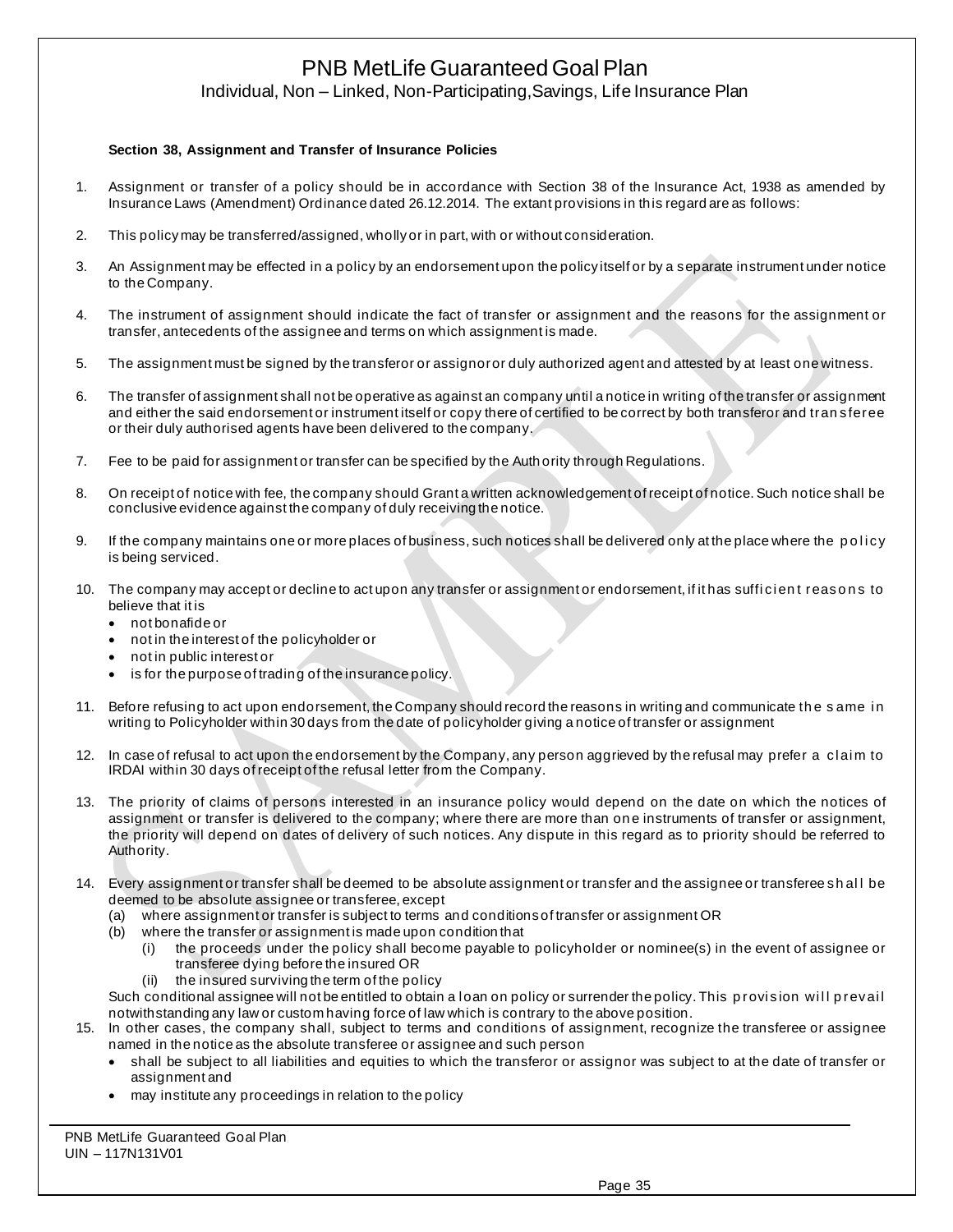Individual, Non – Linked, Non-Participating,Savings, Life Insurance Plan

• obtain loan under the policy or surrender the policy without obtaining the consent of the transferor or assignor or maki n g him a party to the proceedings

Any rights and remedies of an assignee or transferee of a life insurance policy under an assignment or transfer effected before commencement of the Insurance Laws (Amendment) Ordinance, 2014 shall not be affected by this section. [Disclaimer: This is not a comprehensive list of amendments of Insurance Act, 1938, as amended from time to time and only a simplified version prepared for general information. Policy Holders are advised to refer the Insurance Laws (Amendment) Act 2015 notified in the Official Gazette on 23rd March 2015 for complete and accurate detai ls.]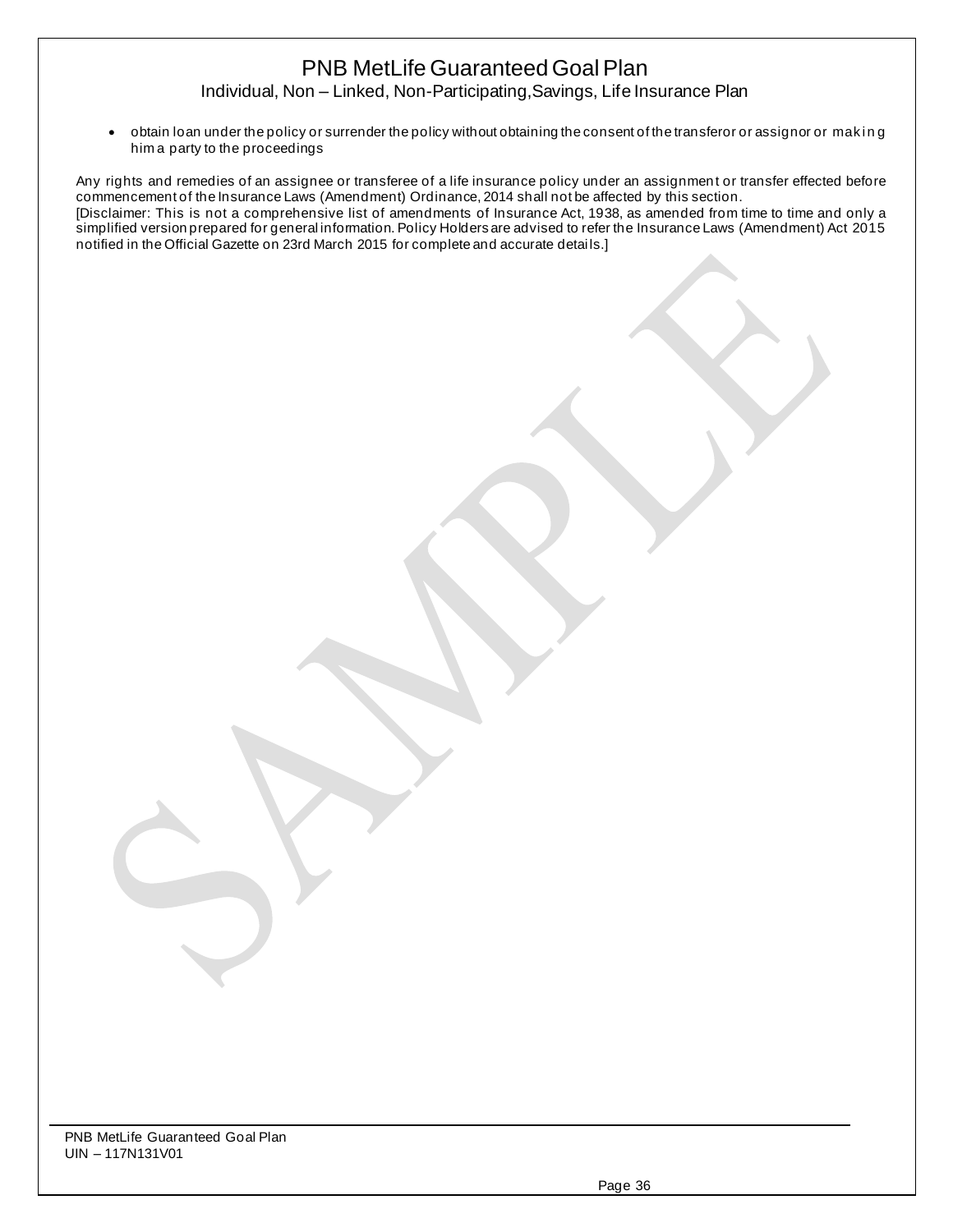Individual, Non – Linked, Non-Participating,Savings, Life Insurance Plan

#### **Section 45, Policy shall not be called in question on the ground of mis-statement after three years**

Provisions regarding policy not being called into question in terms of Section 45 of the Insurance Act, 1938, as amended by Insurance Laws (Amendment) Ordinance dated 26.12.2014 are as follows:

- 1. No Policy of Life Insurance shall be called in question on any ground whatsoever after expiry of 3 years from
	- the date of issuance of policy or
	- the date of commencement of risk or
	- the date of revival of policy or
	- the date of rider to the policy
	- whichever is later.

#### 2. On the ground of fraud, a policy of Life Insurance may be called in question within 3 years from

- the date of issuance of policy or
- the date of commencement of risk or
- the date of revival of policy or
- the date of rider to the policy

whichever is later.

For this, the company should communicate in writing to the insured or legal representative or nominee or assignees of insured, as applicable, mentioning the ground and materials on which such decision is based.

- 3. Fraud means any of the following acts committed by insured or by his agent, with the intent to deceive the company or to induce the company to issue a life insurance policy:
	- The suggestion, as a fact of that which is not true and which the insured does not believe to be true;
	- The active concealment of a fact by the insured having knowledge or belief of the fact:
	- Any other act fitted to deceive; and
	- Any such act or omission as the law specifically declares to be fraudulent.
- 4. Mere silence is not fraud unless, depending on circumstances of the case, it is the duty of the insured or his agent keeping silence to speak or silence is in itself equivalent to speak.
- 5. No Company shall repudiate a life insurance Policy on the ground of Fraud, if the Insured / beneficiary can prove that the misstatement was true to the best of his knowledge and there was no deliberate intention to suppress the fact or that such mis-statement of or suppression of material fact are within the knowledge of the company. Onus of disproving is upon the policyholder, if alive, or beneficiaries.
- 6. Life insurance Policy can be called in question within 3 years on the ground that any statement of or suppression of a fact material to expectancy of life of the insured was incorrectly made in the proposal or other document basis which policy was issued or revived or rider issued. For this, the company should communicate in writing to the insured or legal representative or nominee or assignees of insured, as applicable, mentioning the ground and materials on which decision to rep ud iate th e policy of life insurance is based.
- 7. In case repudiation is on ground of mis-statement and not on fraud, the premium collected on policy till the date of repudiation shall be paid to the insured or legal representative or nominee or assignees of insured, within a period of 90 days from the date of repudiation. However, the payment will be as per IRDAI direction/Regulation/Circular from time to time.
- 8. Fact shall not be considered material unless it has a direct bearing on the risk undertaken by the company. The onus is on company to show that if the company had been aware of the said fact, no life insurance policy would have been issued to th e insured.
- 9. The company can call for proof of age at any time if he is entitled to do so and no policy shall be deemed to be called in question merely because the terms of the policy are adjusted on subsequent proof of age of life insured. So, this Section will not be applicable for questioning age or adjustment based on proof of age submitted subsequently.

[Disclaimer: This is not a comprehensive list of amendments of Insurance Act, 1938, as amended from time to time and only a simplified version prepared for general information. Policy Holders are advised to refer the Insurance Laws (Amendmen t) Act 2015 notified in the Official Gazette on 23rd March 2015 for complete and accurate details.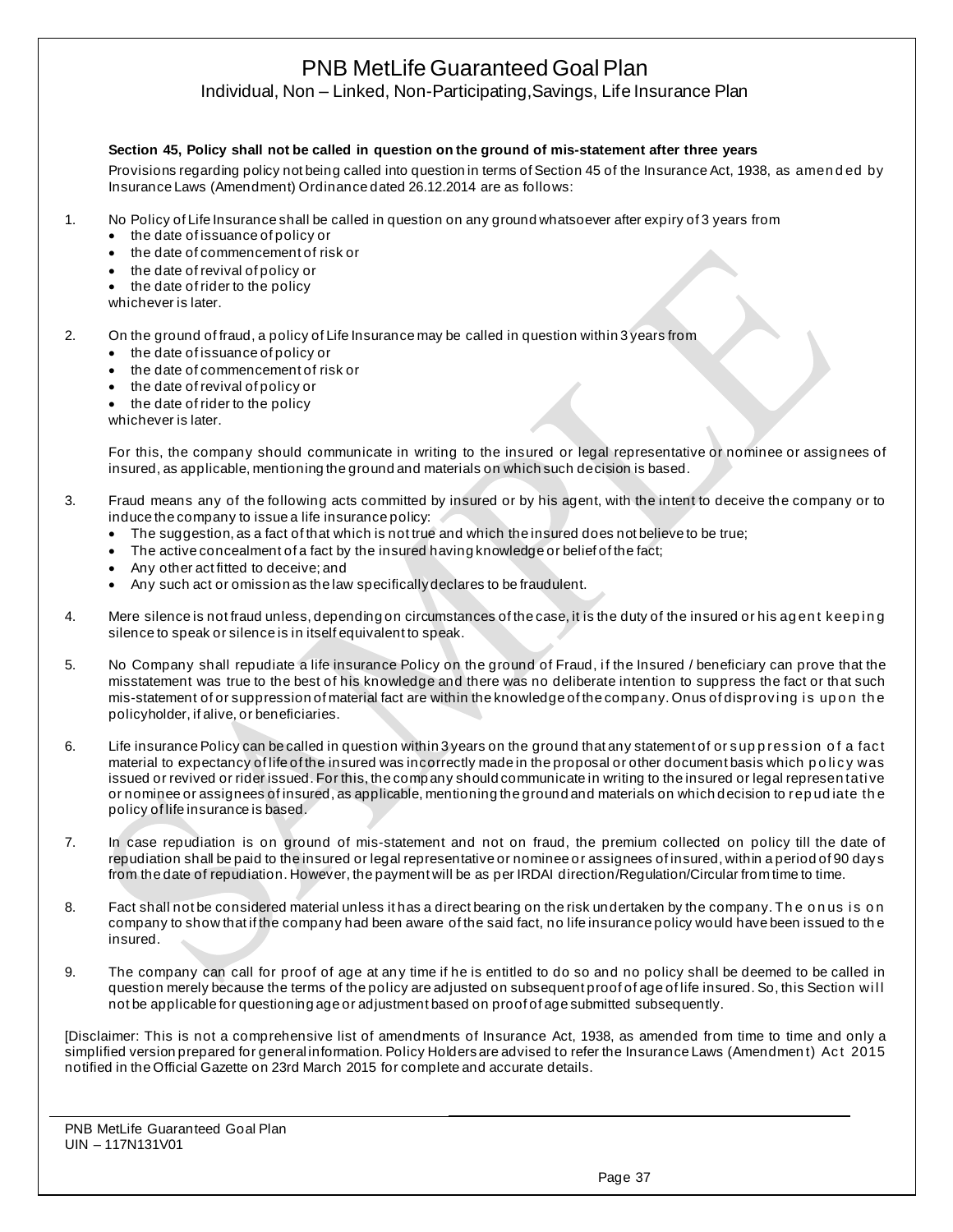Individual, Non – Linked, Non-Participating,Savings, Life Insurance Plan

### **Appendix 1 – Definitions of 35 Critical Illnesses applicable for Health Care Benefit**

#### **1. Cancer of Specified Severity**

- I. A malignant tumor characterized by the uncontrolled growth and spread of malignant cells with invasion and destruction of normal tissues. This diagnosis must be supported by histological evidence of malignancy. The term cancer includes leukaemia, lymphoma and sarcoma.
- II. The following are excluded:
	- i. All tumors which are histologically described as carcinoma in situ, benign, pre-malignant, borderline malignant, low malignant potential, neoplasm of unknown behaviour, or non-invasive, including but not limited to: Carci n o ma in situ of breasts, Cervical dysplasia CIN-1, CIN - 2 and CIN-3.
	- ii. Any non-melanoma skin carcinoma unless there is evidence of metastases to lymph nodes or beyond;
	- iii. Malignant melanoma that has not caused invasion beyond the epidermis;
	- iv. All tumors of the prostate unless histologically classified as having a Gleason score greater than 6 or having progressed to at least clinical TNM classification T2N0M0
	- v. All Thyroid cancers histologically classified as T1N0M0 (TNM Classification) or below;
	- vi. Chronic lymphocytic leukaemia less than RAI stage 3
	- vii. Non-invasive papillary cancer of the bladder histologically described as TaN0M0 or of a lesser classification,
	- viii. All Gastro-Intestinal Stromal Tumors histologically classified as T1N0M0 (TNM Classification) or bel o w an d wi th mitotic count of less than or equal to 5/50 HPFs;

#### **2. Open Chest CABG**

- I. The actual undergoing of heart surgery to correct blockage or narrowing in one or more coronary artery(s), by co ro n ary artery bypass grafting done via a sternotomy (cutting through the breast bone) or minimally invasive keyhole coronary artery bypass procedures. The diagnosis must be supported by a coronary angiography and the realization of surgery h as to be confirmed by a cardiologist.
- II. The following are excluded:
	- i. Angioplasty and/or any other intra-arterial procedures
- **3. Kidney Failure Requiring Regular Dialysis**

End stage renal disease presenting as chronic irreversible failure of both kidneys to function, as a result of which eith er regular renal dialysis (haemodialysis or peritoneal dialysis) is instituted or renal transplantation is carried out. Diagnosis has to be confirmed by a specialist medical practitioner.

#### **4. Myocardial Infarction (First Heart Attack of specific severity)**

- I. The first occurrence of heart attack or myocardial infarction, which means the death of a portion of the heart muscle as a result of inadequate blood supply to the relevant area. The diagnosis for Myocardial Infarction should be evidenced by all of the following criteria:
	- i. A history of typical clinical symptoms consistent with the diagnosis of acute myocardial infarction (For e.g. typical chest pain)
	- ii. New characteristic electrocardiogram changes
	- iii. Elevation of infarction specific enzymes, Troponins or other specific biochemical markers.
- II. The following are excluded:
	- i. Other acute Coronary Syndromes
	- ii. Any type of angina pectoris
	- iii. A rise in cardiac biomarkers or Troponin T or I in absence of overtischemic heart disease OR following an intraarterial cardiac procedure

#### **5. Open Heart Replacement or Repair of Heart Valves**

The actual undergoing of open-heart valve surgery is to replace or repair one or more heart valves, as a consequence of defects in, abnormalities of, or disease- affected cardiac valve(s). The diagnosis of the valve abnormality must be supported by an echocardiography and the realization of surgery has to be confirmed by a specialist medical practitioner. Catheter based techniques including but not limited to, balloon valvotomy/valvuloplasty are excluded.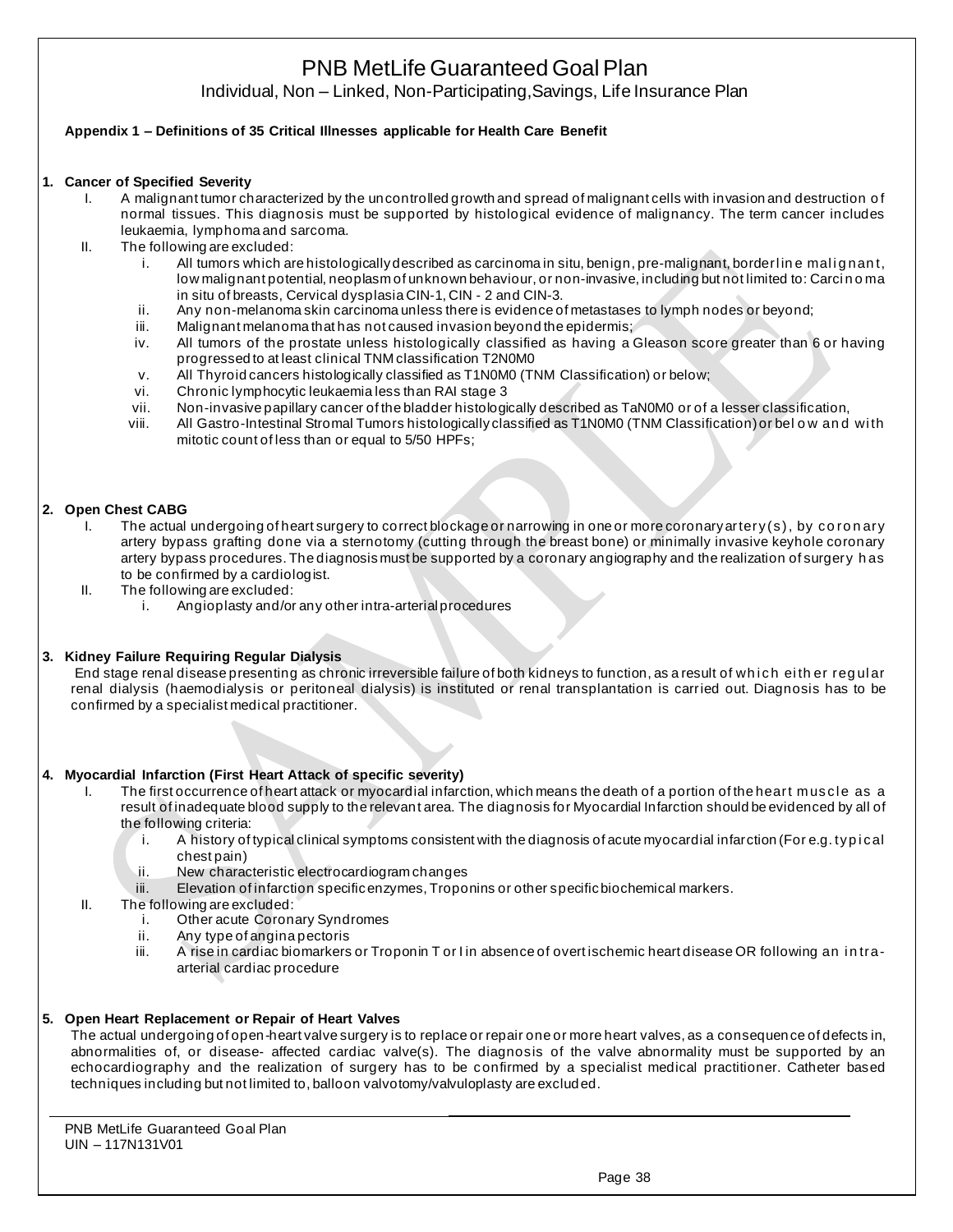Individual, Non – Linked, Non-Participating,Savings, Life Insurance Plan

### **6. Major Organ/Bone Marrow Transplant**

- I. The actual undergoing of a transplant of:
	- i. One of the following human organs: heart, lung, liver, kidney, pancreas, that resulted from irreversible en d -s tag e failure of the relevant organ, or
	- ii. Human bone marrow using haematopoietic stem cells. The undergoing of a transplant has to be confirmed by a specialist medical practitioner
- II. The following are excluded:
	- i. Other stem-cell transplants.
	- ii. Where only islets of Langerhans are transplanted.

#### **7. Permanent Paralysis of Limbs**

Total and irreversible loss of use of two or more limbs as a result of injury or disease of the brain or spinal cord. A specialist medical practitioner must be of the opinion that the paralysis will be permanent with no hope of recovery and must be p resen t fo r more than 3 months

#### **8. Stroke resulting in permanent symptoms**

- I. Any cerebrovascular incident producing perman ent neurological sequelae. This includes infarction of brain tissue, thrombosis in an intracranial vessel, haemorrhage and embolisation from an extracranial source. Diagnosis has to be confirmed by a specialist medical practitioner and evidenced by typical clinical symptoms as well as typical findings in CT Scan or MRI of the brain. Evidence of permanent neurological deficit lasting for at least 3 months has to be produced.
- II. The following are excluded:
	- i. Transient ischemic attacks (TIA)
	- ii. Traumatic injury of the brain
	- iii. Vascular disease affecting only the eye or optic nerve or vestibular functions

#### **9. Coma of specified severity**

- I. A state of unconsciousness with no reaction or response to external stimuli or internal needs. This diagnosis must be supported by evidence of all of the following:
	- i. No response to external stimuli continuously for at least 96 hours;
	- ii. Life support measures are necessary to sustain life; and
	- iii. Permanent neurological deficit which must be assessed at least 30 days after the onset of the coma
	- II. The condition has to be confirmed by a specialist medical practitioner. Coma resulting directly from alcohol or drug abuse is excluded.

#### **10. Surgery of aorta**

The actual undergoing of surgery for a disease or injury of the aorta needing excision and surgical replacement of the diseased part of the aorta with a graft.

The term "aorta" means the thoracic and abdominal aorta but not its branches.

Surgery performed using only minimally invasive or intra-arterial techniques are excluded

#### **11. Third Degree Burns**

There must be third-degree burns with scarring that cover at least 20% of the body's surface area. The diagnosis must confirm th e total area involved using standardized, clinically accepted, body surface area charts covering 20% of the body surface area.

#### **12. End Stage Liver Failure**

- I. Permanent and irreversible failure of liver function that has resulted in all three of the following:
	- i. Permanent jaundice; and
		- ii. Ascites; and
		- iii. Hepatic encephalopathy
- II. Liver failure secondary to drug or alcohol abuse is excluded.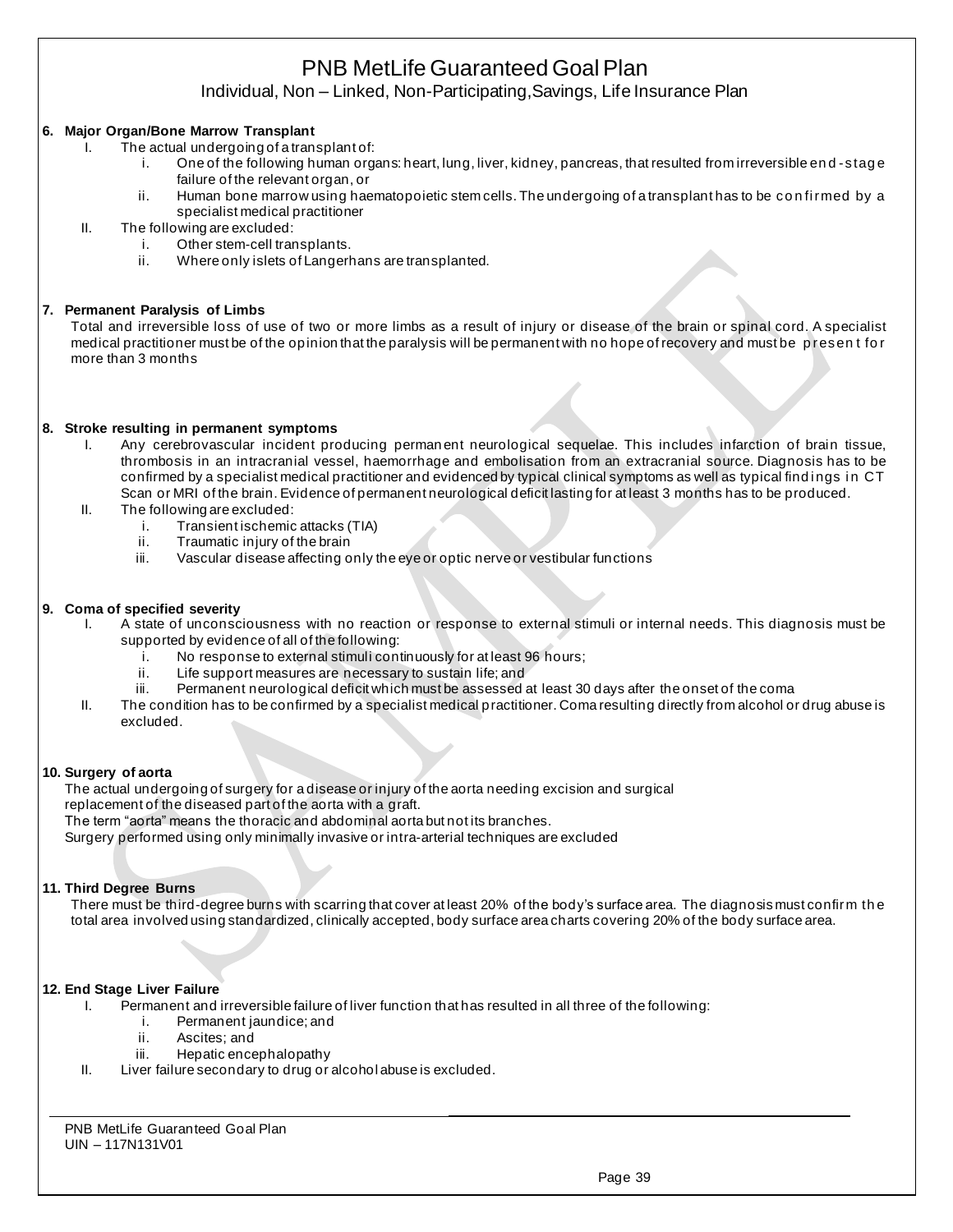Individual, Non – Linked, Non-Participating,Savings, Life Insurance Plan

#### **13. Loss of limbs**

The physical separation of two or more limbs, at or above the wrist or ankle level limbs as a result of injury or disease. This will include medically necessary amputation necessitated by injury or disease. The separation has to be permanent without any chance of surgical correction. Loss of limbs resulting directly or indirectly from self-inflicted injury, alcohol or drug abuse is excluded.

#### **14. Blindness**

- I. Total, permanent and irreversible loss of all vision in both eyes as a result of illness or accident.
- II. The Blindness is evidenced by:
	- i. corrected visual acuity being 3/60 or less in both eyes or;
	- ii. the field of vision being less than 10 degrees in both eyes.
- III. The diagnosis of blindness must be confirmed and must not be correctable by aids or surgical procedure.

#### **15. End Stage Lung Failure**

- I. End stage lung disease, causing chronic respiratory failure, as confirmed and evidenced by all of the following:
	- i. FEV1 test results consistently less than 1 litre measured on 3 occasions 3 months apart; and
	- ii. Requiring continuous permanent supplementary oxygen therapy for hypoxemia; and
	- iii. Arterial blood gas analysis with partial oxygen pressure of 55mmHg or less (PaO2 < 55mmHg); and
	- iv. Dyspnea at rest

#### **16. Major Head Trauma**

- I. Accidental head injury resulting in permanent Neurological deficit to be assessed no sooner than 3 months from the date o f the accident. This diagnosis must be supported by unequivocal findings on Magnetic Resonance Imaging, Co mp uteri zed Tomography, or other reliable imaging techniques. The accident must be caused solely and directly by accidental, vi o len t, external and visible means and independently of all other causes.
- II. The Accidental Head injury must result in an inability to perform at least three (3) of the following Activities of Daily Living either with or without the use of mechanical equipment, special devices or other aids and adaptations in use for disabled persons. For the purpose of this benefit, the word "permanent" shall mean beyond the scope of recovery with current medical knowledge and technology.
- III. The Activities of Daily Living are:
	- i. Washing: the ability to wash in the bath or shower (including getting into and out of the bath or shower) or wash satisfactorily by other means;
	- ii. Dressing: the ability to put on, take off, secure and unfasten all garments and, as appropriate, any braces, artificial limbs or other surgical appliances;
	- iii. Transferring: the ability to move from a bed to an upright chair or wheelchair and vice versa;
	- iv. Mobility: the ability to move indoors from room to room on level surfaces;
	- v. Toileting: the ability to use the lavatory or otherwise manage bowel and bladder functions so as to maintain a satisfactory level of personal hygiene;
	- vi. Feeding: the ability to feed oneself once food has been prepared and made available.
- IV. The following is excluded:
	- i. Spinal cord injury;

### **17. Benign Brain Tumor**

- I. Benign brain tumor is defined as a life threatening, non-cancerous tumor in the brain, cranial nerves or meninges within the skull. The presence of the underlying tumor must be confirmed by imaging studies such as CT scan or MRI.
- II. This brain tumor must result in at least one of the following and must be confirmed by the relevant medical specialist. i. Permanent Neurological deficit with persisting clinical symptoms for a continuous period of at least 90 consecutive
	- days or
	- ii. Undergone surgical resection or radiation therapy to treat the brain tumor.
- III. The following conditions are excluded:
	- i. Cysts, Granulomas, malformations in the arteries or vein s of the brain, hematomas, abscesses, pituitary tumo rs, tumors of skull bones and tumors of the spinal cord.

#### **18. Deafness**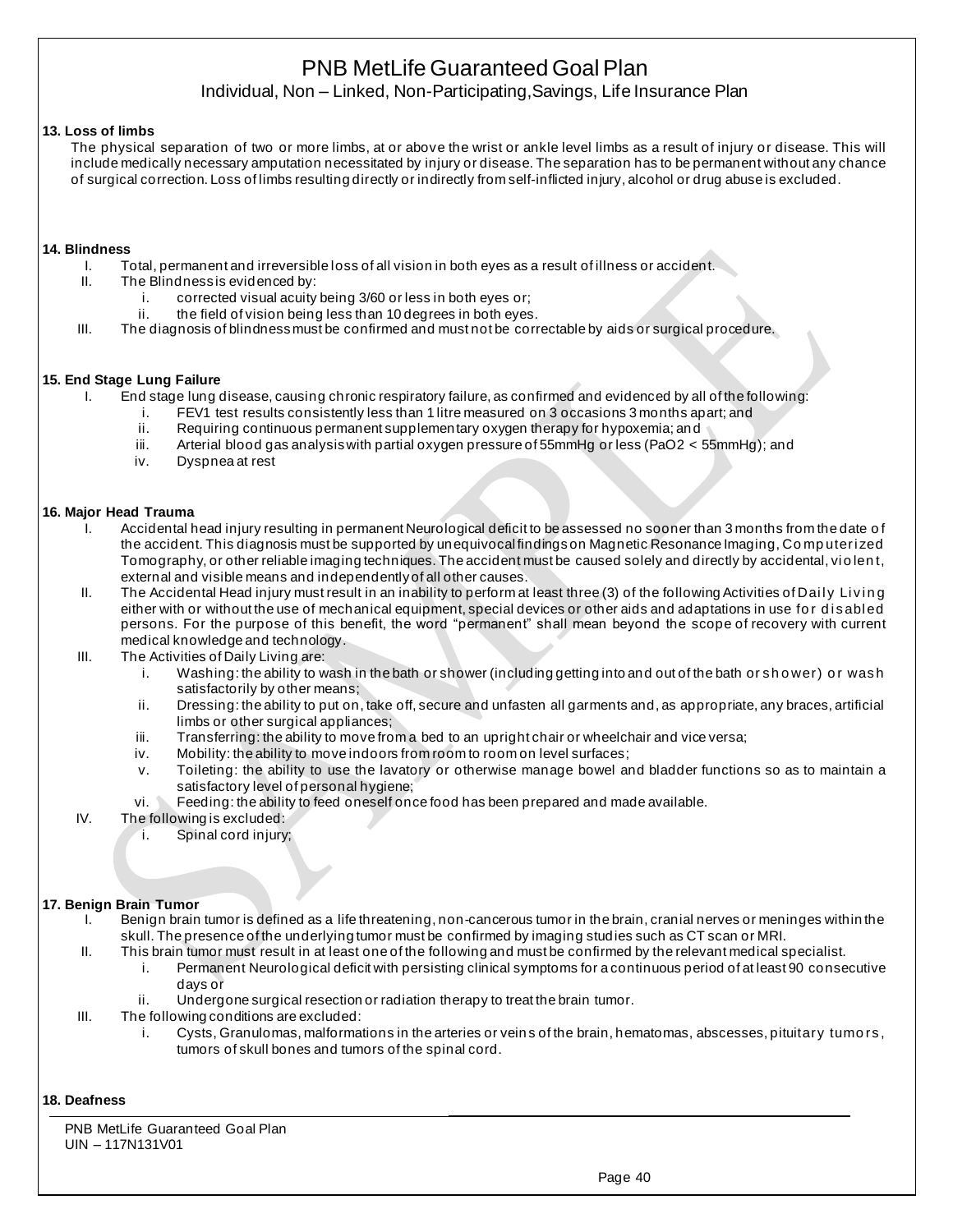Individual, Non – Linked, Non-Participating,Savings, Life Insurance Plan

Total and irreversible loss of hearing in both ears as a result of illness or accident. This diagnosis must be supported by p ure to n e audiogram test and certified by an Ear, Nose and Throat (ENT) specialist. Total means "the loss of hearing to the extent that the loss is greater than 90 decibels across all frequencies of hearing" in both ears.

#### **19. Loss of Speech**

Total and irrecoverable loss of the ability to speak as a result of injury or disease to the vocal cords. The inability to speak must be established for a continuous period of 12 months. This diagnosis must be supported by medical evidence furnished by an Ear, Nose, Throat (ENT) specialist.

#### **20. Primary (Idiopathic) Pulmonary Hypertension**

- I. An unequivocal diagnosis of Primary (Idiopathic) Pulmonary Hypertension by a Cardiologist or specialist in respiratory medicine with evidence of right ventricular enlargement and the pulmonary artery pressure above 30 mm of Hg on Cardiac Cauterization. There must be permanent irreversible physical impairment to the degree of at least Class IV of the New York Heart Association Classification of cardiac impairment.
- II. The NYHA Classification of Cardiac Impairment are as follows:
	- i. Class III: Marked limitation of physical activity. Comfortable at rest, but less than ordinary activity causes symptoms.
	- ii. Class IV: Unable to engage in any physical activity without discomfort. Symptoms may be present even at rest.
- III. Pulmonary hypertension associated with lung disease, chronic hypoventilation, pulmonary thromboembolic disease, drug s and toxins, diseases of the left side of the heart, congenital heart disease and any secondary cause are specifically excluded.

#### **21. Motor Neuron Disease with Permanent Symptoms**

Motor neuron disease diagnosed by a specialist medical practitioner as spinal muscular atrophy, progressive bulbar palsy, amyotrophic lateral sclerosis or primary lateral sclerosis. There must be progressive degeneration of corticospinal tracts and anterior horn cells or bulbar efferent neurons. There must be current significant and permanent functional neurological impai rmen t with objective evidence of motor dysfunction that has persisted for a continuous period of at least 3 months.

#### **22. Multiple Sclerosis with Persisting Symptoms**

- I. The unequivocal diagnosis of Definite Multiple Sclerosis confirmed and evidenced by all of the following:
	- i. investigations including typical MRI findings which unequivocally confirm the diagnosis to be multiple sclerosis and ii. there must be current clinical impairment of motor or sensory function, which must have persisted for a continuous period of at least 6 months.
- II. Other causes of neurological damage such as SLE are excluded.

#### **23. Apallic Syndrome**

- I. A vegetative state is absence of responsiveness and awareness due to dysfunction of the cerebral hemispheres, wi th th e brain stem, controlling respiration and cardiac functions, remaining intact. The definite diagnosis must be evidenced by al l of the following:
	- i. Complete unawareness of the self and the environment
	- ii. Inability to communicate with others
	- iii. No evidence of sustained or reproducible behavioural responses to external stimuli
	- iv. Preserved brain stem functions
	- v. The diagnosis must be confirmed by a Consultant Neurologist and the condition must be medically d o cumen ted for at least one month without any clinical improvement.

#### **24. Bacterial meningitis**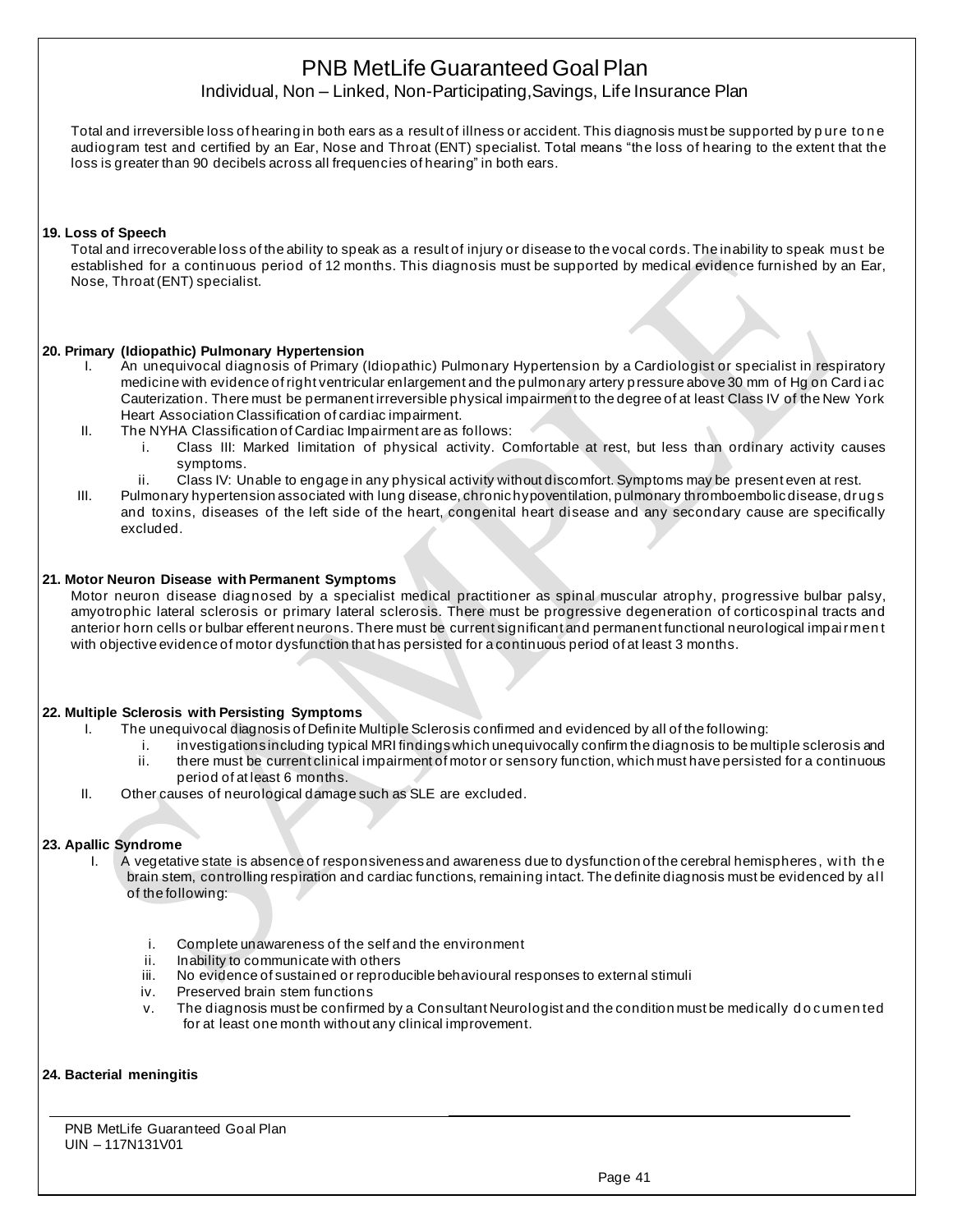## Individual, Non – Linked, Non-Participating,Savings, Life Insurance Plan

- I. A definite diagnosis of Bacterial meningitis causing inflammation of the membranes of the brain or spinal cord resulting in a persistent neurological deficit documented for at least 3 months following the date of diagnosis. The diagnosis must be confirmed by a Consultant Neurologist and supported by growth of pathogenic bacteria from cerebrospinal fluid culture.
- 
- II. For the above definition, the following are not covered: i. Aseptic, viral, parasitic or non-infectious meningitis

### **25. Cardiomyopathy**

- I. A definite diagnosis of one of the following primary cardiomyopathies:
	- i. Dilated Cardiomyopathy
	- ii. Hypertrophic Cardiomyopathy (obstructive or non-obstructive)
	- iii. Restrictive Cardiomyopathy
	- iv. Arrhythmogenic Right Ventricular Cardiomyopathy
- II. The disease must result in at least one of the following:
	- i. Left ventricular ejection fraction (LVEF) of less than 40% measured twice at an interval of at least 3 months.
	- ii. Marked limitation of physical activities where less than ordinary activity causes fatigue, palpitation, breathlessness or chest pain (Class III or IV of the New York Heart Association classification) over a period of at least 6 months.
	- iii. Implantation of an Implantable Cardioverter Defibrillator (ICD) for the prevention of sudden cardiac death
- III. The diagnosis must be confirmed by a Consultant Cardiologist and supp orted by echocardiogram or cardiac MRI. The implantation of an Implantable Cardioverter Defibrillator (ICD) must be determined by a Consultant Cardiologist.
- IV. For the above definition, the following are not covered:
	- i. Secondary (ischemic, valvular, metabolic, toxic or hypertensive) cardiomyopathy
	- Transient reduction of left ventricular function due to myocarditis
	- iii. Cardiomyopathy due to systemic diseases
	- iv. Implantation of an Implantable Cardioverter Defibrillator (ICD) due to primary arrhythmias (e.g. Brugada or Long-QT-Syndrome)

#### **26. Amyotrophic lateral sclerosis**

- A definite diagnosis of amyotrophic lateral sclerosis. Should be characterized by muscular weakness and atrophy, evidence of anterior horn cell dysfunction, visible muscle fasciculation, spasticity, hyperactive deep tendon reflexes and exterior plantar reflexes, evidence of corticospinal tract involvement, dysarthric and dysphagia. Appropriate neuromuscular testin g such as Electromyogram (EMG) must be present.
- II. The disease must result in a total inability to perform, by oneself, at least 3 out of 6 Activities of Daily Living for a continuous period of at least 3 months with no chance of recovery.
- III. Activities of Daily Living are:
	- i. Washing the ability to wash in the bath or shower (including getting into and out of the bath or shower) or wash satisfactorily by other means.
	- ii. Getting dressed and undressed the ability to put on, take off, secure and unfasten all garments and, if needed, any braces, artificial limbs or other surgical appliances.
	- iii. Feeding oneself-the ability to feed oneself when food has been prepared and made available.
	- iv. Maintaining personal hygiene the ability to maintain a satisfactory level of personal hygiene by using the toilet o r otherwise managing bowel and bladder function.
	- v. Getting between rooms the ability to get from room to room on a level floor.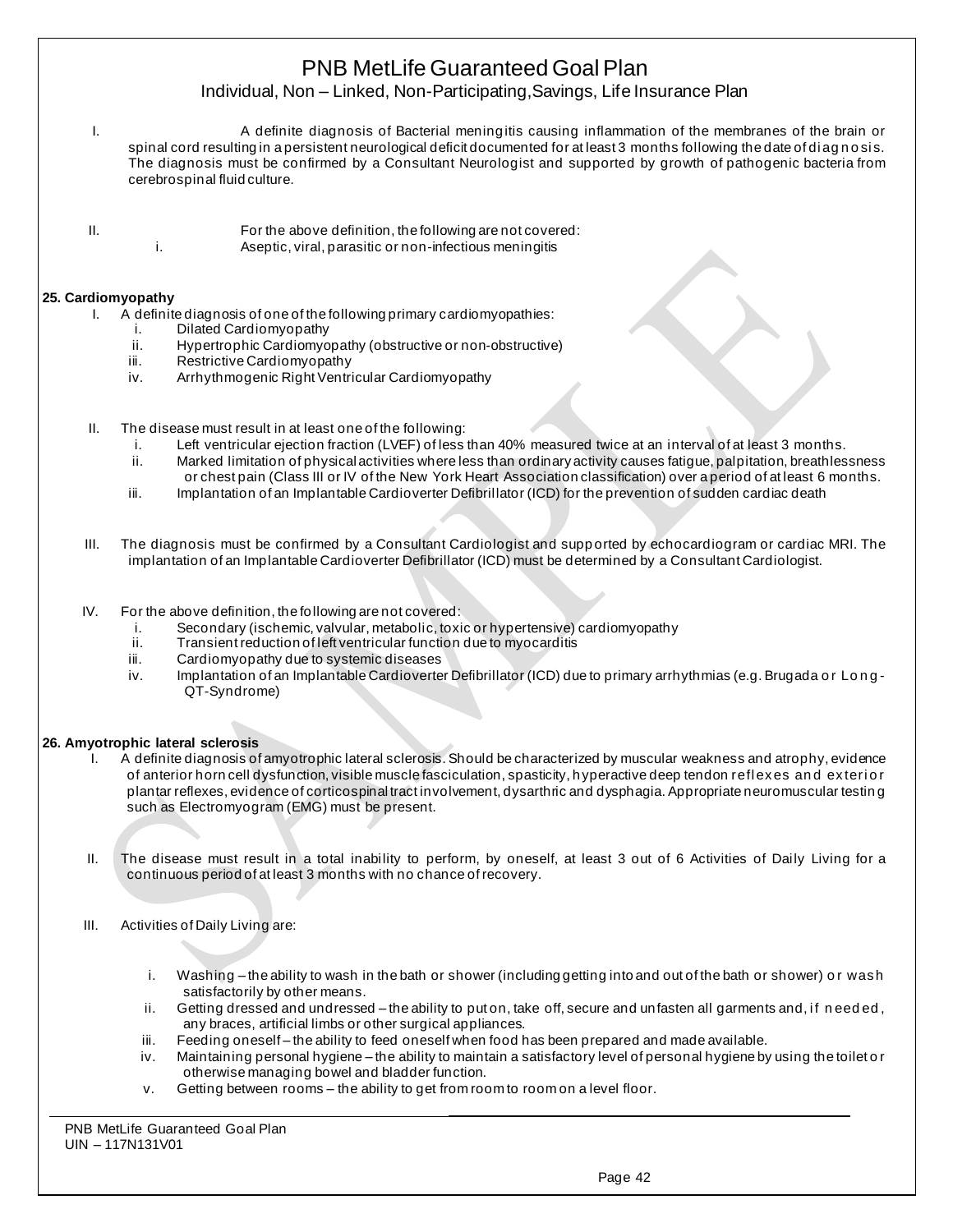Individual, Non – Linked, Non-Participating,Savings, Life Insurance Plan

- vi. Getting in and out of bed the ability to get out of bed into an upright chair or wheelchair and back again.
- vii. The diagnosis must be confirmed by a Consultant Neurologist and supported by nerve conduction studies (NCS) and electromyography (EMG).
- IV. For the above definition, the following are not covered:
	- i. Other forms of motor neurone disease
	- ii. Multifocal motor neuropathy (MMN) and inclusion body myositis
	- iii. Post-polio syndrome
	- iv. Spinal muscular atrophy
	- v. Polymyositis and dermatomyositis

#### **27. Alzheimer's Disease**

- I. A definite diagnosis of Alzheimer's disease evidenced by all of the following:
	- i. Loss of intellectual capacity involving impairment of memory and executive functions (sequencing, organizing, abstracting, and planning), which results in a significant reduction in mental and social functioning
	- ii. Personality change
	- iii. Gradual onset and continuing decline of cognitive functions
	- iv. No disturbance of consciousness
	- v. Typical neuropsychological and neuroimaging findings (e.g. CT scan)
- II. The disease must require constant supervision (24 hours daily) [before age 65]. The diagnosis and the need for supervision must be confirmed by a Consultant Neurologist.
- III. For the above definition, the following are not covered:
	- i. Other forms of dementia due to brain or systemic disorders

#### **28. Chronic pancreatitis**

- I. A definite diagnosis of severe chronic pancreatitis evidenced by all of the following:
	- a. Exocrine pancreatic insufficiency with weight loss and steatorrhoea
		- b. Endocrine pancreatic insufficiency with pancreatic diabetes
		- c. Need for oral pancreatic enzyme substitution
- II. These conditions have to be present for at least 3 months. The diagnosis must be confirmed by a Consultant Gastroenterologist and supported by imaging and laboratory findings (e.g. faecal elastase).
- III. For the above definition, the following are not covered:
	- a. Chronic pancreatitis due to alcohol or drug use
	- b. Acute pancreatitis

#### **29. Muscular Dystrophy**

- I. A group of hereditary degenerative diseases of muscle characterized by weakness and atrophy of muscle without involvemen t of the nervous system. The diagnosis must be confirmed by a company appointed Registered Medical Practitioner who is a neurologist based on all the following conditions:
	- i. Clinical presentation including absence of sensory disturbance, normal cerebro-spinal fluid and mild tend on reflex reduction;
	- ii. Characteristic Electromyogram; or
	- iii. Clinical suspicion confirmed by muscle biopsy.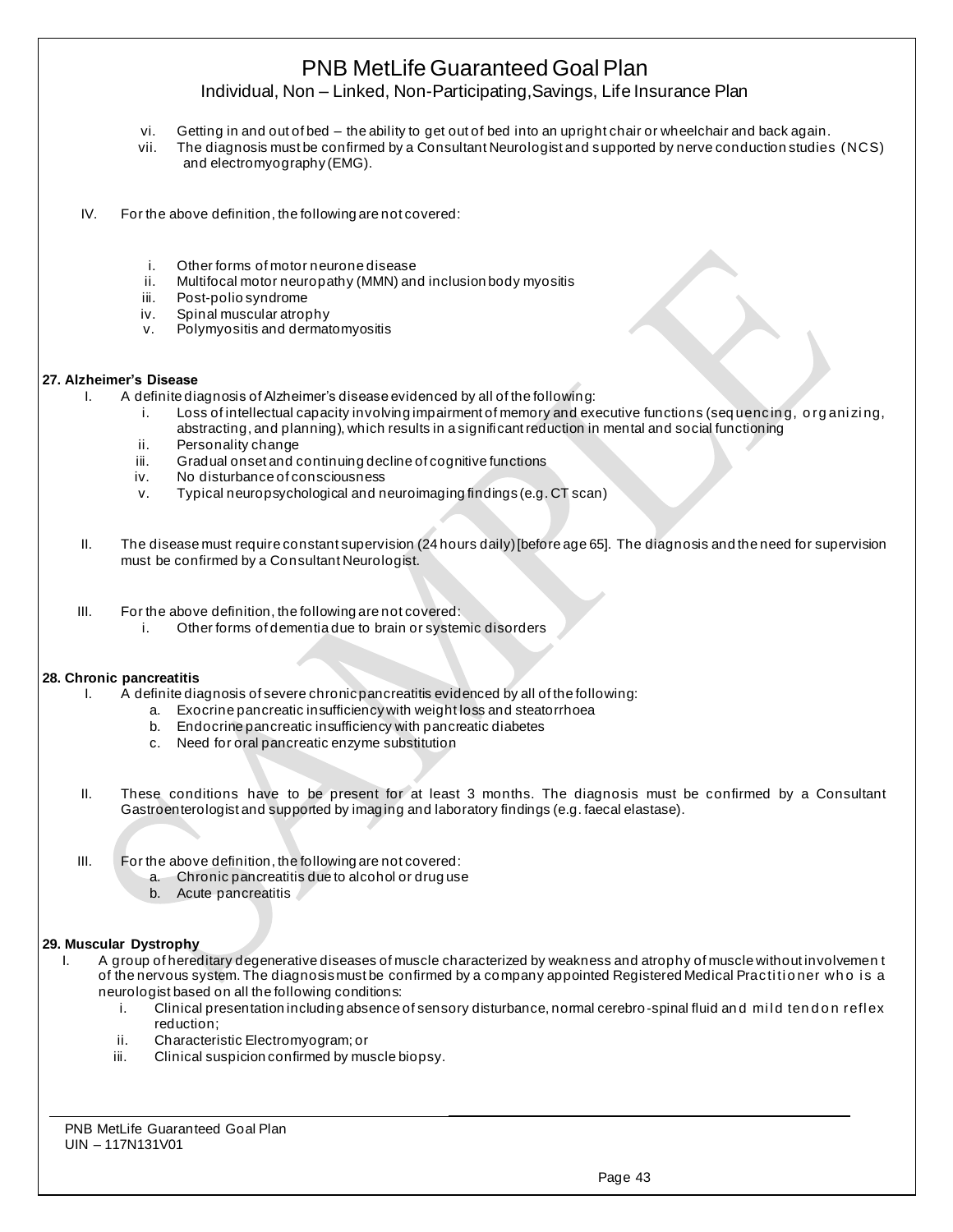Individual, Non – Linked, Non-Participating,Savings, Life Insurance Plan

- II. The disease must result in a total inability to perform, by oneself, at least 3 out of 6 Activities of Daily Living for a continuous period of at least 3 months with no reasonable chance of recovery.
- III. Activities of Daily Living are:
	- i. Washing the ability to wash in the bath or shower (including getting into and out of the bath or shower) or wash satisfactorily by other means.
	- ii. Getting dressed and undressed the ability to put on, take off, secure and unfasten all garments and, if need ed , an y braces, artificial limbs or other surgical appliances.
	- iii. Feeding oneself the ability to feed oneself when food has been prepared and made available.
	- iv. Maintaining personal hygiene the ability to maintain a satisfactory level of personal hygiene by using the toilet or otherwise managing bowel and bladder function.
	- v. Getting between rooms the ability to get from room to room on a level floor.
	- vi. Getting in and out of bed the ability to get out of bed into an upright chair or wheelchair and back again.
- IV. The diagnosis must be confirmed by a Consultant Neurologist and supported by electromyography (EMG) and muscle biopsy findings

#### **30. Severe rheumatoid arthritis**

- I. A definite diagnosis of rheumatoid arthritis evidenced by all of the following:
	- i. Typical symptoms of inflammation (arthralgia, swelling, tenderness) in at least 20 joints over a period o f 6 weeks at the time of diagnosis
	- ii. Rheumatoid factor positivity (at least twice the upper normal value) and/or presence of anti-citrulline antibodies
	- iii. Continuous treatment with corticosteroids
	- iv. Treatment with a combination of "Disease Modifying Anti-Rheumatic Drugs" (e.g. methotrexate plus sulfasalazine/leflunomide) or a TNF inhibitor over a period of at least 6 months
	- v. Radiographic evidence of bony erosions or loss of cartilage in at least 2 of the following joint areas: fingers, han d , wrist, elbow, cervical spine, knee, ankle, foot
- II. The diagnosis must be confirmed by a Consultant Rheumatologist appointment of Insurance company
- III. For the above definition, the following are not covered:
	- i. Reactive arthritis, psoriatic arthritis and activated osteoarthritis

#### **31. Medullary Cystic Disease**

- I. A definite diagnosis of medullary cystic disease evidenced by all of the following:
	- i. Ultrasound, MRI or CT scan showing multiple cysts in the medulla and corticomedullary region of both kidneys
	- ii. Typical histological findings with tubular atrophy, basement membrane thickening and cyst formation in the corticomedullary junction
	- iii. Glomerular filtration rate (GFR) of less than 40 ml/min (MDRD formula)
	- iv. The diagnosis must be confirmed by a Consultant Nephrologists.
- II. For the above definition, the following are not covered:
	- i. Polycystic kidney disease
	- ii. Multicystic renal dysplasia and medullary sponge kidney
	- iii. Any other cystic kidney disease

#### **32. Systemic lupus Erythematosus (SLE) with Renal Involvement**

I. The Systemic Lupus Erythematosus (SLE) is a systemic autoimmune disease. It can affect any part of the body. The immune system erroneously attacks the body´s cells and tissue resulting in inflammation and damage. It can be diagnosed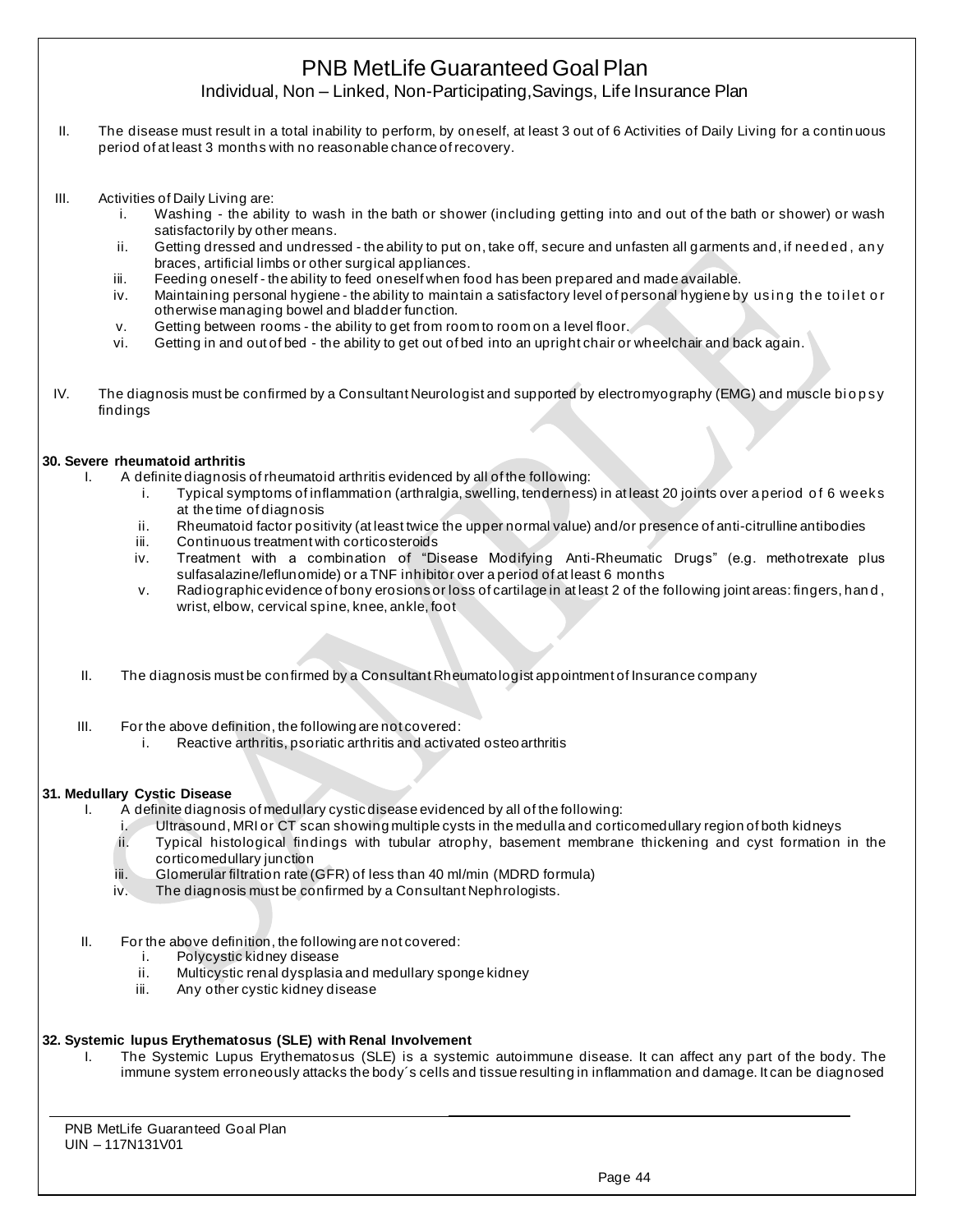Individual, Non – Linked, Non-Participating,Savings, Life Insurance Plan

by typical laboratory findings and associated symptoms, the so-called butterfly rash being the most known, and has to be treated with corticosteroids or other immunosuppressants .

- II. A definite diagnosis of systemic lupus erythematosus evidenced by all of the following:
	- i. Typical laboratory findings, such as presence of antinuclear antibodies (ANA) or anti-dsDNA antibodies
	- ii. Symptoms associated with lupus erythematosus (butterfly rash, photosensitivity, serositis)
	- iii. Continuous treatment with corticosteroids or other immunosuppressants

III. Additionally, one of the following organ involvements must be diagnosed:

- i. Lupus nephritis with proteinuria of at least 0.5 g/day and a Glomerular filtration rate of less than 60 ml/min (MDRD formula)
- ii. Libman-Sacks endocarditis or myocarditis
- iii. Neurological deficits or seizures over a period of at least 3 months and supported by cerebrospinal fluid or EEG findings.
- iv. The diagnosis must be confirmed by a Consultant Rheumatologist or Nephrologists.
- v. The other form of lupus erythematosus the Discoid lupus erythematosus or sub acute cutaneous lupus erythematosus or a lupus erythematosus that is drug-induced are not covered.

#### **33. Aplastic Anaemia**

- I. A definite diagnosis of Aplastic anaemia resulting in severe bone marrow failure with anaemia, neutropenia and thrombocytopenia. The condition must be treated with blood transfusions and, in addition, with at least one of the following:
	- i. Bone marrow stimulating agents
	- ii. Immunosuppressant
	- iii. Bone marrow transplantation
- II. The diagnosis must be confirmed by a Consultant Hematologist and evidenced by bone marrow histology.
- III. Temporary or reversible aplastic anaemia is excluded and not covered in this Policy.

#### **34. Acute Viral Encephalitis**

- I. A definite diagnosis of acute viral encephalitis resulting in a persistent neurological deficit documented for at least 3 months following the date of diagnosis. The diagnosis must be confirmed by a Consultant Neurologist and supported by typical clinical symptoms and cerebrospinal fluid or brain biopsy findings.
- II. For the above definition, the following are not covered:
	- i. Encephalitis caused by bacterial or protozoal infections
	- ii. Myalgic or paraneoplastic encephalomyelitis

#### **35. Fulminant Viral Hepatitis**

- I. A sub massive to massive necrosis of the liver by the Hepatitis virus, leading precipitously to liver failure. The diagnosis must be supported by all of the following:
	- i. A rapidly decreasing liver size as confirmed by abdominal ultrasound;<br>ii. Necrosis involving entire lobules, leaving only a collapsed reticular frai
	- Necrosis involving entire lobules, leaving only a collapsed reticular framework;
	- iii. Rapidly deteriorating liver functions tests
	- iv. Deepening jaundice and
	- v. Development of Hepatic Encephalopathy.
	- vi. Coagulopathy with an international normalized ratio (INR) greater than 1.5
- II. The diagnosis must be confirmed by a Consultant Gastroenterologist appointed by Insurance company.